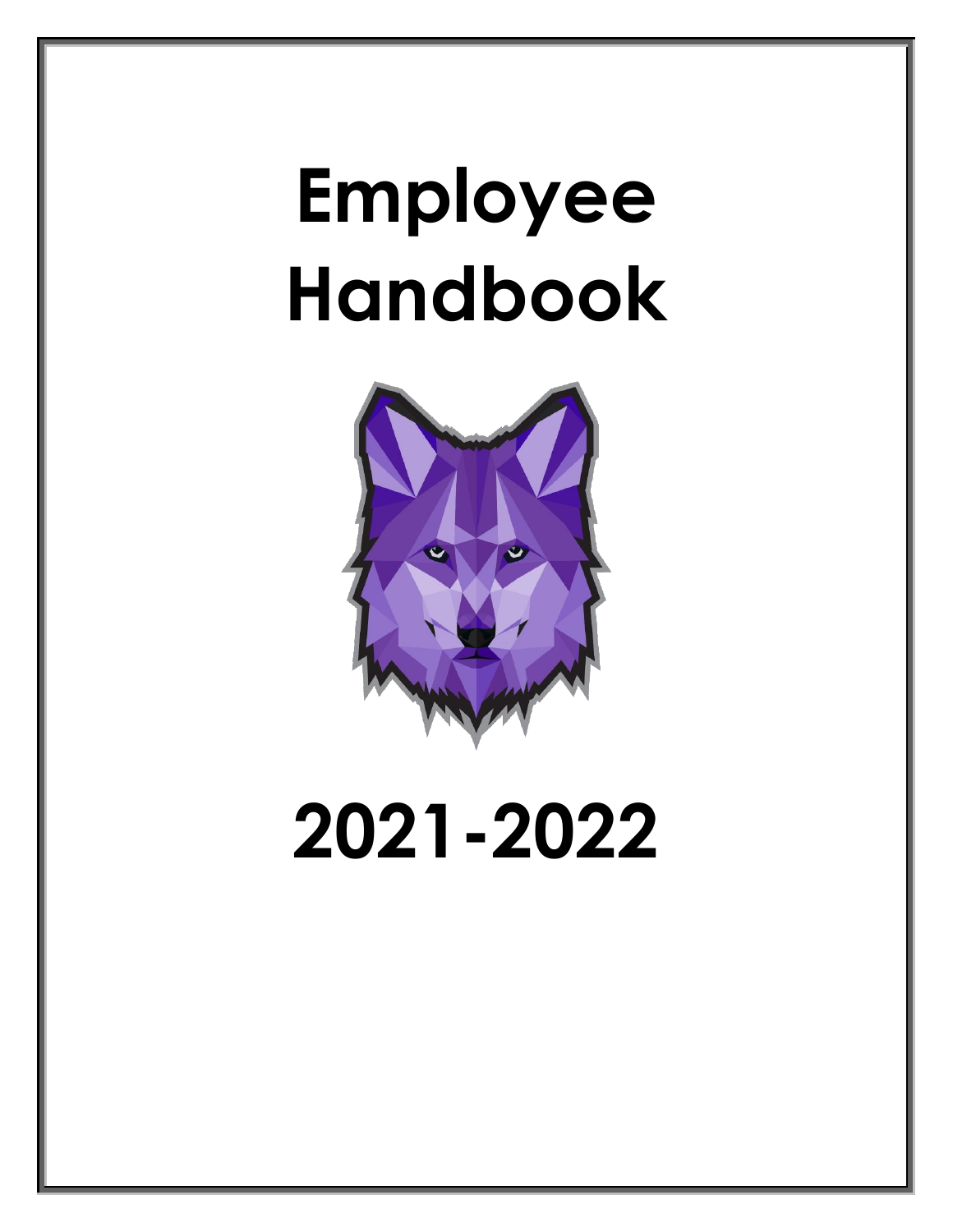#### **EMPLOYEE HANDBOOK TABLE OF CONTENTS**

| <b>TOPIC</b>                 |                                                           |                |
|------------------------------|-----------------------------------------------------------|----------------|
|                              | I. EMPLOYEE PROFESSIONAL CONDUCT                          | 6              |
|                              | II. EQUAL EMPLOYMENT OPPORTUNITY POLICY                   | 6              |
| А.                           | No Tolerance Harassment Policy                            | 6              |
| В.                           | <b>Sexual Harassment</b>                                  | $\overline{7}$ |
| C.                           | <b>Other Harassment</b>                                   | 7              |
| D.                           | Employees with Disabilities and Reasonable Accommodations | 8              |
| Ε.                           | <b>Employees with Serious Diseases</b>                    | 8              |
| F.                           | <b>Complaint Procedure, Investigation and Response</b>    | 9              |
| G.                           | Retaliation                                               | 9              |
| Η.                           | Appeal                                                    | 10             |
|                              | <b>Final Decision</b>                                     | 10             |
|                              | <b>III. DRUG FREE WORKPLACE</b>                           | 10             |
| А.                           | <b>Prohibition and Standards</b>                          | 10             |
|                              | IV. CRIMINAL RECORDS/BACKGROUND CHECKS                    | 11             |
| А.                           | Date for Submission                                       | 11             |
| В.                           | <b>Disqualification from Employment</b>                   | 11             |
| C.                           | Supervision pending clearance                             | 11             |
| D.                           | Prior employment                                          | 11             |
| Ε.                           | Payment                                                   | 12             |
| F.                           | Record retention                                          | 12             |
| V. IMMIGRATION INFORMATION   |                                                           | 12             |
| VI. WORKERS COMPENSATION     |                                                           | 12             |
| А.                           | Eligibility                                               | 12             |
| В.                           | Reporting on the Job Injuries                             | 12             |
|                              | VII. UNEMPLOYMENT COMPENSATION                            | 12             |
| <b>VIII. SOCIAL SECURITY</b> |                                                           | 12             |
| IX.                          | <b>CONFIDENTIALITY</b>                                    | 13             |
| А.                           | <b>Personal Information</b>                               | 13             |
| В.                           | <b>Employee References</b>                                | 13             |
| C.                           | <b>Employee Requested Credit Checks</b>                   | 13             |
| D.                           | Government Inquiries                                      | 14             |
| X.                           | COMPLIANCE WITH LAWS AFFECTING CHILD WELFARE              | 14             |
| А.                           | <b>Reporting Responsibility</b>                           | 14             |
| <b>B.</b>                    | "Abuse" defined                                           | 14             |
| XI.                          | PROPERTY PRIVACY POLICY                                   | 14             |
|                              | XII. EMAIL AND COMPUTER USAGE                             | 15             |
| А.                           | <b>General Policy</b>                                     | 15             |
| В.                           | <b>Prohibited Uses</b>                                    | 15             |
| C.                           | <b>Supervision of Computer Use</b>                        | 15             |
| D.                           | <b>Consent to Terms of Use</b>                            | 16             |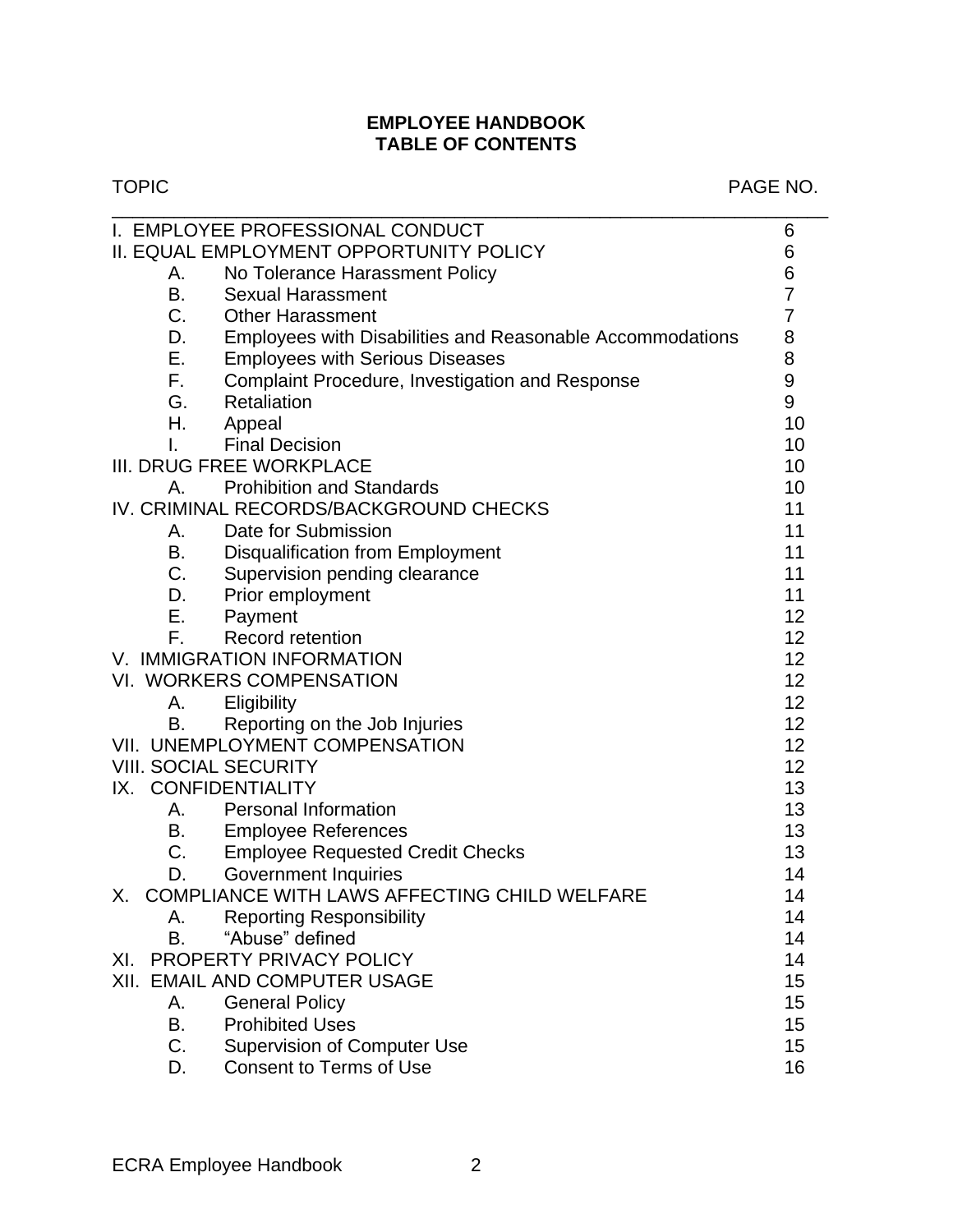| XIII. CONTRACTS. |                                                      | 16 |
|------------------|------------------------------------------------------|----|
| А.               | Form.                                                | 16 |
| В.               | Length                                               | 16 |
| C.               | <b>Contract Renewal</b>                              | 16 |
| D.               | Service of Notice of Reemployment                    | 17 |
| Ε.               | Service of Notice of Termination                     | 17 |
| F.               | Reemployment                                         | 17 |
| G.               | <b>Binding Effect.</b>                               | 17 |
|                  | XIV. PAYROLL, BENEFITS AND LEAVE POLICIES.           | 17 |
| А.               | Salary                                               | 17 |
| В.               | <b>Employment Classifications</b>                    | 17 |
| C.               | <b>Insurance Benefits</b>                            | 18 |
| D.               | Pay Periods and Pay Checks                           | 18 |
| Ε.               | <b>Deductions</b>                                    | 18 |
| F.               | <b>Personal/Sick Leave</b>                           | 19 |
| G.               | <b>Shared Leave Bank</b>                             | 19 |
| Η.               | Bereavement (Funeral) Leave                          | 22 |
| I.               | Holidays                                             | 22 |
| J.               | <b>Snow Days</b>                                     | 22 |
| Κ.               | Jury Duty                                            | 23 |
| L.               | Leave without Pay                                    | 23 |
| М.               | <b>Military Leave</b>                                | 23 |
| N.               | Leave Use                                            | 23 |
| O.               | <b>Family Medical Leave</b>                          | 24 |
| P.               | <b>COBRA</b>                                         | 28 |
|                  | XV. OPERATIONAL POLICIES                             | 28 |
| А.               | Attendance                                           | 28 |
| В.               | Duty Day                                             | 28 |
| C.               | Abandonment                                          | 28 |
| D.               | Dress Code and Personal Appearance of Employees      | 28 |
| Ε.               | <b>Conferences and Seminars</b>                      | 29 |
| F.               | Tutoring and Advising for Pay                        | 29 |
| G.               | Solicitation                                         | 29 |
| Н.               | <b>Maintenance of Work Areas</b>                     | 29 |
| I.               | <b>Personnel Records</b>                             | 29 |
| J.               | Smoking, Tobacco, Non Tobacco Products               | 30 |
| Κ.               | Use of School Property                               | 30 |
| L.               | <b>OSHA/Safety and Security</b>                      | 30 |
| XVI.             | <b>GENERAL JOB DESCRIPTIONS AND RESPONSIBILITIES</b> | 31 |
| А.               | Principal                                            | 31 |
| В.               | <b>Licensed Personnel</b>                            | 31 |
| C.               | Ancillary and Support Staff                          | 32 |
| D.               | <b>Conflict of Interest</b>                          | 32 |
| Ε.               | <b>Nepotism/Supervising Relatives</b>                | 33 |
| F.               | <b>Staff Conduct with Students</b>                   | 34 |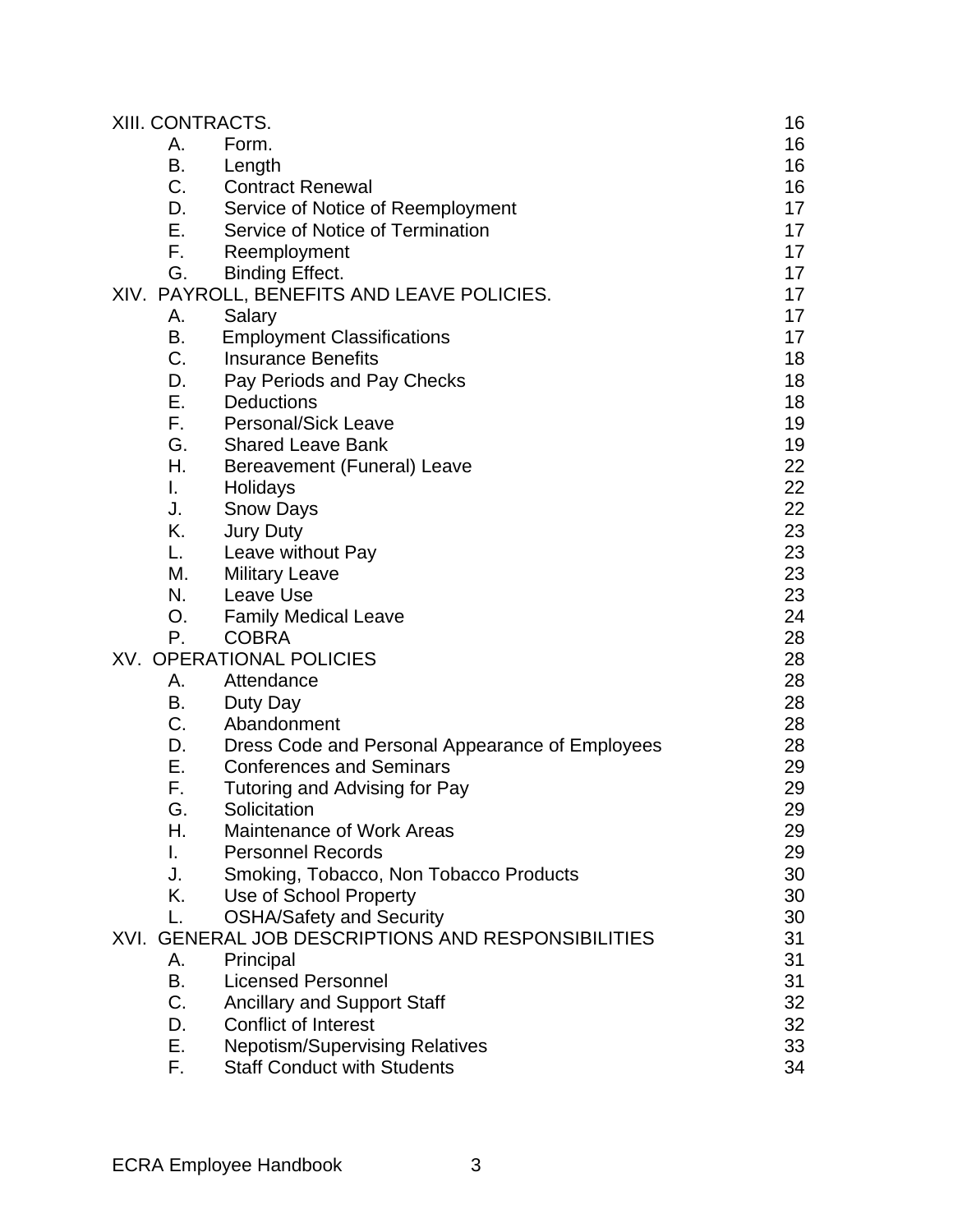|      | G.                              | <b>Staff Participation in Political Activities</b>             | 34 |
|------|---------------------------------|----------------------------------------------------------------|----|
|      |                                 | <b>XVII. VIOLENCE IN THE WORKPLACE</b>                         | 34 |
|      |                                 | <b>XVIII. MEDIA RELATIONS</b>                                  | 35 |
| XIX. |                                 | EMPLOYEE COMPLAINTS AND PROBLEM SOLVING                        | 35 |
|      |                                 | XX. TERMINATION AND DISCHARGE                                  | 36 |
|      | А.                              | <b>Definitions</b>                                             | 36 |
|      | В.                              | Termination/Discharge Policy for Employees with Less than      | 36 |
|      |                                 | <b>Three Years of Consecutive Service</b>                      |    |
|      | C.                              | Termination/Discharge Policy for Employees with Three          | 37 |
|      |                                 | <b>Years of More of Consecutive Service</b>                    |    |
|      | D.                              | Appeals from Determinations by Governing Council: Arbitration  | 38 |
|      | Е.                              | <b>Report to PED</b>                                           | 39 |
|      | F.                              | Termination/Discharge Policy for Other Personnel Exempt from   | 39 |
|      |                                 | <b>Protest Procedures</b>                                      |    |
|      | G.                              | Termination/Discharge Policy for Contract Employees Discharged | 40 |
|      |                                 | <b>Prior to Contract Term</b>                                  |    |
|      | Н.                              | Phasing Out and Elimination of Position/Reduction-in-Force     | 42 |
|      | <b>XXI. EMPLOYEE DISCIPLINE</b> |                                                                |    |
|      | А.                              | Procedure for Progressive Discipline                           | 42 |
|      | B.                              | Documentation of Action                                        | 43 |
|      | C.                              | Remediation                                                    | 43 |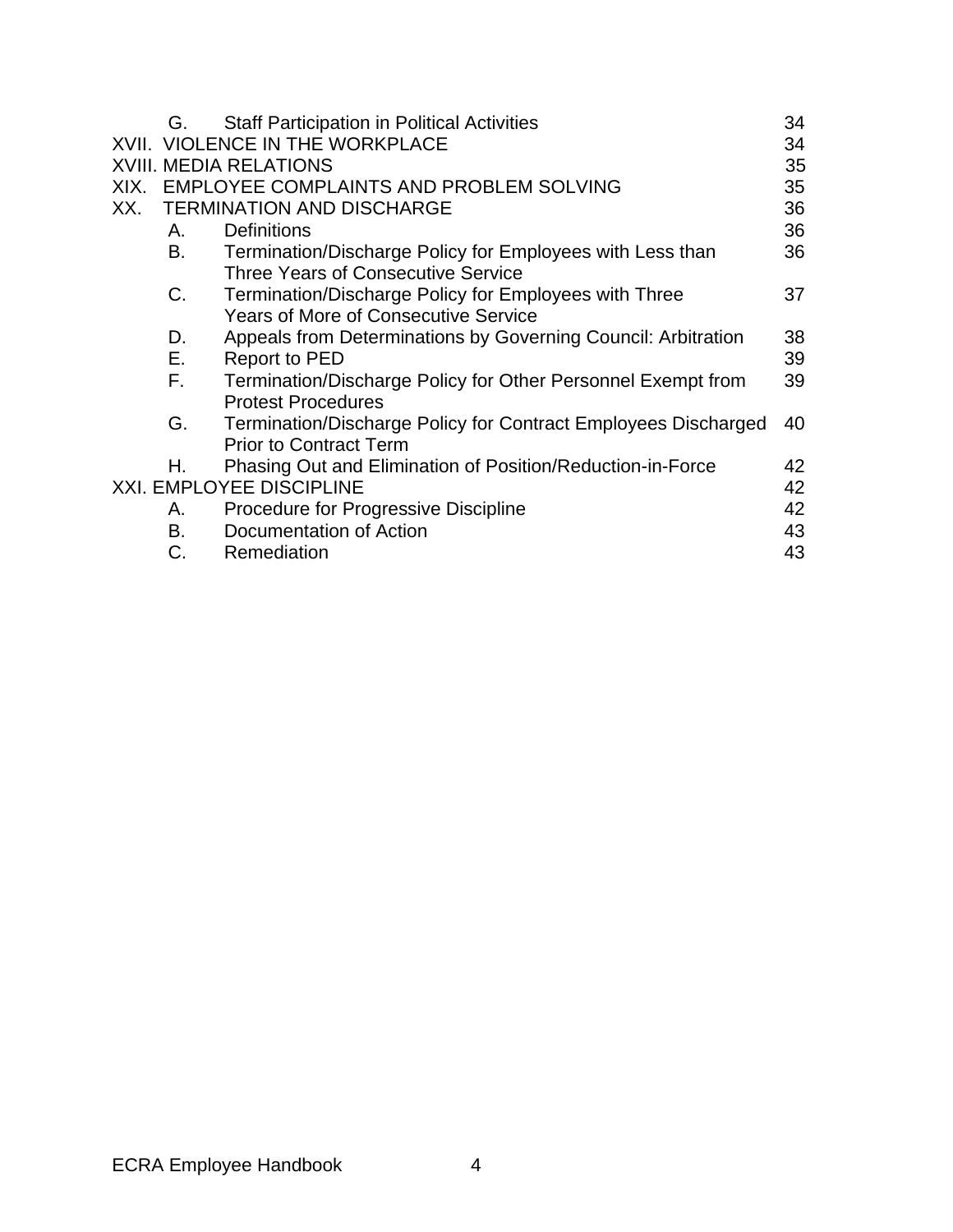# **EL CAMINO REAL ACADEMY**  EMPLOYEE HANDBOOK 2021 Edition

Welcome to El Camino Real Academy (ECRA). The Governing Council and Administration congratulates you on your decision to join us. We trust that this decision will prove beneficial to you, ECRA and the families and students we serve. We want you to be informed about the many benefits and services provided to the employees of ECRA.

The information in this handbook is important to all staff at ECRA. Read the manual now and keep it in a convenient place. You will want to refer to your handbook when you have questions about school policies and benefits. However, this document is informational only, it is not an attempt to provide a complete reference to the law, employee rights or the regulations of the New Mexico Public Education Department, or, if applicable, to the policies of El Camino Real Academy. If specific questions arise, we urge you to discuss those inquiries with the appropriate administrative staff.

This School, as all charter schools in New Mexico, is subject to the provisions contained in both federal law and certain laws of the State of New Mexico. Charter schools are bound by the same New Mexico health and safety, civil rights and student assessment requirements as other public schools. Additionally, ECRA is subject to the requirements of the compulsory education law and student performance standards adopted by the New Mexico Public Education Department. From time to time the need will arise for this school to amend, modify, rescind, delete, supplement or add to the provisions of this handbook as law and regulations dictate. In addition, administrative policies may be made by the ECRA Governing Council. You are bound by these policies when you accept employment at ECRA. Every effort will be made to keep you informed of all changes to law, regulation and policies governing your employment. The Principal or designee will attempt to provide you with notification of any other changes as they occur.

No policy contained in this handbook can be inconsistent with federal or applicable state law. Additionally, this School will be bound by all of the provisions contained in the New Mexico Charter School Act and, where applicable, the New Mexico Public School Code and implementing regulations.

# EMPLOYMENT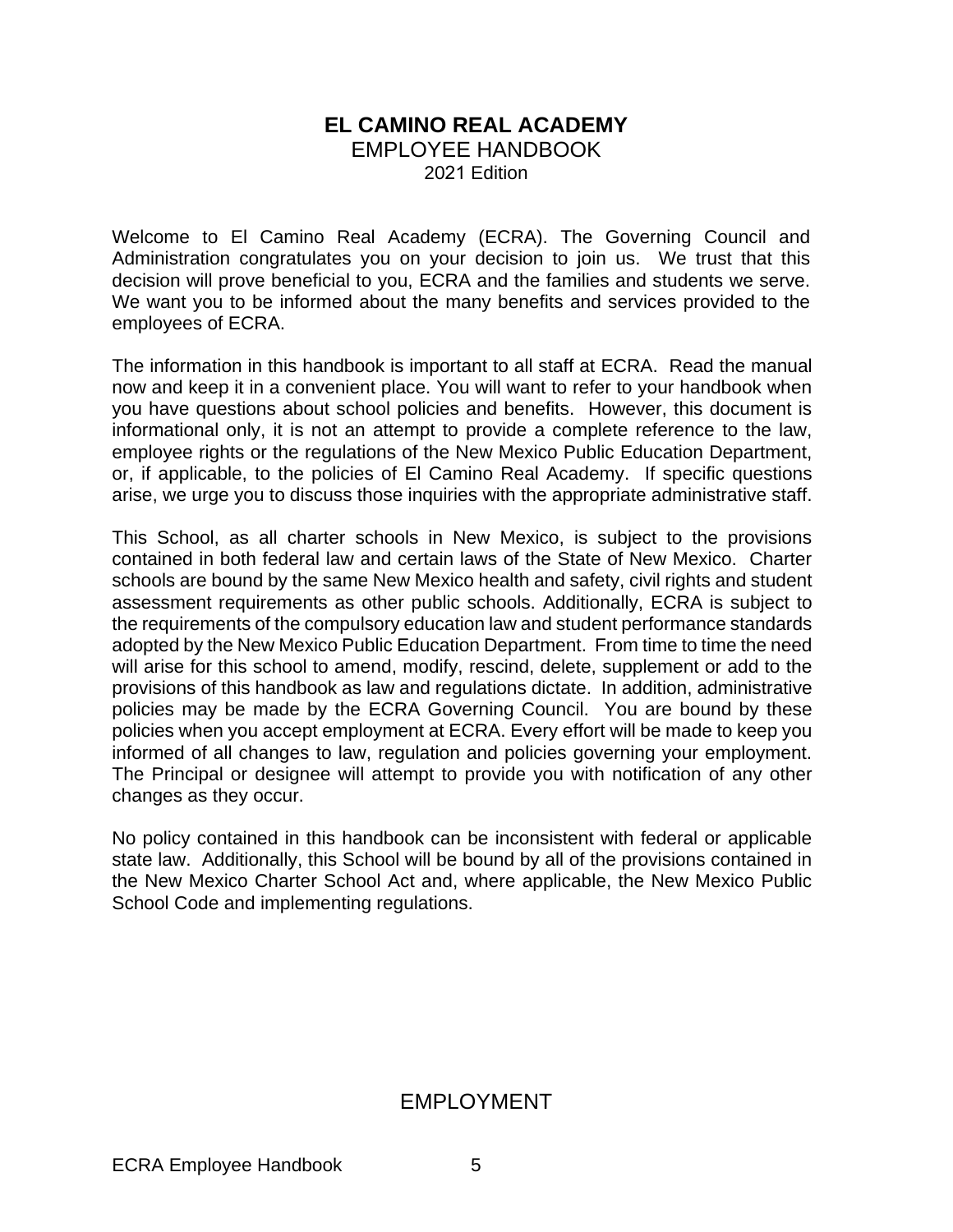# **I. EMPLOYEE PROFESSIONAL CONDUCT.**

The mission of ECRA requires that all involved in the school work and develop relationships of collegiality. It is reasonable to insist on a high degree of mutual, professional and personal respect and a high level of mutual support.

We value teachers, staff and volunteers actively participating in discussions of decisions affecting them. The school values diversity in perspectives leading to a deeper understanding of organizational reality and an enriched knowledge base for decision making. The school values employees resolving conflict in a healthy way that leads to stronger solutions for complex issues. We value employees reflecting on their own and others' thinking in order to achieve better organizational decisions.

Genuine community requires respect for individual privacy. Among other things, this means a high degree of attention to confidentiality. As individuals within the community, we should share information about one another and our students on a judiciously defined need to know basis. If one needs to know something in order to carry out school responsibilities, one should know it; otherwise, the information should not be shared. To that end, all personnel matters, including those affecting you personally, should be treated with utmost confidentiality and professionalism.

ECRA emphasizes the extraordinary degree of care that employees (including volunteers) must take in maintaining the confidentiality of all school matters, including information about children and families as well as employees.

# **II. EQUAL EMPLOYMENT OPPORTUNITY POLICY**.

ECRA is an equal opportunity employer and will recruit, hire, train, and promote in all job titles without regard to race, color, religion, sex, national origin, age, physical or mental handicap, sexual orientation, or status as a disabled veteran or veteran of the Vietnam era.

ECRA will base employment decisions on principles of equal employment opportunity with the intent of furthering ECRA's general goals expressed in its Mission. This policy governs all aspects of employment at ECRA including hiring, assignments, training, promotion, upgrading, demotion, downgrading, transfer, lay-off, termination, compensation, employee benefits, discipline and other terms and conditions of employment.

If you believe that you have been denied an employment opportunity based on your race, religion, sex, national origin, age, physical or mental handicap, sexual orientation or status as a veteran, notify the Principal (or designee) immediately.

**A. No Tolerance Harassment Policy**. ECRA is committed to creating a workplace free of discrimination and harassment for any reason, but in particular for reasons based on race, color, religion, age, sex, national origin, sexual orientation, physical or mental disability, status as a veteran, or any other basis protected by federal, state or local law. This prohibition applies in your relationships with all other employees, students, parents and guardians, visitors and guests. All employees of ECRA are responsible for taking appropriate action to prevent and eliminate harassment and discrimination at ECRA pursuant to the procedures set forth in this handbook. Likewise, ECRA will not tolerate retaliation or reprisals of any type against any employee who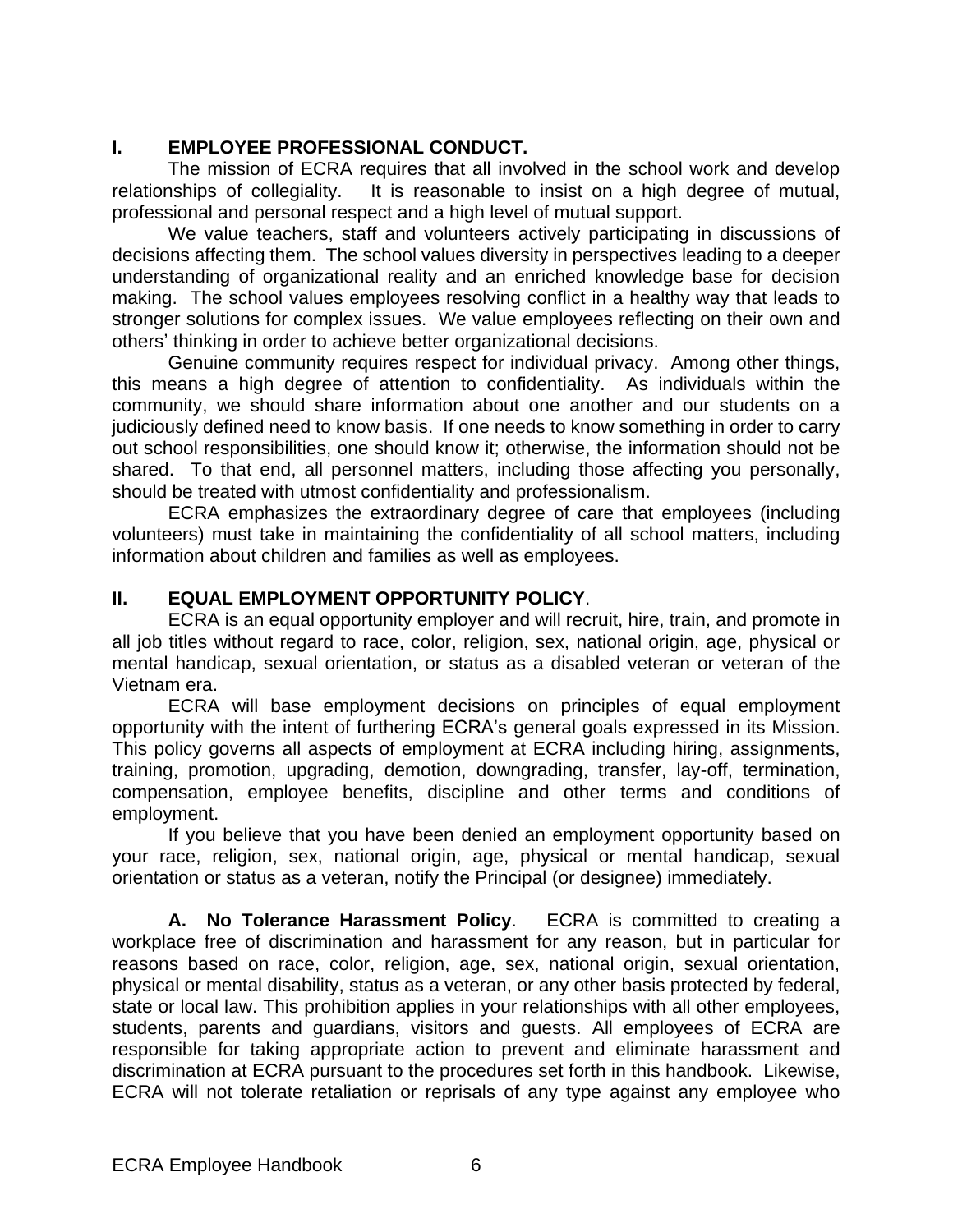complains of harassment or provides information in connection with any such complaint. Harassment is considered to be misconduct and grounds for disciplinary action, up to and including discharge.

**B. Sexual Harassment**. As sexual harassment raises issues about human interaction that are to some extent unique, the subject of sexual harassment is treated separately here. ECRA prohibits sexual harassment at any time of any employee, student, parent or guardian, visitor, guest, candidate for employment or other person visiting the School's premises. Sexual harassment is a form of sex discrimination in violation of federal and state law. It includes:

- requests for sexual favors,
- sexually motivated physical contact,
- other verbal or physical conduct when submission to such conduct is either explicitly or implicitly made a term or condition of employment, or submission to or rejection of such conduct is used as the basis for employment decisions,
- conduct that has the purpose or effect of unreasonably interfering with an individual's work environment,
- intimidation and hostility directed to an individual because of sex or sexual orientation,
- explicit or degrading verbal, written or electronic comments of a sexual nature, or
- persistent or unwelcome flirtation or requests for dates, especially if the behavior continues after a clear objection has been made.

This list is not exhaustive and applies to conduct by co-workers, supervisors, volunteers and others invited to the school premises. Sexual harassment can apply to conduct in any work-related setting **outside** the work place as well. It is not permissible for any ECRA employee to engage in any form of sexual harassment. ECRA will do its best to keep its workplace free of any conduct which creates an intimidating, hostile, or offensive work environment.

Consensual sexual behavior between adults, outside the workplace and welcome by both parties is not considered sexual harassment; however, those who engage in such relationships should be aware that questions regarding the actual freedom of choice of one of the parties may be raised later, especially when a superior/subordinate relationship exists between them.

If you have asked the alleged harasser to stop to no avail, then you should report the incident to your supervisor. You may initiate the process outlined in paragraph F. below.

**C. Other Harassment**. Other prohibited harassment includes verbal or physical conduct which degrades or shows hostility or aversion toward an individual even partly because of race, color, religion/creed, gender, national origin, age, disability, citizenship, marital status, sexual orientation or other prohibited basis. Any such behavior that interferes with the individual's work performance, or creates an intimidating, hostile or offensive work environment, does not belong in our workplace or in any work-related setting outside the workplace. The same prohibition applies in relationships to students, parents or guardians, visitors and guests. ECRA will not tolerate such behavior. If you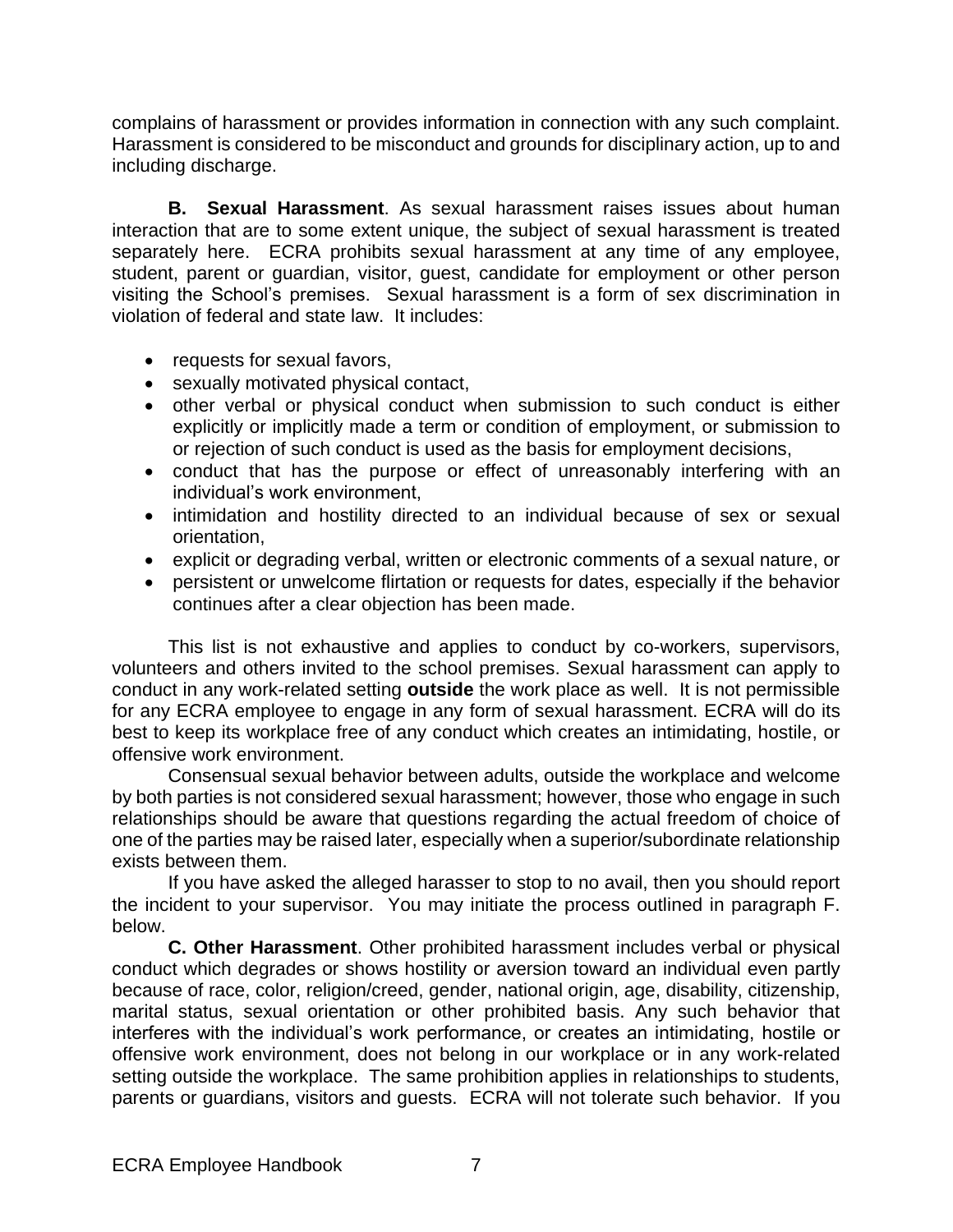believe that you are the subject of harassment, please follow the process outlined in section F. below.

**D. Employees with Disabilities and Reasonable Accommodations.** In 1990, Congress passed the Americans with Disabilities Act (ADA), a civil rights law prohibiting discrimination on the basis of disability in private and public organizations employing 15 or more employees. ADA gives protections to individuals similar to those provided by law on the basis of race, color, sex, national origin, age and religion. It guarantees equal opportunity for individuals with disabilities in public accommodations, employment, transportation, state and local government services and telecommunications.

**1. Who qualifies**: A person has a "disability" if he/she has a physical or mental impairment that substantially limits a major life activity. One may also be protected if he/she has a record of having a substantial (as opposed to a minor) impairment, or is *perceived* to have a substantial impairment. A substantial impairment is one that significantly limits or restricts a major life activity including: hearing, seeing, speaking, breathing, performing manual tasks, walking, learning, working, or caring for oneself. An employer may not discriminate against an applicant or employee, whether disabled or not, because of an individual's relationship or association with an individual with a disability.

**2. Reasonable accommodations**: ECRA, whenever possible, will provide a reasonable accommodation to persons with a disability. Disabled employees should make a written request for an accommodation where their physical or mental disability would prevent them from performing an essential function of their job. Written requests must be accompanied by documentation of the claimed disability and must be submitted to the Principal (or designee). ECRA may request additional documentation to evaluate a claimed disability, including medical and psychological and/or psychiatric records. Every accommodations request will be documented by the Principal. A copy of a request will be filed as a confidential record and will be kept separate from the employee personnel file. No disability records will be kept in personnel files. The Principal and Governing Council will make a timely formal response to a complete accommodations request The employee making the request will, on one or more occasions, be asked to meet with the Principal to discuss what accommodations may or should be considered. Medical certification of the disability may be also be requested. Whatever is decided during this interactive process will be documented.

**3. Retaliation**: ECRA cannot and will not retaliate against a job applicant or employee for asserting his/her rights under the Americans with Disabilities Act or other applicable laws protecting individuals with disabilities.

**E. Employees with Serious Diseases.** ECRA will not discriminate in employment decisions against individuals with infectious, long-term, life-threatening or other serious diseases as long as they are physically and mentally able to perform the duties of their job without undue risk to their own health or that of other employees or students.

**1. "Serious disease" defined**. Serious diseases for the purposes of this policy include, but are not limited to, cancer, heart disease, multiple sclerosis, hepatitis, tuberculosis, human immunodeficiency virus ("HIV") and acquired immune deficiency syndrome ("AIDS").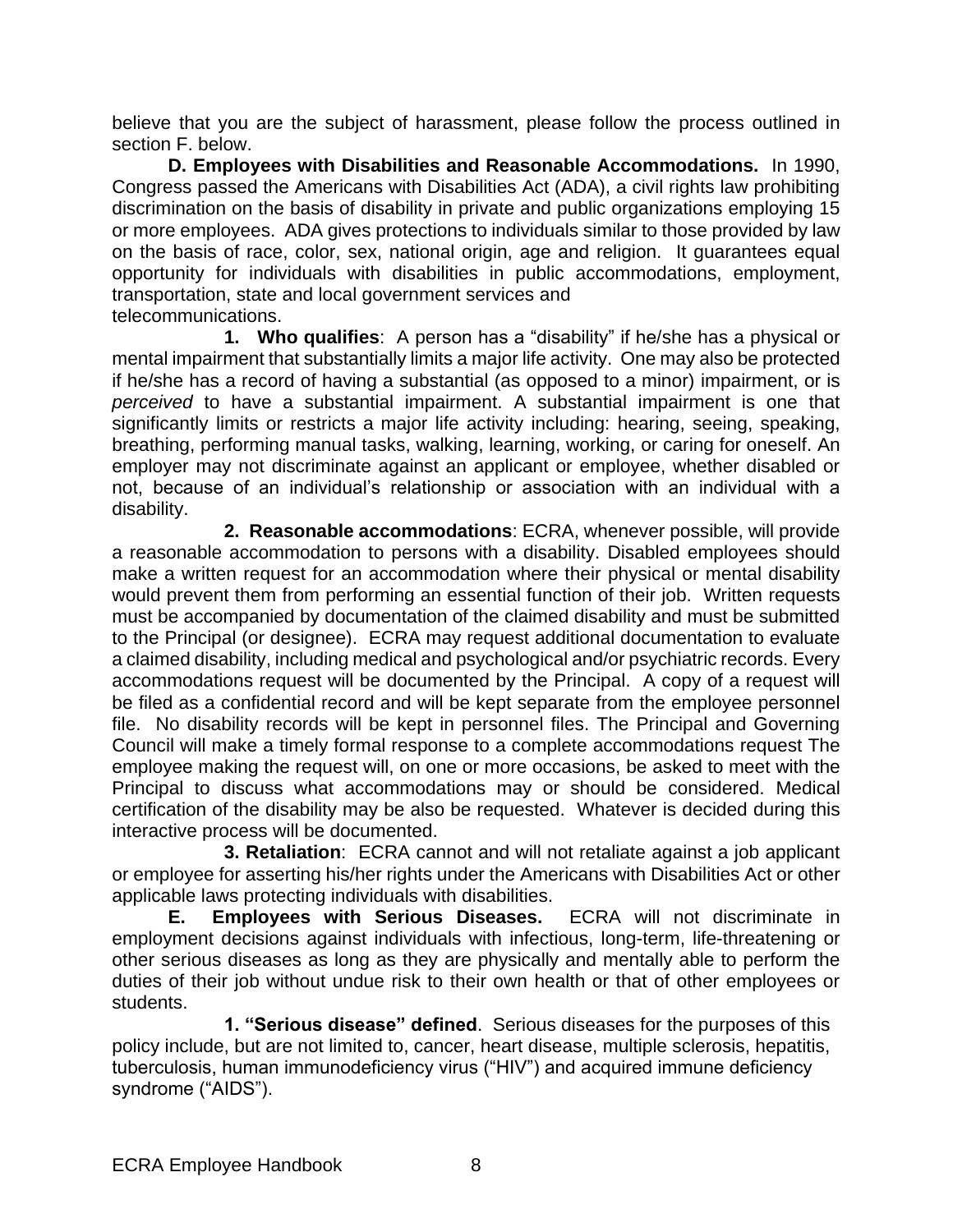**2. Non-discrimination policy**. Employees afflicted with a serious disease are to be treated no differently than any other employee. If the serious disease affects their ability to perform assigned duties, such employees are to be treated like other employees who have disabilities that limit their job performance. Reasonable accommodations will be considered as described above in paragraph D. 2. To the extent required by law, ECRA will maintain the confidentiality of the diagnosis and medical records of employees with serious diseases.

**F. Complaint Procedure, Investigation and Response.** The following procedure is applicable to any employee complaint of discrimination and/or harassment.

**1. Complaint**. Any person who sees or hears about conduct that may constitute harassment or discrimination under this policy should immediately contact the Principal. If the Principal is involved in the reported conduct, or for some reason the employee feels uncomfortable about making a report to the Principal, the employee should report directly to the President of the ECRA Governing Council. Complaints may initially be made verbally. However, ECRA requires that the "Harassment Complaint Form" be completed by complainant as a first step in the investigation process. (See Appendix A for a copy of this form).

**2. Investigation**. ECRA will investigate any report of harassment or discrimination. All employees have a duty to cooperate in ECRA's investigation of alleged harassment or discrimination. Failure to cooperate or deliberately providing false information during an investigation will be grounds for disciplinary action, including termination. In conducting an investigation, ECRA will respect the privacy of all concerned, however, complete confidentiality may not always be possible because of the need to conduct an investigation and take the steps necessary to eliminate harassment.

**3. Response**. ECRA will take whatever corrective action deemed necessary. Disciplinary action, up to and including termination, may be taken. ECRA will discuss with the complainant the outcome of the investigation and where appropriate may ask for feedback regarding the complainant's preferred resolution. ECRA will also discuss the outcome of the investigation and any disciplinary actions with the alleged offender. The date of the discussion shall constitute the "determination date." Bad faith complaints will be grounds for disciplinary action, including termination. The Principal will notify the Governing Council of the outcome of the complaint and an official opinion as to whether there is sufficient evident to support that there was a violation of ECRA policies. In cases involving allegations against the Principal, the President of the Governing Council will advise the Council of the outcome and an issue an official opinion.

**G. Retaliation.** Retaliation against any employee raising a complaint or providing information concerning an alleged violation of this policy is strictly prohibited. Any employee who violates this policy by engaging in conduct defined throughout this policy that directly or indirectly causes intimidation, harassment or physical harm to another employee will be subject to disciplinary action.

**H. Appeal.** If the complainant or alleged offender is not satisfied with the outcome of a discrimination complaint, either employee may appeal that decision to the Governing Council. The employee appealing the Principal's decision must submit a written appeal to the Governing Council with copies to the other party and the Principal within ten (10) working days of the employee's notification of the Principal's determination. The non-appealing party and the Principal have the option of submitting written materials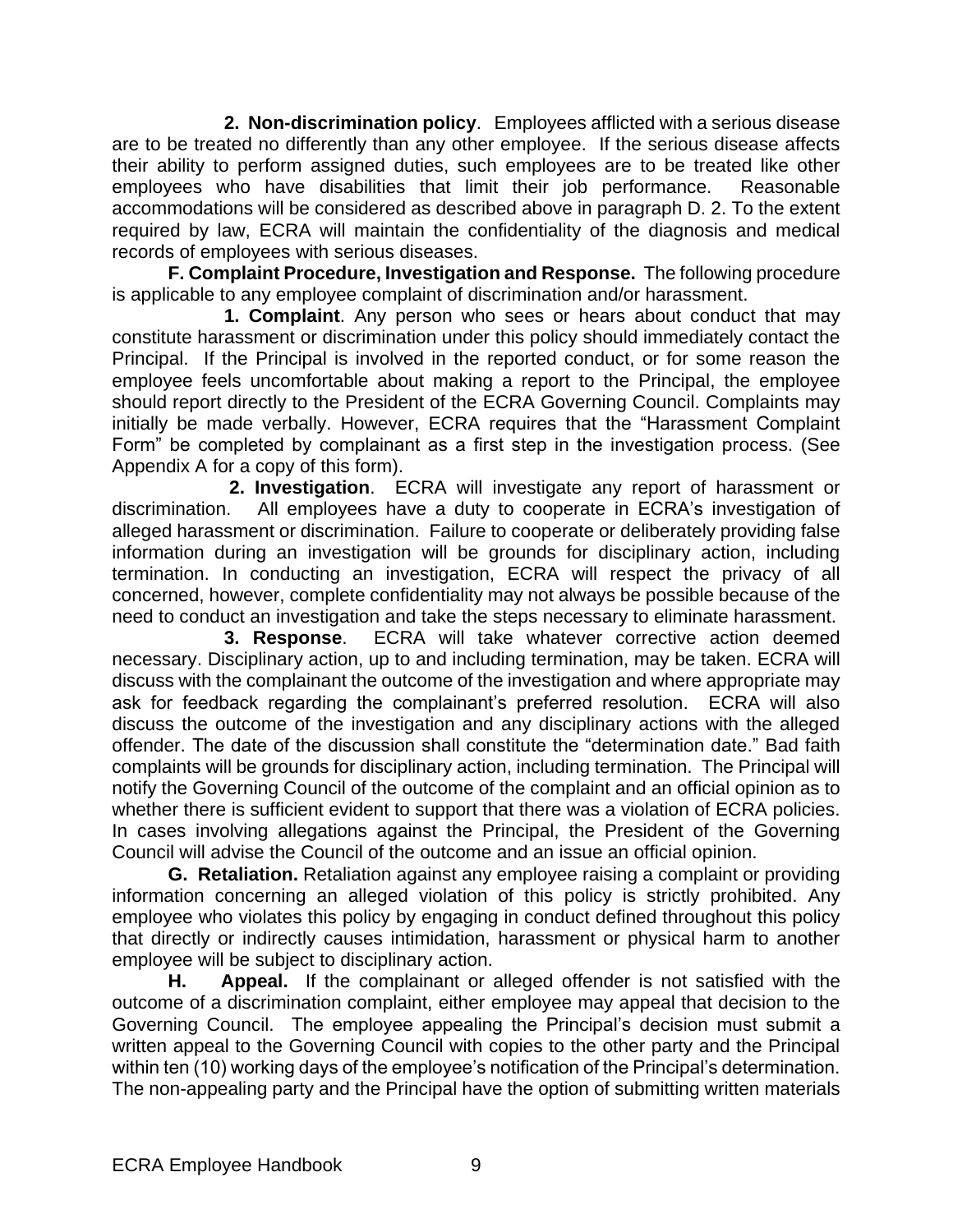in support of their respective positions within five (5) working days from the date they receive the appealing parties' appeal.

**I. Final Decision.** The Governing Council will inform the complainant/respondent of the appeal decision in writing within twenty (20) working days from the date the appeal was submitted. After the Governing Council's review, the internal complaint process has concluded. The time lines set forth in this policy may be waived or extended by the Governing Council.

# **III. DRUG-FREE WORKPLACE.**

Employees who work while under the influence of alcohol or drugs present a safety hazard to themselves, their co-workers and students. In addition, employees who work under the influence of alcohol or drugs threaten ECRA's reputation and integrity. ECRA policy is to create a drug-free workplace in accordance with the Drug Free Workplace Act of 1988. The unlawful manufacture, distribution, dispensation, possession, sale or use of a controlled substance in the workplace or while engaged in business off premises, such as at a parent's home, are strictly prohibited.

# **A. Prohibition and Standards.**

**1. General Prohibition**. No employee or student will unlawfully possess, use, distribute, dispense, manufacture or be under the influence of alcohol or drugs while on ECRA school grounds; at ECRA sponsored or supervised activities (e.g., field trips); in any ECRA owned, leased or used vehicle; while engaged in or going to or from ECRA activities; or, while attending a school-related activity (e.g., workshop).

**2. Definition of Drug**. For purposes of this policy, the term "drug" will include any "illicit drug," "controlled substance," "intoxicating substance," "inhalant," "counterfeit substance," "look-alike substance," "marihuana," "cannabis," "opiate," "hallucinogen," "narcotic," or other unlawful drug for purposes of federal or state law including, but not necessarily limited to the Drug-Free Workplace Act, the Drug-Free Schools and Communities Act Amendments, the U.S. Controlled Substances Act and the New Mexico Controlled Substances Act. NMSA 1978 §§30-31-1 et seq.

**3. Exceptions**: This policy is not intended to prevent possession of a controlled substance if it was obtained directly pursuant to a valid prescription or order, from a physician, dentist or other person duly licensed, registered, or otherwise permitted under federal and state law to distribute or dispense the substance in the course of professional practice. If an employee is taking prescribed or over-the-counter medication that may affect work performance, this information should be immediately reported to the direct supervisor.

**4. Conditions of employment**. As a condition of employment, each employee will abide by the terms of this drug-free workplace policy. Every employee is required to notify the Principal of any criminal drug conviction or plea of no contest for a violation occurring in the workplace no later than five (5) days after such conviction.

**5. Sanctions**. Where an employee violates the terms of this policy or is convicted of violating a criminal drug statute for an offense occurring in the workplace, the employee will be subject to sanctions, consistent with law and policy, which may include either appropriate personnel action against the employee, up to and including termination; or, a requirement that such employee satisfactorily participate in a drugabuse assistance or rehabilitation program approved for such purpose by a federal, state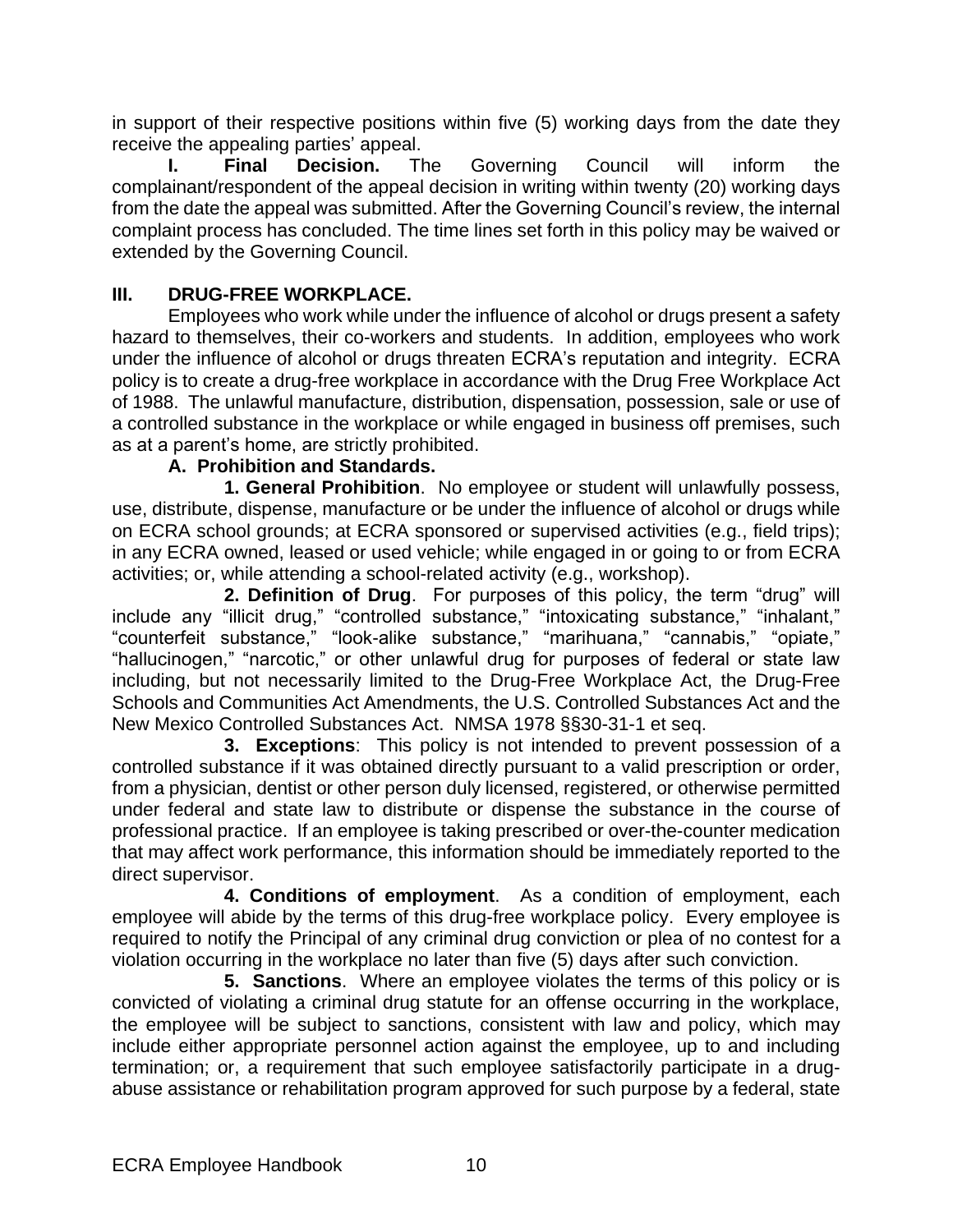or local health agency, law enforcement or another appropriate agency. The employee will be responsible for all uninsured costs associated with any such program.

#### **IV. CRIMINAL RECORDS/BACKGROUND CHECKS.**

It is ECRA's policy to conduct appropriate, legally permissible and mandated state and federal criminal records inquiries into the background of all ECRA personnel and volunteers who have unsupervised access to ECRA students.

**A. Date for submission**. All requests for background checks must be submitted within one (1) week after commencement of employment of those persons who, following receipt of a background check clearance, will have direct, unsupervised contact with children. Thereafter, ECRA personnel will be required to obtain updated background checks every five years.

**B. Disqualification from employment**. An individual will not be eligible for continued employment if a required background check reveals disqualifying information.

**C. Supervision pending clearance**. In situations where requests for State and Federal Criminal Records Checks have been submitted, but reports have not yet been received by ECRA, employees who are providing service to or for the benefit of children must be under the direct, physical supervision of an ECRA employee who ECRA received the mandated Federal Criminal Records Check Clearance. The only exception to this requirement of direct supervision is where a new employee ECRA been a resident of the State of New Mexico for no less than five (5) contiguous years immediately preceding the commencement of employment and ECRA received a background clearance (meaning a "negative" criminal records check) from State and local law enforcement agencies pursuant to a request from ECRA.

**D. Prior employment**. An applicant for employment who has been initially licensed within twenty-four (24) months of applying for employment with a local school board, regional education cooperative or another charter school will not be required to submit to another background check if the New Mexico Public Education Department or previous employer has copies of his/her federal bureau of investigation records on file and the employee provides a copy of the background clearance prior to beginning work. Alternatively, ECRA, if advised by the applicant that such records exist, may request the NMPED, upon authorization of the applicant, to release copies of federal bureau of investigation records that are on file with the NMPED as long as the records are not more than twenty-four (24) months old. Convictions of felonies or misdemeanors contained in the federal bureau of investigation record will be used in accordance with the Criminal Offender Employment Act provided that other information contained in the federal bureau of investigation record, if supported by independent evidence, may be grounds for employment decisions based on just cause. Records and related information will be privileged and will not be disclosed to a person not directly involved in the employment decision affecting the specific applicant who has been offered employment,

**E. Payment**. Employees are required to pay for all costs associated with providing ECRA for their initially required background check. For subsequent background checks ECRA will reimburse the employee for 50% of the required fee (supporting documentation is required).

**F. Record retention**. A copy of each employee's criminal records check clearance letter will be maintained in the employee's personnel file.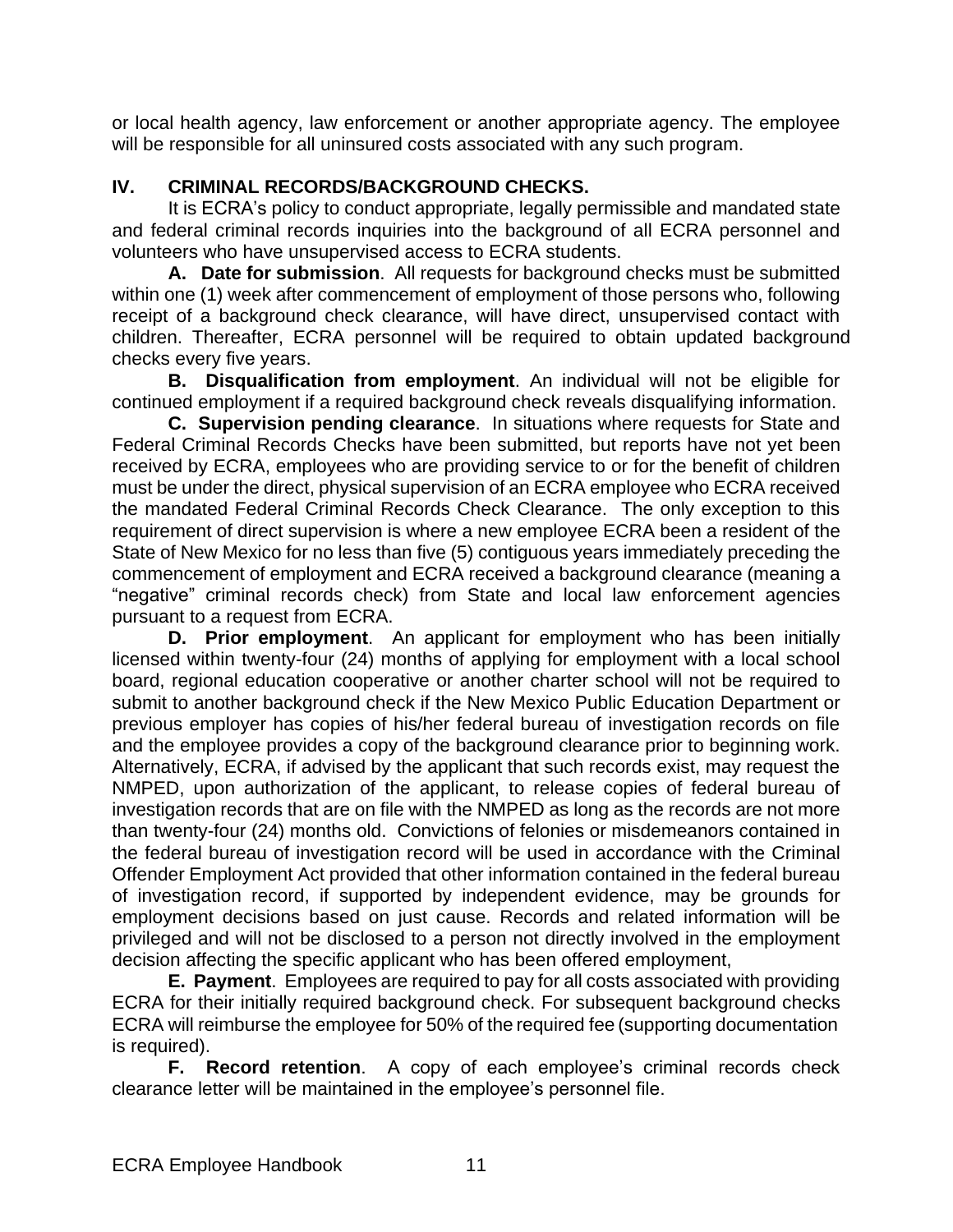### **V. IMMIGRATION INFORMATION**.

ECRA will not hire or continue to employ an individual who is not legally authorized to work in the United States. However, ECRA does not discriminate on the basis of citizenship status or national origin in recruiting, hiring, discharging or in any other employment action. New employees must complete the employee section of INS Form I-9. All offers of employment are conditional upon the receipt of satisfactory evidence of an applicant's authorization to work in the United States. This evidence of the right to work must be provided within three (3) days of the employee's hire date. Failure to provide the appropriate documentation will be grounds for termination. ECRA will keep a copy of the I-9 in a file separate from the personnel file.

# **VI. WORKERS' COMPENSATION.**

ECRA provides workers' compensation coverage to all employees.

**A. Eligibility**. All ECRA employees are eligible for the workers' compensation program if they comply with the reporting requirements as set forth in the school's insurance policy.

**B. Reporting On-the-Job Injuries**. Employees injured at work must complete a written report of the incident within twenty-four (24) hours from the time of the injury. All reports must be made to the Principal (or designee) who will have the appropriate forms for making necessary reports. If the injured employee has specific questions concerning workers' compensation benefits, the Principal (or designee) will provide this information.

#### **VII. UNEMPLOYMENT COMPENSATION**

Employees of ECRA are entitled to unemployment benefits to the extent provided for by law.

#### **VIII. SOCIAL SECURITY**

ECRA does not have a 218A agreement with the Social Security Administration. This means that if employees pay into the NM Educational Retirement Board plan, they may not contribute to Social Security. This does not affect contributions to Medicare. For employees who are not covered by the Retirement Plan, Social Security is a required deduction.

#### **IX. CONFIDENTIALITY**

**A. Personal Information.** ECRA employees will not, in any way, release any information about ECRA, its activities, or the activities of personnel except or its students: (1) as normally required by their duties, (2) expressly permitted by the Principal, and (3) in conformity with the requirements of applicable freedom of information laws, the Family Educational Records and Privacy Act, the Health Insurance Portability and Accountability Act, and any other applicable federal, state, or local law or regulation.

No employee will publish, disclose, use, or authorize anyone else to publish, disclose, use, or in any way cause to be published, disclosed, or used, any private or proprietary information. Proprietary information means any information that the employee has, in any way, acquired, learned, developed, or created by reason of employment with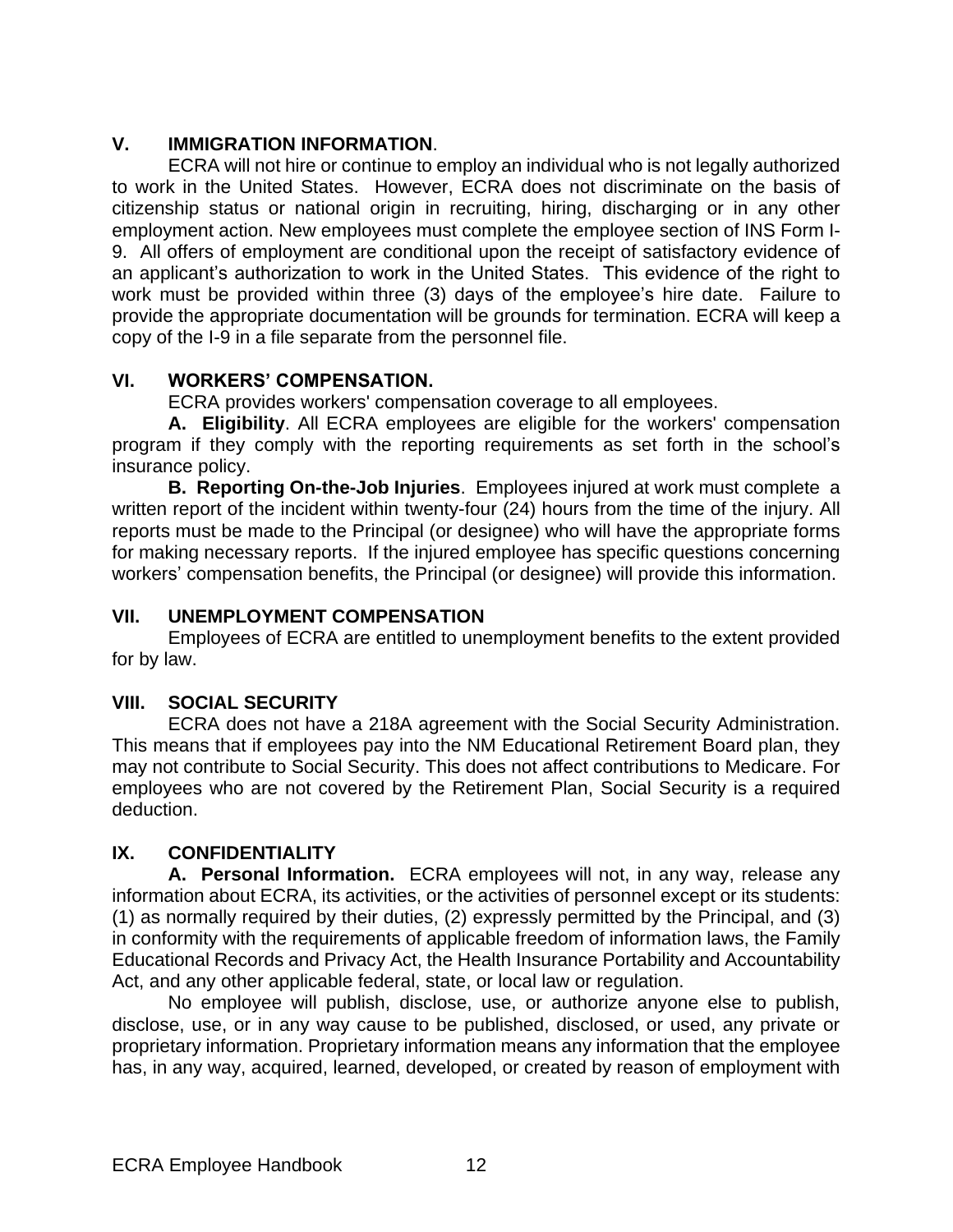ECRA. Only the Principal may authorize disclosures. Such authorization will be explicit and documented.

This policy reiterates the need for confidentiality in all aspects of employment at ECRA. During employment at ECRA, employees may learn or work with and be entrusted with confidential and/or privileged information about fellow employees, administrators, parents, students or applicants. All employees must exercise the highest degree of care not to disclose any such information, even inadvertently, to any unauthorized person in or outside of ECRA. Employees may not disclose any confidential or privileged information except to persons specifically designated in advance and in writing by the Principal. Confidential information includes but is not limited to:

- Student records
- Financial information
- Personnel records
- Payroll records
- Computer programs, codes, processes and passwords
- Personnel information regarding school parents and students

Any employee who believes confidential information must be disclosed to a third party should consult with the Principal prior to the disclosure. **There is no excuse for the unauthorized disclosure of confidential information**. **Failure to follow this policy will result in disciplinary action. Your obligations under this policy continue after your termination of employment.**

**B. Employee References**. All written or telephone requests for business references, whether addressed to an individual or ECRA, will be referred to the Principal (or designee) for reply. All information released on employees must be in writing, with a copy retained in the employee's personnel record. Without an employee's prior written authorization or release, the Principal (or designee) will only confirm that the employee works or has worked at ECRA.

**C. Employee Requested Credit Checks**. All requests for business credit checks (salary confirmation) will be referred to the Principal (or designee) for reply when written authorization from the employee has been obtained. Replies to telephone requests for salary confirmation will be limited to confirming title, salary, dates of employment and employment status.

**D. Government Inquiries**. ECRA will respond to all requests for information ordered by a court or administrative agency including information sought by subpoena.

#### **X. COMPLIANCE WITH LAWS AFFECTING CHILD WELFARE**

Any employee, volunteer, or contractor who knows or has a "reasonable suspicion" that a child has been the victim of child abuse is required by law to report the instance immediately to one of the following child protective agencies: local law enforcement; the New Mexico Department of Children, Youth and Families, or a tribal law enforcement or social services agency for any Indian child residing in Indian country. NMSA 1978 §32A-4-3. Persons who violate reporting requirements are guilty of a misdemeanor. "Reasonable suspicion" arises when the facts surrounding the incident or situation could cause another person in the same situation to suspect child abuse.

**A. Reporting responsibility**. As noted, child abuse should be reported immediately by telephone to a child protective agency. The telephone call is to be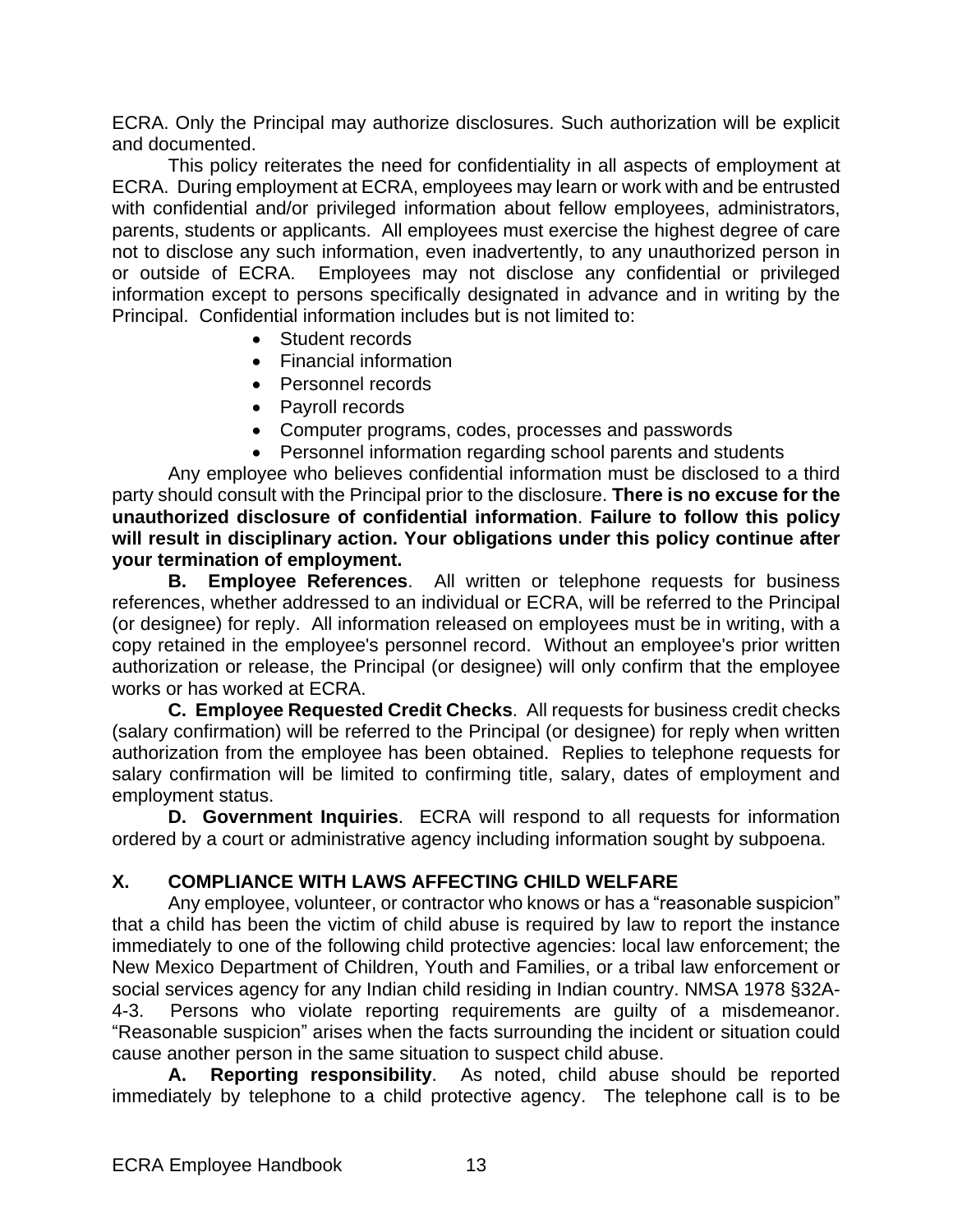followed by a written report within thirty-six (36) hours. There is no duty for the reporter to contact the child's parents. In fact, if a child is released to a peace officer or a child protective agency agent, the reporter will not notify the parent as required in other instances of removal. Child protective agencies responding to incident reports are prohibited from disclosing a reporter's identity to a reporter's employer.

**B. "Abuse" defined**. Child abuse is broadly defined as "a physical injury which is inflicted by other than accidental means on a child by another person." Child abuse can take the following forms:

- Sexual abuse: Sexual abuse means, in general, sexual assault or sexual exploitation. Sexual abuse does not include children who voluntarily engage in sexual activity with children of a similar age. However, such situations raise the issue of possible neglectful adult supervision. Pregnancy of a minor does not, in and of itself, constitute suspicion of child abuse;
- Neglect: Neglect occurs when a child's custodian has failed to provide adequate "food, clothing, shelter, medical care, or supervision" that may or may not have resulted in any physical injury;
- Unlawful corporal punishment: Unlawful corporal punishment occurs when any person willfully harms or injures a child to such a degree that a traumatic condition results; and
- Willful cruelty or unjustifiable punishment: Child abuse also includes the situation where any "person willfully causes or permits any child to suffer… unjustifiable pain or mental suffering," or when any person endangers a child's health.

# **XI. PROPERTY PRIVACY POLICY.**

All ECRA employees should consider that business property; i.e., ECRA equipment, desks, computers, computer software, e-mail, voicemail and other property and electric items are for business use only. Employees may, however, receive necessary and appropriate personal messages by computer e-mail or office voice mail. ECRA reserves the right to inspect all property such as listed here for reasons it deems sufficient to protect the interest of ECRA employees and students. Inspections may be without notice. Consequently, employees should not store or keep any property at ECRA that they consider private or of a personal nature.

# **XII. E-MAIL AND COMPUTER USAGE.**

**A. General Policy.** The use of school technology resources shall be considered a privilege granted to employees for the enhancement of job-related functions. Employees may have limited access to these resources for personal use. Any personal use shall comply with the professional standards and administrative procedural directives outlining acceptable use of technology resources. All employees have the reasonability to educate, supervise and monitor appropriate usage and conduct of students when on the internet. Violations of this policy may result in the revocation of this privilege. Employees may face disciplinary action up to and including termination, civil litigation, and/or criminal prosecution for misuse of these resources. **Staff passwords must not be shared with students**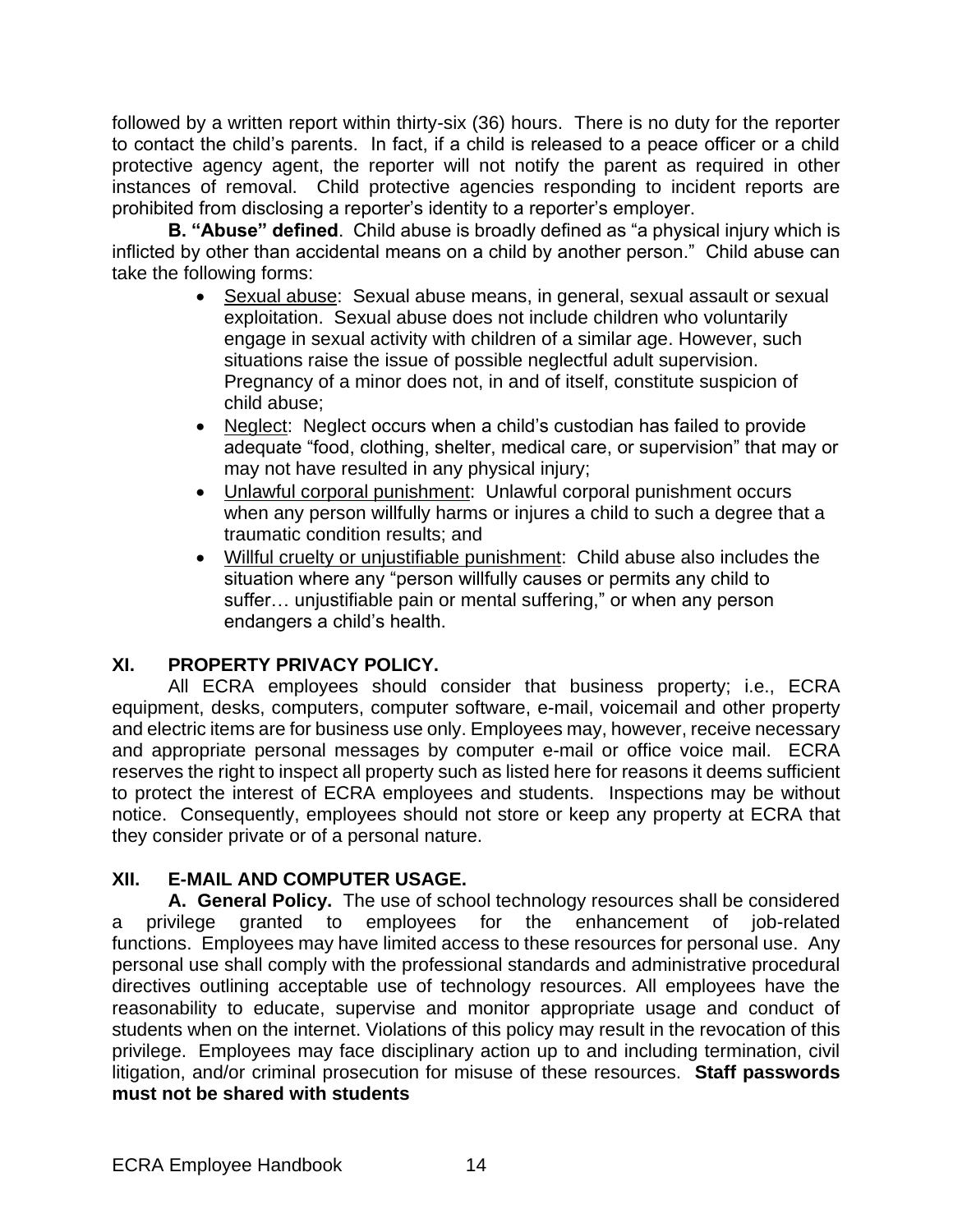**B. Prohibited Uses.** ECRA does not attempt to articulate all possible violations of this policy. In general, employees are expected to use ECRA computers and computer networks in a responsible, polite and professional manner. Users are not allowed to:

1. Knowingly send, receive, or display sexually oriented images, messages, or cartoons.

2. Knowingly send, receive, or display communications that ridicule, disparage, or criticize a person, a group of people, or an organization based upon race, national origin, sex, sexual orientation, age, disability, religion, or political beliefs.

3. Knowingly send, receive, or display communications that demean, threaten, insult, harass or defame others.

4. Knowingly send, receive or display communications that (a) disparage or berate Governing Council members or employees, (b) diminish employee productivity and/or professionalism.

5. Violate any local, State, or Federal statute or regulation including, but not limited to copyright laws.

6. Solicit, endorse, or proselytize others for commercial ventures, outside organizations, or religious, social, or political causes.

7. Disrupt, disable, damage, or interfere with services, equipment, or other users.

8. Access, assist, or allow others to access equipment, files, passwords, user codes, or information without authorization.

9. Make changes to computer configurations without permission from the Technology office. Such changes are strictly prohibited violations of ECRA policy. Prohibited changes to computer configurations include, but are not limited to, installing software, modifying the operating system or installed applications, adding additional hardware or moving computer systems from their assigned locations.

**C. Supervision of Computer Use.** ECRA reserves the right to review, audit, intercept, access, and disclose all matters on ECRA computers, including information accessed via Internet and e-mail systems, as business conditions and/or security considerations warrant, with or without employee notice, during or after employee working hours. The use of an ECRA-provided password by an employee does not restrict ECRA's right to access electronic communications. While ECRA may or may not regularly monitor electronic communications, employees using this resource should have no expectation of privacy in their e-mail or Internet use. Accordingly, employees must ensure at all times that their electronic communications are appropriate, lawful, and in compliance with the provisions of this Policy. As a condition of use of these resources, employees agree to ECRA review and disclosure of e-mail and Internet records.

**D. Consent to Terms of Use**. By using ECRA computers and other technologyrelated resources, employees acknowledge and accept the rules and conditions for email, Internet and computer usage set forth above and any other policy or directive as given by the Principal or Governing Council.

#### **XIII. CONTRACTS.**

All licensed and certified employees will be employed pursuant to written contracts signed by the Principal prior to the first day of employment.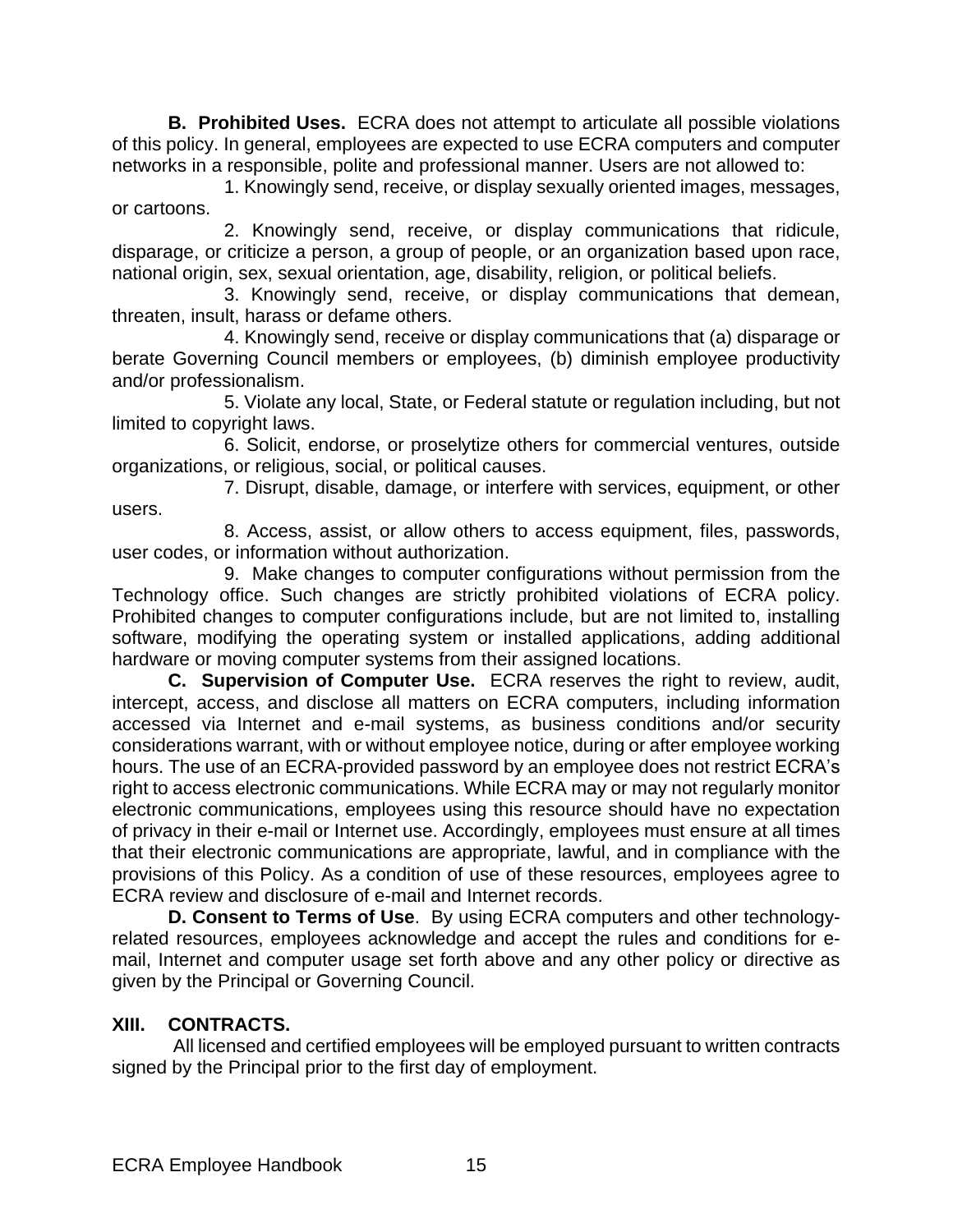**A. Form**. All contracts will be in writing and will contain and specify the length of service, the salary to be paid, the method of payment, the general causes for termination of the contract and other provisions that are required by state law. The contract will be in a form substantially similar to a form approved by the New Mexico Public Education Department.

**B. Length**. All employment contracts between ECRA and certified/licensed school personnel will not be for a period of greater than one (1) year except:

1. Contracts for less than one (1) school year permitted to fill personnel vacancies occurring during the school year;

2. Contracts for the remainder of a school year permitted to staff program(s) when the availability of funds for the program(s) is not known until after the beginning of the school year;

3. Contracts for less than one (1) school year permitted to staff summer school programs and federally funded programs in which the federally approved programs are specified to be conducted for less than one (1) year;

4. Contracts not to exceed three (3) years permitted for certified school administrators in public schools who are engaged in administrative functions for more than one-half of their employment time; and,

5. Contracts not to exceed three (3) years permitted at the discretion of the Governing Council and at the recommendation of the Principal for certified school instructors in public schools who have completed at least three (3) full contract years at the charter school.

In sum, ECRA employees have no right to re-employment at the end of their contract terms and no contract entered into between an employee and ECRA will be construed as an implied promise of continued employment. NMSA 1978 §22-10A-21 (2003).

**C. Contract Renewal**. On or before the last day of the school year of the existing employment contract, the Principal will serve written notice of reemployment or termination on each licensed teacher or other certified employee.

1. Notice of reemployment will be an offer of employment for the next school year, conditioned on the available funding for the particular program.

2. Notice of termination will be notice of the Principal's intent not to reemploy the individual for the next school year.

3. Failure of the Principal to serve written notice will be construed to mean that a notice of reemployment has been served upon the person for the ensuing school year according to the terms of the existing employment contract, but subject to any additional compensation allowed other licensed or certified staff of like qualifications and experience employed by ECRA. However, in no event will the failure to provide written notice extend the period of the next contract to more than one (1) year.

**D. Service of Notice of Reemployment**. Notice of reemployment may be made by hand delivering a copy and obtaining a signed and dated receipt that such notice was provided; or, service may be accomplished by mailing a copy to the individual's last available address certified mail return receipt requested.

 **E. Service of notice of termination**. Notice of termination will be served by hand delivering to the employee or mailing a copy to the individual's last provided address certified mail return receipt requested.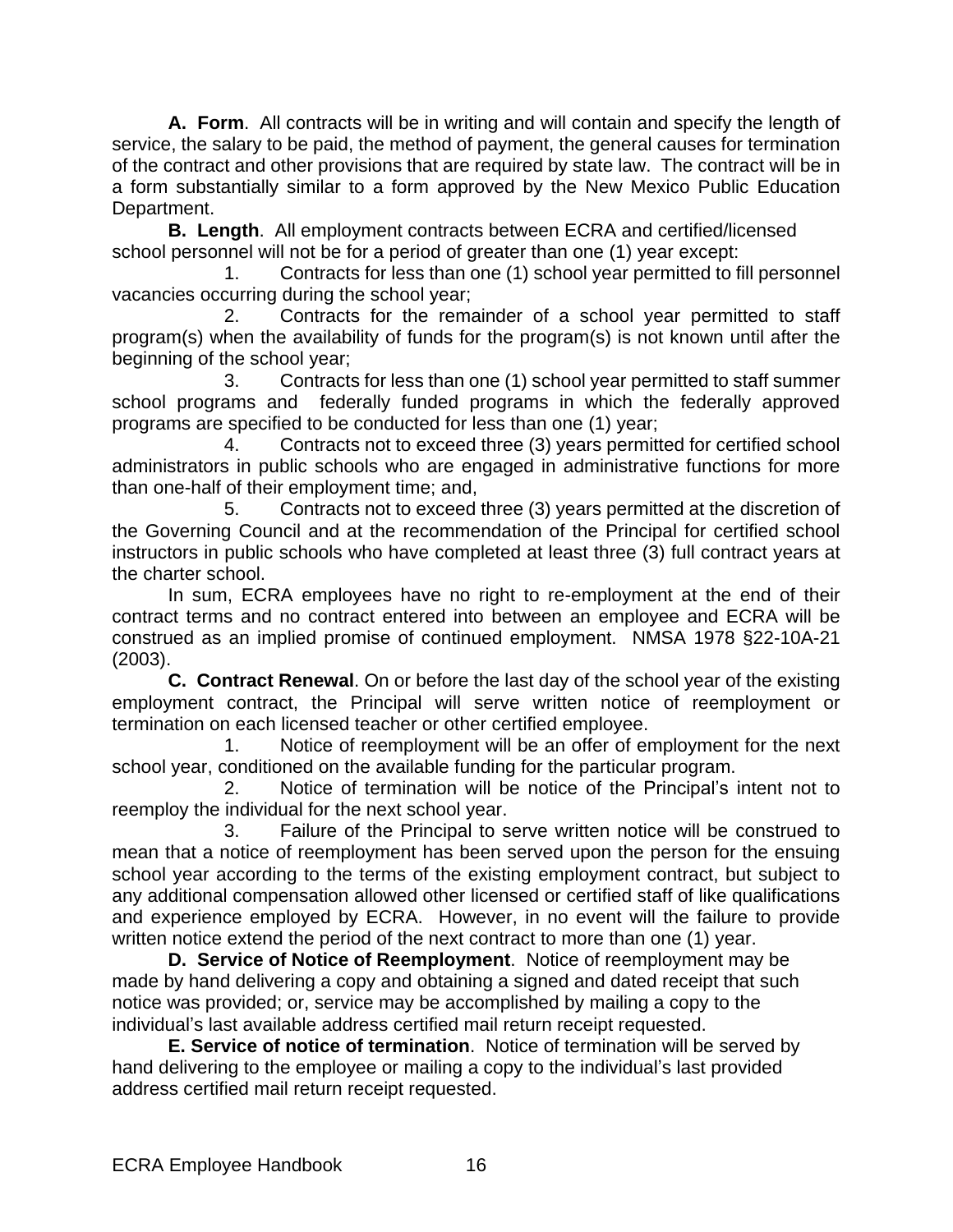**F. Reemployment**. Each licensed staff member must provide a written acceptance or rejection of employment within fifteen (15) days of the date the written Notice of Reemployment is served. Failure to accept within the time provided will constitute a withdrawal of the original offer unless otherwise agreed to in writing by the parties.

**G. Binding Effect.** Delivery of the written acceptance will constitute a binding contract between the individual and ECRA. A written contract will be signed no later than ten (10) days before the beginning of the next school year.

# **XIV. PAYROLL, BENEFITS AND LEAVE POLICIES.**

# **A. Salary.**

1**. Licensed Employees.** ECRA licensed employees will be paid in accordance with New Mexico law as may be amended by the New Mexico Legislature from time to time. Nothing in this section will preclude the Governing Council from paying licensed employees a higher than minimum salary based on merit and/or experience.

2. **Other Employees.** ECRA employees will be paid in accordance with approved salary schedules or as otherwise determined by the Principal.

**B. Employment Classifications.** Your position at ECRA is classified as either regular full-time, regular part-time, substitute full-time or temporary. In addition, you are classified as either **non-exempt** or **exempt**. Certain policies and procedures outlined in the Employee Handbook may apply differently to you depending on how your job position is classified. If you have a question concerning applicability of any particular provision, contact the Principal or the Business Manager prior to signing the receipt for this Handbook.

1. **Non-Exempt and Exempt Employees**. At the time you are hired or you transfer to a new position, you will be classified as either "exempt" or "nonexempt." This is necessary because, by law, employees in certain types of jobs are entitled to overtime pay for hours worked in excess of forty (40) hours per workweek. These employees are referred to as "non-exempt" in this Employee Handbook. This means that they are not exempt from (and therefore should receive) overtime pay.

Exempt employees are Principals, business managers, teachers, counselors, social workers, and others whose duties and responsibilities allow them to be "exempt" from overtime pay provisions as provided by the Federal Fair Labor Standards Act (FLSA) and any applicable state laws.

**2. Full-Time Employees**. An employee who works 40 hours per week, is considered a full-time employee. You are eligible for all insurance benefits offered by New Mexico Public School Insurance Authority and First Financial.

**3. Part-Time Employees**. An employee who is regularly scheduled to work less than 40 hours per week is considered a part-time employee. If you are a part-time employee working less than 20 hours per week, you are not eligible for the employee benefits described in this Employee Handbook. Benefits will be prorated for employees working between 20 and 39 hours per week.

**4. Substitute Full-Time Employees.** A substitute is regularly scheduled to work 40 hours per week, but is not permanently assigned to classroom. The first thirty days of employment will be used to determine if you are eligible for medical benefits. If you work for thirty days at 7.5 hours per day you are eligible. This employee group is only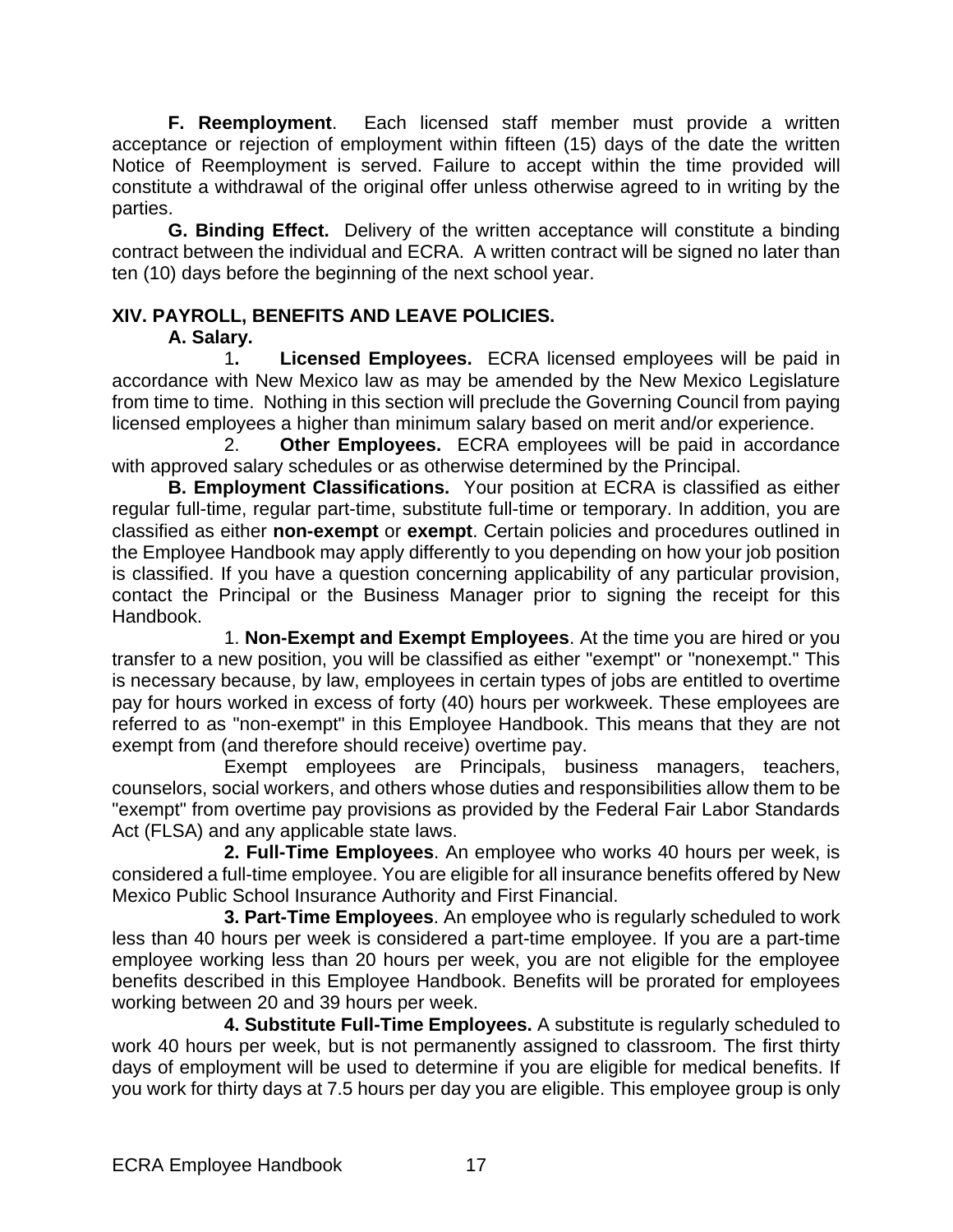eligible for Medical, Dental and Vision benefits through New Mexico Public School Insurance Authority. You are not eligible for supplemental benefits through First Financial.

**5. Temporary Employees.** An employee who works on an on-call basis. You are not eligible for the employee benefits described in this Employee Handbook

**6. Overtime Pay**. If you are a non-exempt employee you will be paid overtime in accordance with state and federal laws. Any overtime over 10 minutes must be approved in advance by the Principal; failure to obtain authorization prior to working overtime may result in disciplinary action. For purposes of determining overtime pay, ECRA's work week shall be from 12:00 a.m. Monday until 11:59 p.m. Sunday.

**C. Insurance Benefits**. ECRA offers benefits as described in the insurance benefits package offered through the New Mexico Public Insurance Authority. Employees should consult the documents relating to the benefits packages for information on premium payments, dependent coverage and other pertinent requirements of the plan provided by ECRA. Supplemental benefits are available through First Financial.

# **D. Pay Periods And Pay Checks**.

**1. Pay Days**. Payroll checks are issued every other Thursday. There are 26 pay dates in most years. Pay periods are Monday through Sunday.

**2. Authorization of agent**. If an employee chooses to have another individual pick up his/her paycheck, that individual must have a signed note from the employee giving them authorization to receive the check.

**3. Error**. If an employee believes that his/her paycheck contains an error, the employee should notify Payroll on a staff concern form or an email. Any request for adjustment in pay will be made in writing and must be approved by the business manager before being processed by payroll. **Failure to notify payroll of an error in pay within ninety (90) days may constitute a waiver of any such discrepancy**.

**4. Direct Deposit**. Direct deposit is available to all employees. Written authorization for automatic deposit is required. If an employee leaves employment and does not return ECRA property, your direct deposit may be discontinued and live checks will be issued until all property is returned.

**5. Final paychecks**. Final paychecks will be distributed by Principal (or designee) in accordance with applicable state and federal laws.

#### **E. Deductions**.

**1. State/Federal Payroll deductions**. By law, ECRA will be required to deduct, where applicable, federal and state withholding taxes and court-ordered garnishments from an employee's pay. Public school employees are required to participate in the Educator Retirement systems and such deductions are made automatically from the employee's paycheck.

**2. Authorized employee deductions**. Any other deduction the employee desires to have made from his/her pay check must be requested in writing. The request must be submitted to the payroll office in sufficient time for processing. From time to time adjustments to deductions may be needed to make sure an employee's deductions are correct.

**3. Court-ordered deductions**. The Principal (or designee) will give an employee written notification of a garnishment received by ECRA and will send a copy to payroll for implementation. Employees must obtain an appropriate court-order and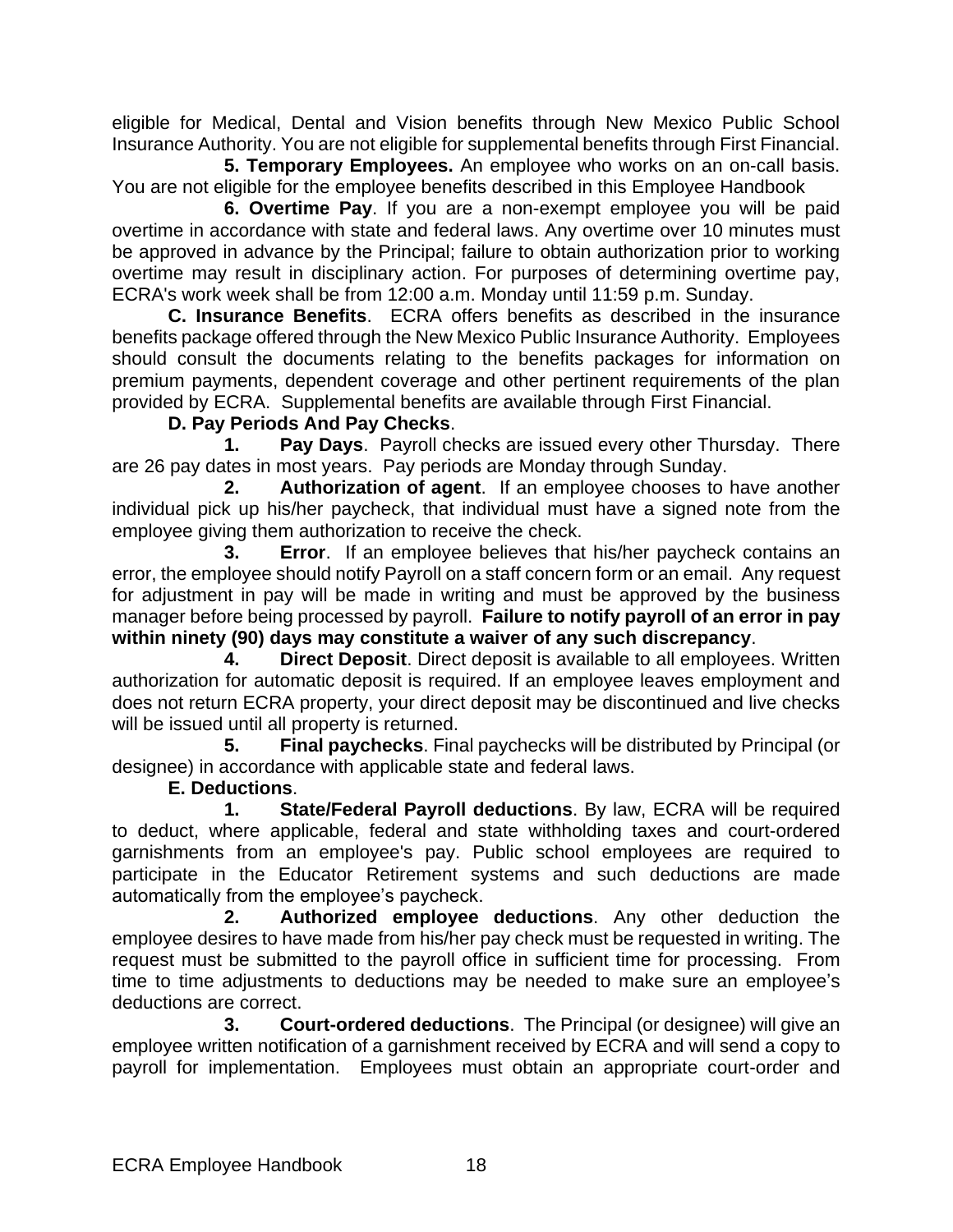present same to the ECRA payroll office to avoid having court-ordered deductions made from their pay checks. Employees are responsible for all associated costs and fees.

**F. Personal/Sick Leave.** Full-time teaching staff will accrue one (1) day per month from August 1 through May 30, per contract year leave; i.e. a total of ten (10) days, which may used for personal leave or sick leave. Year around employees, including administrators and office staff, will accrue one (1) day per month per annum for use as personal or sick leave; i.e., a total of twelve (12) days, which may be used for personal leave or sick leave. Personal/sick leave may be carried over from year to year up to a total of thirty (30) days. Part time employees (who work 20 hours or less), temporary employees do not accrue personal leave. Unused Personal/Sick leave balances will not be paid out when employees leave ECRA.

**G. Shared Leave Bank.** ECRA has established a shared leave bank to provide a safety net against salary interruption for employees who have an **extreme** condition causing them to be unable to perform their assigned job duties. Donations of sick leave hours by employees provide income to an affected employee who would otherwise be on unpaid leave. The purpose is not to provide unlimited sick leave for any medical reason. This policy applies to all full-time and half-time faculty and staff.

Employees may voluntarily donate accumulated sick leave hours to a shared leave bank for distribution to aid another employee who is unable to work due to personal illness or crisis. Donating employees donate sick leave at their individual pay rates and the recipient is credited with sick leave at his/her individual pay rate. Therefore, the leave recipient will be paid at his/her current pay rate, not at the pay rate of the person donating the leave time. Approval to receive donated leave time is dependent upon approval of the principal.

A. Eligibility to Receive Shared Leave

Faculty and staff may receive shared leave as follows:

- 1. An employee must have exhausted all of his or her own vacation and sick leave.
- 2. For each application, an employee must be unable to work a regular schedule for at least a continuous period of 5 calendar days.
- 3. An employee may apply for his/her own serious illness or injury, or for a certifiable illness or injury of immediate family, defined as:
	- 1) Illness of employee's spouse
	- 2) Illness of employee's children
	- 3) Illness of employee's parents
	- 4) Illness of spouse's parents
- 4. An employee must have worked at ECRA continuously for one full academic year.
- 5. The maximum amount of shared leave bank benefits accessible to a recipient cannot exceed one month leave time.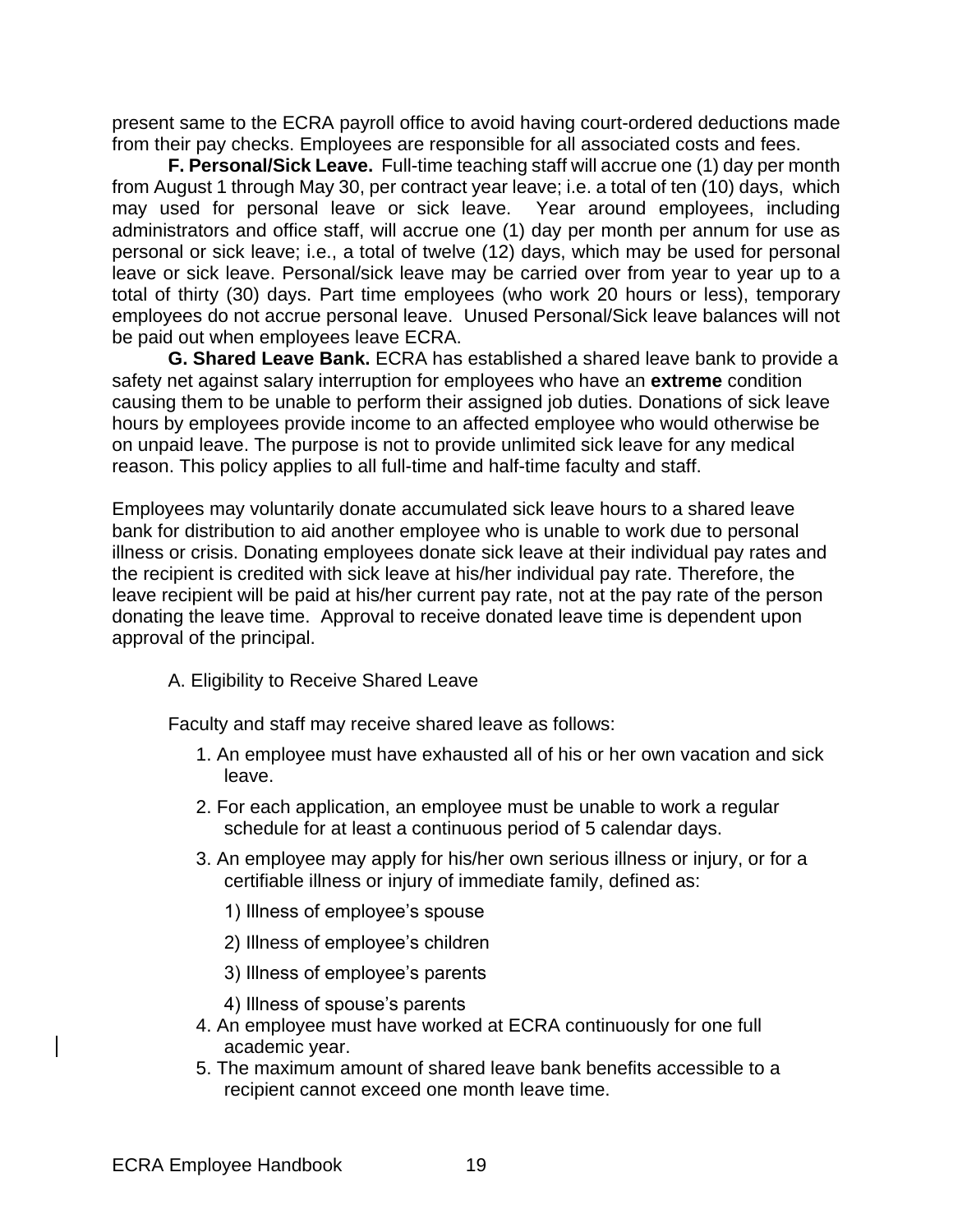- 6. If an employee returns to work prior to using all hours granted, the unused balance of hours granted returns to the shared leave bank.
- 7. If intermittent treatment is required, unused approved shared leave bank benefits will be provided on an as-needed basis until the employee (or family member) recovers from the serious illness or injury or the benefit ends, whichever is earlier.
- 8. The estate of a deceased employee is not entitled to payment for approved unused shared leave bank hours.
- 9. Shared leave bank hours may not be converted to cash.
- 10. Employees may not solicit or distribute lists inquiring for donations from the sick leave bank.
- 11. If the hours in the shared leave bank are not sufficient and a need arises, the Principal may send a communication to faculty and staff indicating such a need but may not under any circumstances coerce an employee(s) to contribute leave time.
- 12. A contributor does not have to first donate to the bank in order to receive donations from the bank.
- 13. Employees who use leave from the shared leave bank are not required to pay the bank back for leave used.
- 14. It is not possible to make back-payments to a shared leave bank recipient who may have already taken some leave without pay. Donated time will be available for use by the recipient in accordance with regular payroll procedures and deadlines.
- 15. Employees who are off work due to an on-the-job injury or illness are not eligible to use the shared leave donation bank.
- 16. An intent to return to work is not required in order to be eligible for the shared leave donation bank; however, employees who utilize the full amount of approved bank benefits must return to work for six continuous months following their last day of use of the donated time before they are eligible to apply for additional benefits from the bank.
- 17. Employees receiving a medical release for return to work on a part-time basis (i.e., fewer hours per day per week than the regular work schedule), may continue to use donated leave for the balance of the regular work schedule until medically released for full duty, or up to the equivalent of the maximum of 30 calendar days, whichever comes first
- B. Eligibility to Donate Shared Leave

Faculty and staff may donate sick leave as follows:

- 1. The donation of leave is strictly voluntary. No employee shall be coerced or financially induced into donating leave time.
- 2. A contributor may not designate a particular employee to receive the donation.
- 3. Time must be donated in whole hours.
- 4. An initial donation requires a minimum of eight hours.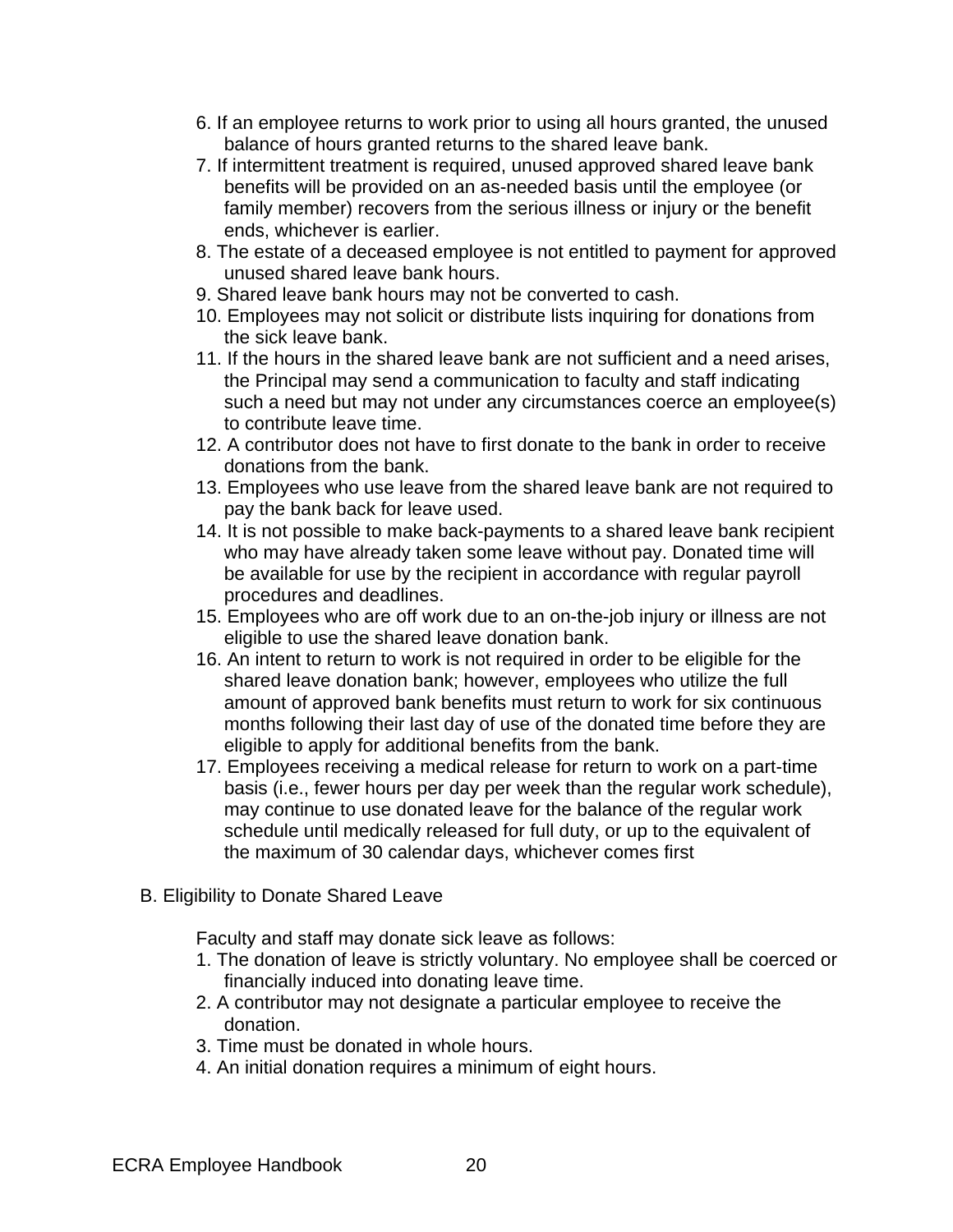- 5. The maximum number of hours that may be donated during any 12-month period is 40.
- 6. Sick leave which has been contributed to the shared leave bank cannot be restored to the contributor.
- 7. The contributor's identity will remain confidential, unless he/she chooses to self-identify.
- 8. A contributor does not have to first donate to the bank in order to receive donations from the bank.
- 9. The contributor does not receive any type of tax deduction for the donated leave time.
- C: To request leave
	- A. An employee requesting leave from the shared leave donation bank will complete and print an application form available on the allshare drive under forms, and submit to the Principal.
	- B. The application must be accompanied by a physician's statement indicating beginning date of health condition and anticipated date employee will be able to return to work. If the request is for time off to provide care to a qualified family member, the employee will provide a written statement indicating the relationship, where the family member resides, and the extent to which the family member is dependent on the employee for the recuperative care.
	- C. After receiving an application, the Principal and the Payroll office will verify the employee's eligibility and status, including current accumulated vacation and sick leave balances.
	- D. The Principal will notify the employee of the decision within five (5) business days of receipt of application.
	- E. If the application is approved, the Payroll office will make the transfer of hours from the school's shared leave bank to the employee's sick leave bank. Neither the donating employee nor the employee receiving time needs to reflect any transfer of hours on his/her time sheet; the hours will be reflected on the applicable employee's paystub leave balance.
- D: To donate leave:
	- A. An employee wishing to donate sick leave to the shared leave donation bank will complete and print an application form available on the allshare drive under forms, and submit to the Principal.
	- B. After receiving an application, the Principal and Payroll office will verify the employee's eligibility and status, including current accumulated sick leave balances.
	- C. The Principal will notify the employee of the decision within five (5) business days of receipt of application.
	- D. If the application is approved, the Payroll office will make the transfer of hours from the employee's sick leave bank to the school's shared leave bank. The donating employee does not need to reflect any transfer of hours on his/her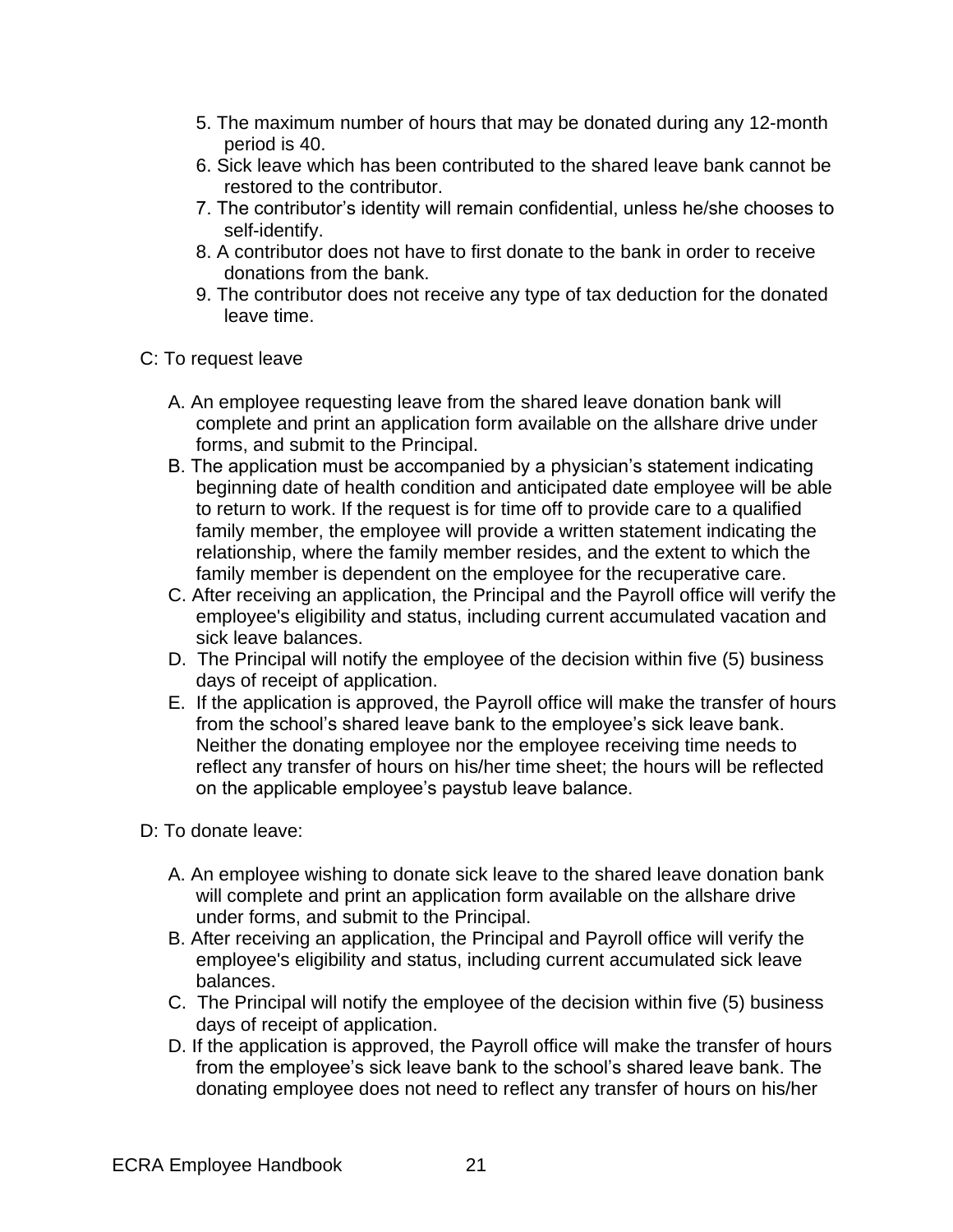time sheet; the reduction of hours will be reflected on the applicable employee's paystub balance.

**H. Bereavement (Funeral) Leave**. ECRA employees are permitted two (2) days of paid leave due to a death in the employee's immediate family. Immediate family is defined as a spouse, child (step child), mother, father, brother, sister, mother-in-law, father-in-law, son- in-law, daughter-in-law, step-parent, grandchild, grandparent, other relatives who live in the employee's home. Additional leave for bereavement may be granted at the discretion of the Principal. Bereavement leave does not accrue. Verification of death may be required as well as information concerning the employee's relationship to the deceased. The request form should then be given to the Principal (or designee).

**I. Holidays**. ECRA holidays will be determined pursuant to the approved school calendar submitted to APS and the NMPED annually. All employees will be allowed holidays as scheduled by the calendar. Year round staff will be paid for 9 specific days to be approved by the Governing Council in July of every year. ECRA recognizes that some employees may wish to observe certain days that are not included in ECRA's school calendar as periods of worship or commemoration. Employees who would like to take a day off for such reasons may be permitted to do so if the employee's absence will not disrupt the school's orderly operations and if the employee's supervisor approves the request for leave in advance. Employees will use a personal leave day for such an absence.

**J. Snow Days for year round employees**. ECRA snow days will be determined based on Albuquerque Public Schools notifications. ECRA allows 16 hours of annual snowrelated paid leave. The Principal will determine how much each day will be applied to the 16 hours, for example if a two hour delay is called the Principal will allocate 2 hours of the annual 16 hours for that day. This will apply to all full time year round employees. For those employees who work afternoon shifts, they will be allowed to leave two hours early so that they will not have to drive in night time conditions.

If a year in which the 16 hours is not adequate, the Principal will allow employees to work flextime within the next two weeks to make up the hours that would otherwise be charged to personal leave.

If an employee chooses to not work on a day that the school is open, they will use a personal leave day for such an absence.

**K. Jury Duty**. Full-time and part-time employees will receive their normal pay, less all amounts paid by the courts, for days or partial days for which an employee is required to report to jury duty. The employee must disclose to ECRA's payroll department all amounts paid so that an appropriate offset from their regular pay can be made. Failure to timely provide this information may result in a delay in payment. Employees must provide a copy of the court order for jury duty to the Principal (or designee) as soon as made aware of the order. If an employee is excused from jury duty or the subpoena assignment for any full day, they must report to work on that day. In order to receive compensation for jury duty leave, the employee must provide documentation from the respective court as to the amounts paid for jury service.

**L. Leave Without Pay**. Employees may be granted leave without pay under extenuating circumstances that must be approved in advance by the Principal (or designee).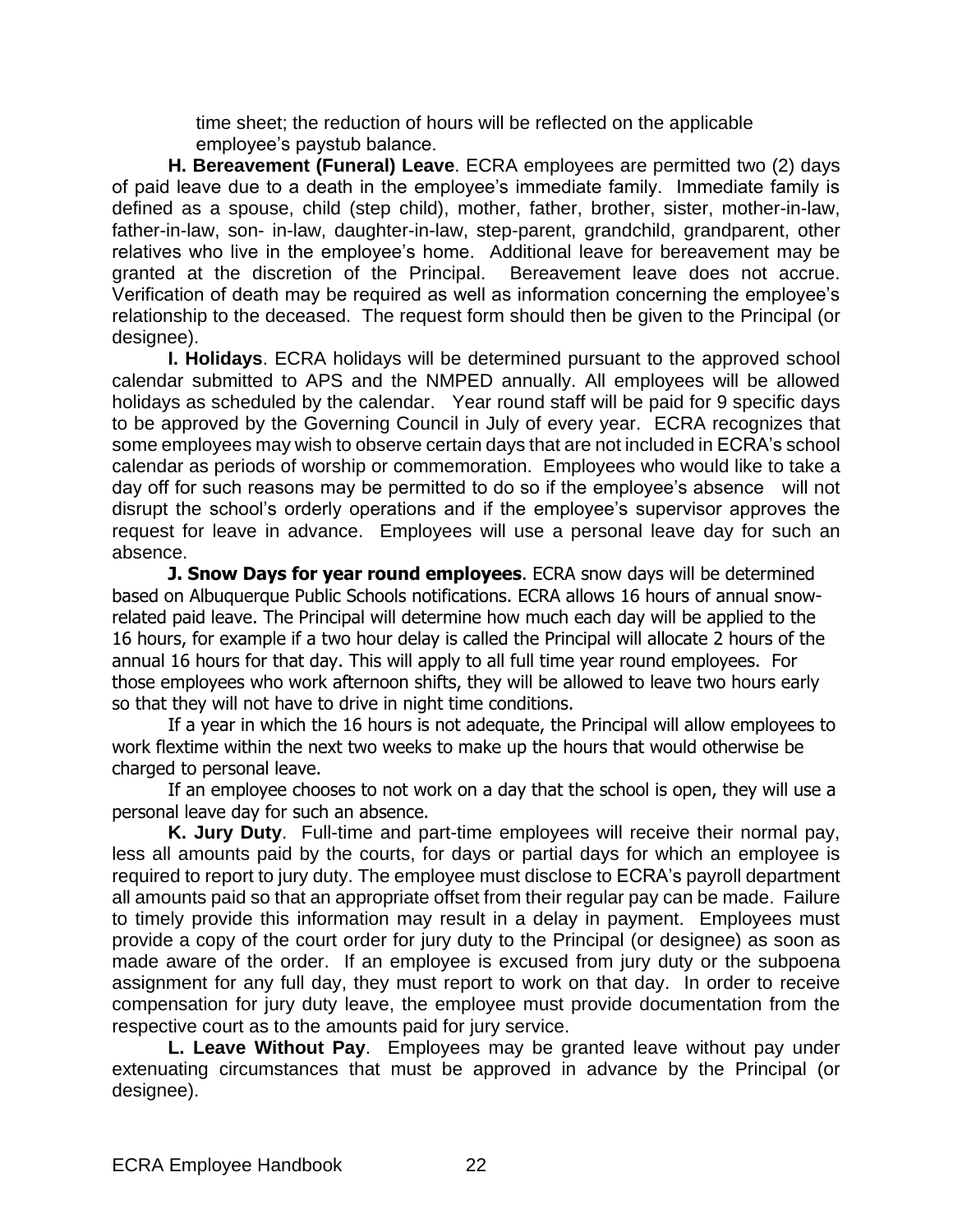**M. Military Leave**. Military leave will be granted for Active Military Service and Reserve or National Guard Service as required by law. An employee requesting military leave must present appropriate orders. An employee on military leave will receive no pay. An employee on a military leave of absence may keep the group benefit program for six (6) months of leave, provided the employee pays the full amount of the premium(s) during this period. Payment for all premiums will be made prior to the beginning of the month for which coverage is being provided. Payment is to be made within thirty (30) days of the due date or coverage will be cancelled. Upon reinstatement to employment, benefits prior to leave will be reinstated. An employee on a military leave of absence may elect benefits under the COBRA regulations if the leave of absence extends beyond six (6) months.

Upon return from military leave, an employee will be reinstated to the employee's former position or a similar position at ECRA with no loss in benefit status provided the employee:

Applies for reinstatement within ninety (90) days of release from service or training, or from hospitalization following discharge but continuing for no longer than one (1) year;

2. Provides a certificate of satisfactory release from military service that is "honorable", "general", or "under honorable conditions;"

3. Remains qualified to perform the essential job functions of the former position.

**N. Leave Use.** Employees shall initiate a request for leave through the Principal at least two (2) weeks in advance of planned leave. Leave for certified staff may not include days before or after a Holiday and may not exceed 3 consecutive school days. **If the employee does not return to work after leave that includes school holiday, the employee must use (approved) personal leave or leave without pay.** A Leave of Absence Request form should be completed by the employee and submitted to the Principal (or designee) for approval. If the request is denied and the employee takes the time off regardless, the time off will be leave without pay and the employee may be subject to disciplinary action. The Principal's use of personal/sick leave shall be approved by the President of the Governing Council. All employees are required to notify the Principal (or designee) by telephone no later than two (2) hours prior to the beginning of the work day if they are sick or in cases of emergency. Employees, or their representative, must confirm that the Principal (or designee) has received the message of the employee's absence. Consequently, sending last minute e-mails will not constitute sufficient notice of an employee's absence and may be grounds for disciplinary action. Employees who are absent due to illness for more than three (3) consecutive days will be required to provide a doctor's return to work certificate.

Administrators should try to schedule their non-contract days-off during times that school is not in session or ECRA is closed. The Principal and the senior viceadministrator should not take leave at the same time, unless it is during the time ECRA is closed. The Principal's extended leave should be approved by the Governing Council.

**Teachers must have contingent lesson plans prepared in case of unexpected absences**.

**O. Family Medical Leave.** The Family and Medical Leave Act of 1993 (FMLA) provides that a qualifying employer provide eligible employees up to twelve (12) weeks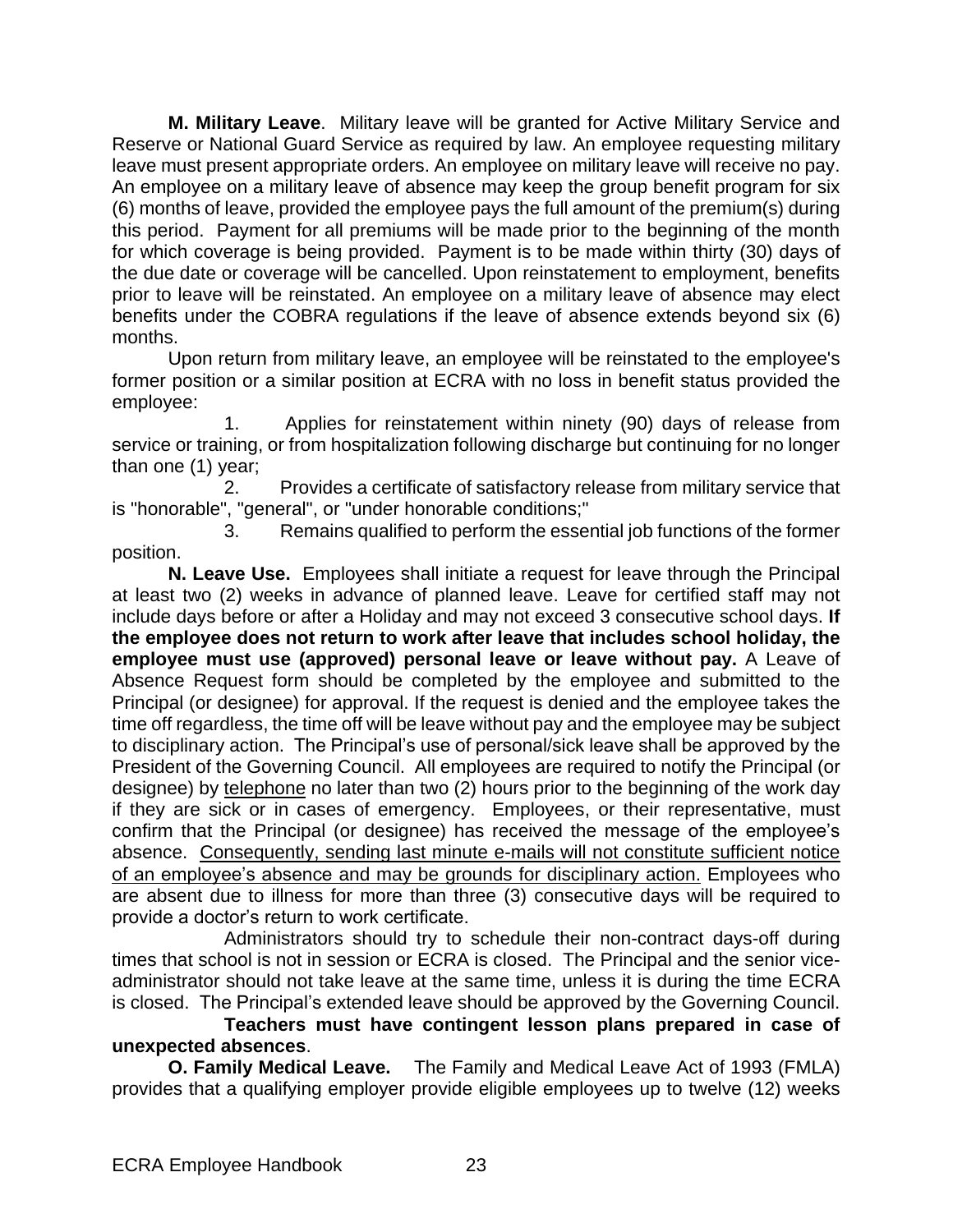of job-protected and benefits-protected unpaid leave within a twelve (12) month period. It is the policy of ECRA to encourage employees to balance their work and family life by taking reasonable unpaid leave for certain circumstances that affect the family. These matters are covered by regulations issued by the United States Department of Labor regarding the Family Medical Leave Act (FMLA) of 1993. The regulations are complex. All employees should review this section carefully.

1. Employee Eligibility. Employees who have worked at ECRA a total of at least twelve (12) months (including teaching staff paid on twelve (12)-month contracts) and have also worked at least one thousand two hundred and fifty (1250) hours over the immediately-preceding twelve (12) months, may be eligible for FMLA leave. ECRA will grant an eligible employee up to a total of twelve (12) workweeks of leave during any twelve (12)-month period (measured backward from the date an FMLA leave begins) for one or more qualifying reasons. Eligible employees who meet FMLA notice and certification requirements (and who have not exhausted their FMLA leave entitlement for the year) have qualified reasons to take FMLA for:

• inability to work because of a serious health condition;

 care of an immediate family member (spouse, parent, son or daughter) with a serious health condition;

• and/or care of a child born to or placed with the employee

during the past year.

2. Eligibility Definitions.

(a) "Serious health condition," in general, means an illness, injury, impairment, or physical or medical condition that involves inpatient care or continuing treatment by a health care provider. ECRA will require an employee to supply a health care provider's certification that the employee or family member has a serious health condition as defined by the law. For more detailed definition of "serious health conditions" that qualify, please contact the Human Resource Administrator.

(b) "Spouse" means a husband or wife as defined or recognized under New Mexico law for purposes of marriage.

(c) "Parent" means a biological parent or an individual who stood *in loco parentis* to the employee (not an in-law).

(d) "Son" or "daughter" means a biological, adopted, or foster child, a stepchild, a legal ward, or a child of a person standing *in loco parentis*, who is either under age eighteen (18), or who is age eighteen (18) or older and "incapable of self-care because of a mental or physical disability.

(e) "Health care provider" includes clinical social workers and any other practitioner considered by the Principal to be capable of determining the existence of a serious health condition.

3. Accumulated Leave Applied/Leave without pay. ECRA will require, where applicable, that accrued paid leave be applied towards the FMLA twelve (12)-week limit. Paid leave includes personal and sick leave and Workers' Compensation leave. Any paid leave used for an FMLA qualifying reason will be charged against an employee's entitlement to FMLA leave. This includes leave for disability or worker's compensation injury/illness, provided that the leave is for an FMLA qualifying purpose. The substitution of paid leave for unpaid leave will not extend the twelve (12)-workweek leave period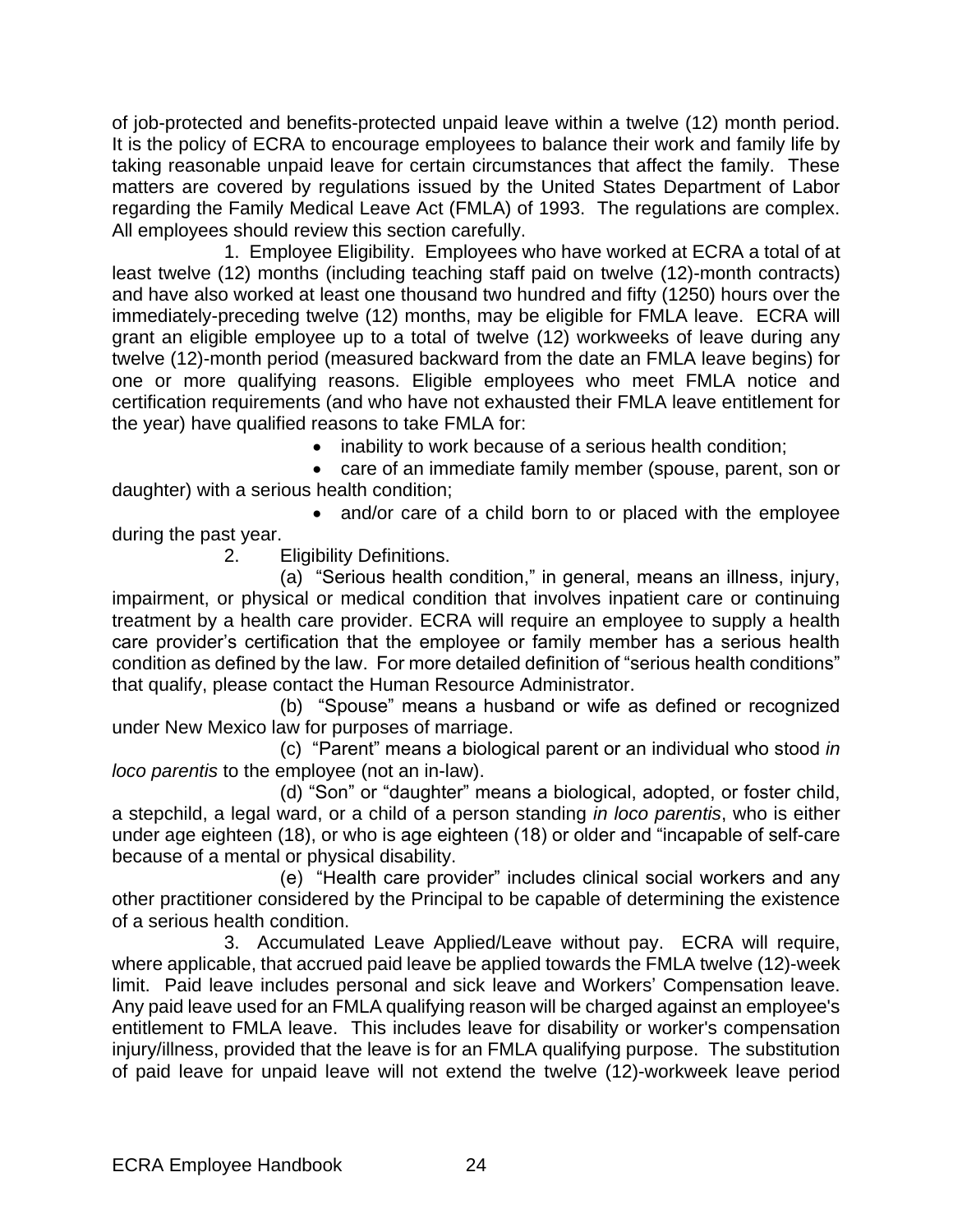provided by the FMLA. To the extent that an employee does not have available paid leave, the FMLA leave will be unpaid.

4. Limitations on the Leave Period. Leave to care for a newborn or newly placed child must conclude within twelve (12) months after the birth or placement. Spouses employed by the same employer may be limited to a combined total of twelve (12) workweeks of family leave for the following reasons: birth and care of a child; care of a newly placed child; and, care for an employee's parent who has a serious health condition.

5. Intermittent or Reduced Schedule FMLA Leave. Employees may take FMLA leave on an intermittent or reduced schedule basis for an employee's serious health condition or to care for an immediate family member with a serious health condition. Subject to ECRA's approval, and at its sole discretion, an employee may take intermittent or reduced schedule FMLA leave to care for a newborn or newly placed child. Employees who need intermittent or reduced work schedule leave for foreseeable medical treatment must work with ECRA to schedule the leave to avoid undue disruption of the operations of ECRA. Any such arrangements will be subject to the approval of the employee's health care provider.

6. Benefits Continuation While On FMLA Leave. An employee's current group insurance plan benefits will continue during the FMLA leave on the same basis as if the employee had been continuously employed during that time. In addition, the employee will continue to make their usual employee contribution, if any, to the cost of those benefits. To the extent that the FMLA leave is paid, a portion of health insurance premiums, if any, will be deducted from the employee's salary. While on unpaid FMLA leave, if an employee falls more than thirty (30) days in arrears for required employee contributions (i.e. those contributions which would otherwise be deducted from pay), if any, coverage will be canceled retroactive to the beginning of the month in which the delinquency occurred. ECRA will give notice prior to discontinuation of health insurance coverage. Employees will not accrue personal or sick leave during FMLA leave, however, FMLA leave will not be considered an interruption in service to ECRA. Whether your FMLA is counted toward years in service for purposes of New Mexico Educators Retirement will be governed by the Educator Retirement Board rules.

7. Requests for FMLA Leave. To request FMLA leave, employees must complete the Employer's Request for Leave form and submit it to the Human Resources Administrator. When leave is foreseeable for childbirth, placement of a child or planned medical treatment for an employee's own or a family member's serious health condition, the employee must give ECRA at least thirty (30) days advance notice. If it is not practical to give thirty (30) days advance notice, the employee should give notice as soon as practical (i.e., the minimum notice is usually within one (1) or two (2) business days of learning of the need for the leave). Requests for FMLA leave should include specific requests to take the leave intermittently or on a reduced leave schedule basis. ECRA will make a timely response to all FMLA leave requests by providing official notice on the U.S. Department of Labor "Employer Response to Employee Request for Family or Medical Leave" form. See Appendix B.

8. Required Documentation. Employees will be required to submit medical certification (Paragraph 10 below) from a health care provider to support a request for FMLA leave for their own or a family member's serious health condition. Medical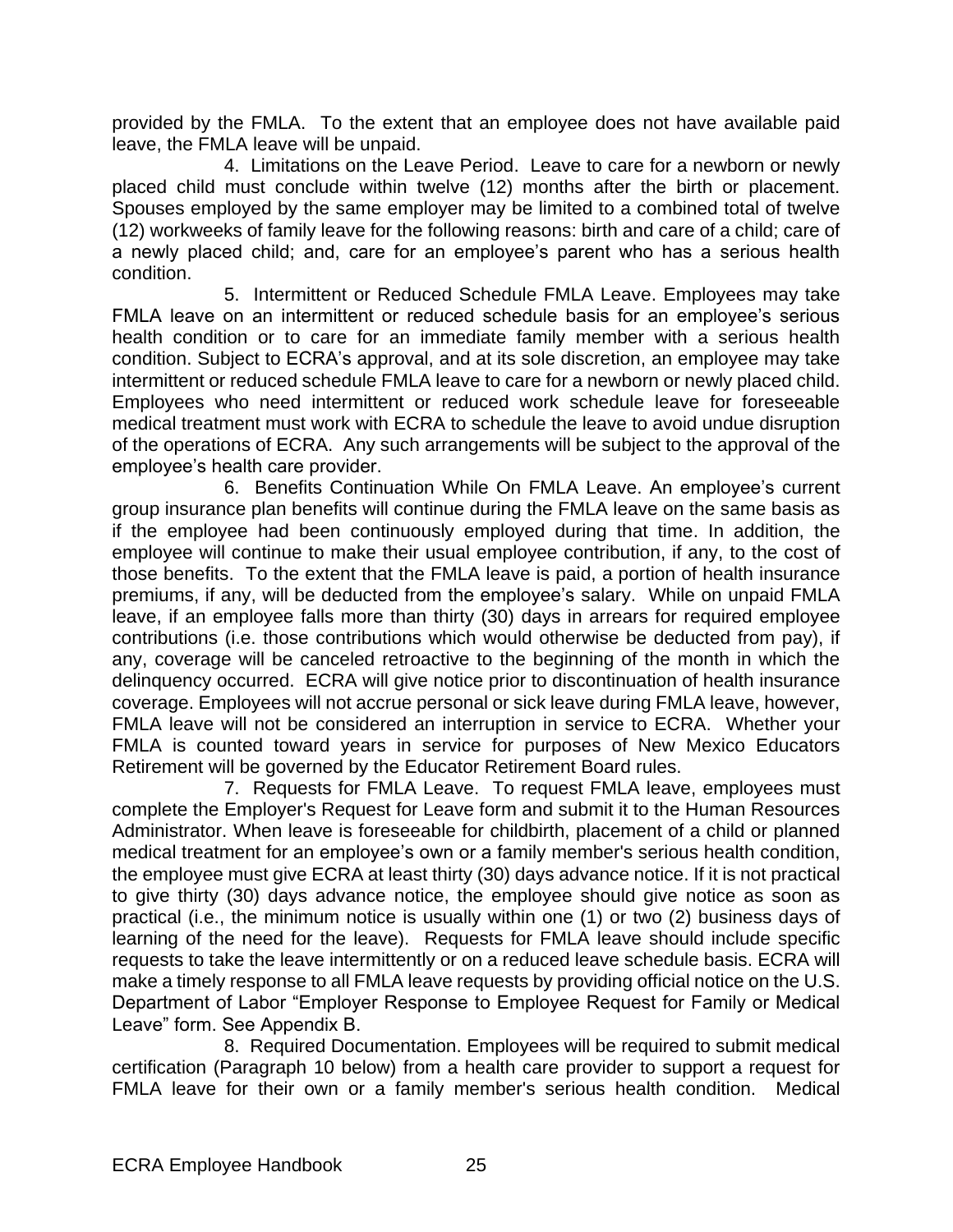certification forms are available from the Human Resources Administrator. In addition, when leave is taken to care for a family member, ECRA may require documentation or statement of family relationship (e.g., birth certificate or court document). All employees who take FMLA leave for a serious health condition will be required to provide a fitness for duty certification from the employee's health care provider before the employee will be permitted to return to work. During FMLA leave, ECRA may request that you provide recertification of a serious health condition at certain specified intervals. A failure to provide requested documentation of the reason for an absence from work may lead to termination of employment.

9. Designation of Leave as FMLA Leave. ECRA may designate leave taken as FMLA leave on a retroactive basis. However, once an employee has returned to work, ECRA will only retroactively designate the leave taken as FMLA leave if: (1) ECRA did not learn the employee was absent for an FMLA qualified reason until the return, and (a) ECRA promptly (within two (2) days) designated the leave as FMLA leave; or (b) Employee notifies ECRA within two (2) days of their return to work that the leave taken was FMLA leave; or, (2) ECRA could not confirm the leave qualified as FMLA before it was taken (e.g., missing medical certification) and had to issue preliminary designation that the leave was FMLA pending confirmation with appropriate documentation (if the leave's FMLA status cannot be confirmed, the preliminary designation will be withdrawn and the leave will not qualify as FMLA leave).

10. Medical Certification. ECRA requires that leave for a serious health condition of employee or employee's immediate family member be supported by a certification issued by a health care provider. ECRA will allow the employee fifteen (15) calendar days to obtain the medical certification. At its own expense, ECRA may require an employee to obtain a second medical certification from a health care provider of ECRA's choice. The second opinion will come from an independent provider, not a provider that ECRA regularly contracts with or uses. If the initial and second opinions differ, ECRA, again at its own expense, may require a third medical opinion. The health care provider for the third opinion must be selected with approval from both the employee and ECRA. The third opinion will be final and binding. See Appendix C for the U.S. Department of Labor "Certification of Health Care Provider" form that ECRA will use to request medical certifications.

11. Notice of status. During FMLA leave, employees must provide ECRA with periodic (at least once per month) reports regarding their status and intent to return to work. If an employee's anticipated return to work date changes and it becomes necessary to take more or less leave than originally anticipated, the employee must provide ECRA with written reasonable notice (i.e., within two (2) business days) of the changed circumstances and the new return to work date. If during a periodic check in, an employee equivocates about the intent to return to work, this will be considered notice that the employee has voluntarily resigned.

12. Return from FMLA Leave. Subject to limitations specified below, upon an employee's return from FMLA leave, ECRA will reinstate the employee in the same position held before the leave or an equivalent position with equivalent pay, benefits and other employment terms. If an employee is not able to return to work at the end of the twelve (12) week period and ECRA agrees to extend leave without pay beyond the twelve (12) weeks, the employee's FMLA status will have expired.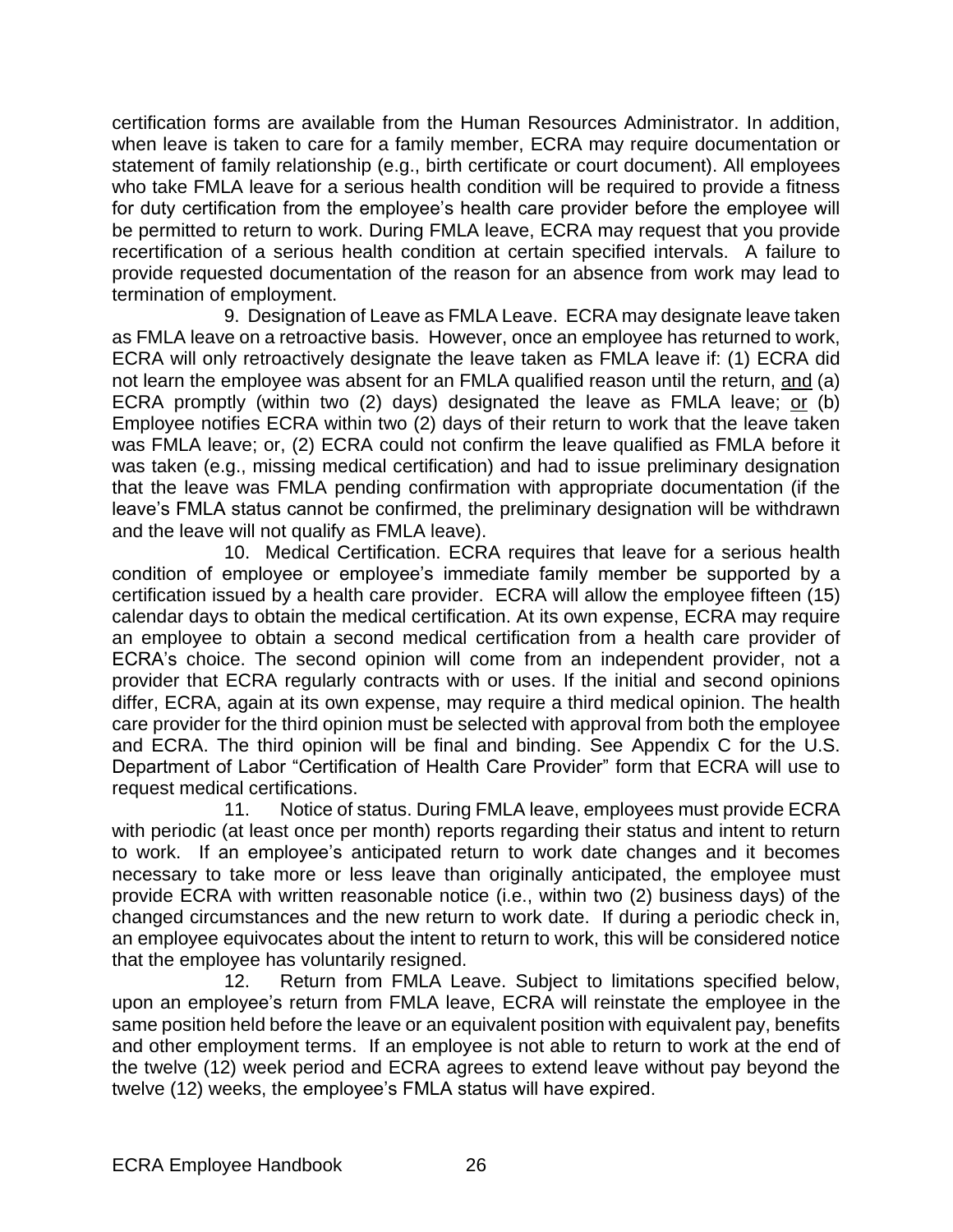13. Limitations on Reinstatement. An employee is entitled to reinstatement following return from FMLA leave only if the employee would have continued to be employed had FMLA leave not been taken. Thus, the employee is not entitled to reinstatement if, because of a layoff, reduction in force or other reason, the employee would not be employed at the time job restoration is sought. ECRA may delay FMLA or deny reinstatement in certain cases where employees experiencing a serious health condition have failed to provide a required medical certificate or a certificate of fitness for duty to return to work.

14. Key Employees. ECRA reserves the right to deny reinstatement to salaried, eligible employees who are among the highest paid ten (10) percent of ECRA employees ("key employees") if such denial is necessary to prevent substantial and grievous economic injury to ECRA operations.

15. Failure to Return to Work Following FMLA Leave. If an employee does not return to work following the conclusion of FMLA leave, the employee will be considered to have voluntarily resigned. ECRA may recover health insurance premiums that ECRA paid on the employee's. However, ECRA may not recover its share of premiums paid on the employee's if the employee failed to return to work because of their own or a family member's serious health condition, or because of other circumstances beyond the employee's control. In such cases, ECRA may require you to provide medical certification of the serious health condition.

16. Verification of leave. If the ECRA has reason to doubt an employee's initial certification, ECRA may, with the employee's permission, have a designated health care provider contact employee's health care provider in an effort to clarify or authenticate the initial certification. ECRA may also require a second opinion (paid for by ECRA) by an independent ECRA-designated provider. If the initial and second certifications differ, ECRA may, at its expense, require you to obtain a third certification from a jointly selected health care provider. The third opinion is final and binding.

17. FMLA Information. ECRA employees may seek further information concerning his/her rights under FMLA by contacting the ECRA Human Resource Administrator or the nearest office of the Wage and Hour Division of the Employment Standards Administration, U.S. Department of Labor:

ESA Wage & Hour Division 500 Fourth Street, Suite 403 Albuquerque, NM 87102

Albuquerque District OfficePhone: 1-866-4-USWAGE (1-866-487-9243) US Dept. of Labor **Patricia Davidson, District Director** 

**P. COBRA.** The Consolidated Omnibus Budget Reconciliation Act (COBRA) amended both the Internal Revenue Code and Employee Retirement Income Security Act (ERISA) to require that group medical insurance plans must provide continuation coverage at group rates to terminated employees, including in cases of: voluntary or involuntary termination other than for gross misconduct; and, reduction in the number of hours of employment. Spouses, dependent children and retirees may also receive COBRA coverage. Employees will receive additional COBRA information at termination from the New Mexico Public School Insurance Authority, if applicable.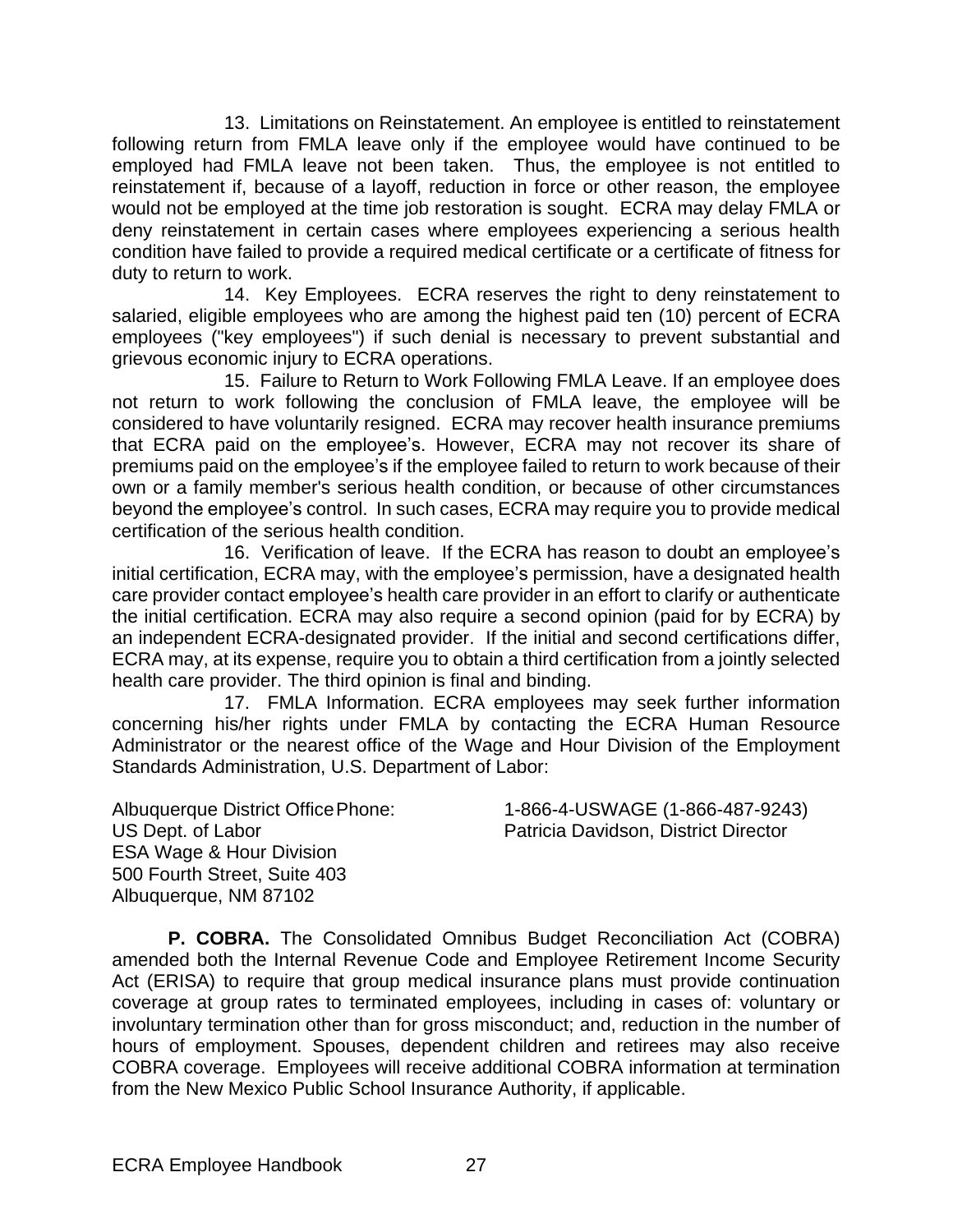#### **XV. OPERATIONAL POLICIES.**

**A. Attendance**. All employees are expected to report to work on time and be prepared to work as scheduled. Chronic or excessive absence and tardiness is disruptive to the school. For this reason, whether the absence is due to illness or other reasons, an employee is subject to discipline, up to and including discharge for excessive absences.

**B. Duty Day.** The normal work day will be eight (8) hours and includes a thirty (30) minute lunch break. Teaching staff are expected to be at school thirty (30) minutes before and after the school day.

**C. Abandonment.** An employee who fails to report to work without notice to the Principal or the employee's immediate supervisor for any period of time greater than one (3) regularly scheduled work day, will be deemed to have abandoned his/her position and to have voluntarily resigned. Reinstatement will be at the sole discretion of the Principal.

**D. Dress Code and Personal Appearance of Employees**. ECRA employees will serve as positive role models for students and set good examples of conduct, manners, dress and grooming. All personnel are expected to be neat, clean and appropriately dressed while representing ECRA. Professional personnel are expected to dress in a manner that projects a professional image for the employees and ECRA. Extremes in personal appearance or dress are not considered to be in good taste. In no case will the standard for employees be less than that prescribed for students as published in the ECRA Student Handbook. The Principal (or designee) is expected to counsel staff on appearance and conduct, if necessary. Failure to comply with the obligations set forth in this Section may result in disciplinary action.

**E. Conferences and Seminars**. ECRA will provide, within the parameters of the school's annual budget, either full or partial payment for approved professional development for instructional staff and non-licensed staff; e.g., business manager. Staff should make their requests in writing and each request will be considered on an individual basis. Unless approved by the Principal (or designee), all expenses will be the responsibility of the requesting employee and are not subject to reimbursement.

**F. Tutoring or Advising for Pay.** Except for stipends for extra or co-curricular activities and adjunct faculty, ECRA employees are not permitted to receive pay for tutoring or advising any students assigned to them for classroom teaching or other ECRA functions.

**G. Solicitation**. In the interest of efficiency and security, ECRA's general policy is to restrict solicitations or distributions by employees to non-work areas during non-work time. Employees are prohibited from soliciting or distributing literature in work areas during work time. Solicitation or distribution of any kind by non employees is not permitted on ECRA premises at any time.

**H. Maintenance of Work Areas**. All work areas must be kept clean and orderly at all times. Because orderly equipment and classroom maintenance is necessary for implementing the ECRA curriculum, all staff, including teachers, are expected to keep their work areas clean and organized.

**I. Personnel Records**. ECRA strives to balance its need to obtain, use, and retain employment information with each individual's right to privacy. To this end, it attempts to restrict the personnel information maintained to that which is necessary for the conduct of its business or which is required by federal, state, or local law. The Principal (or designee) is responsible for overseeing the record keeping for all personnel information.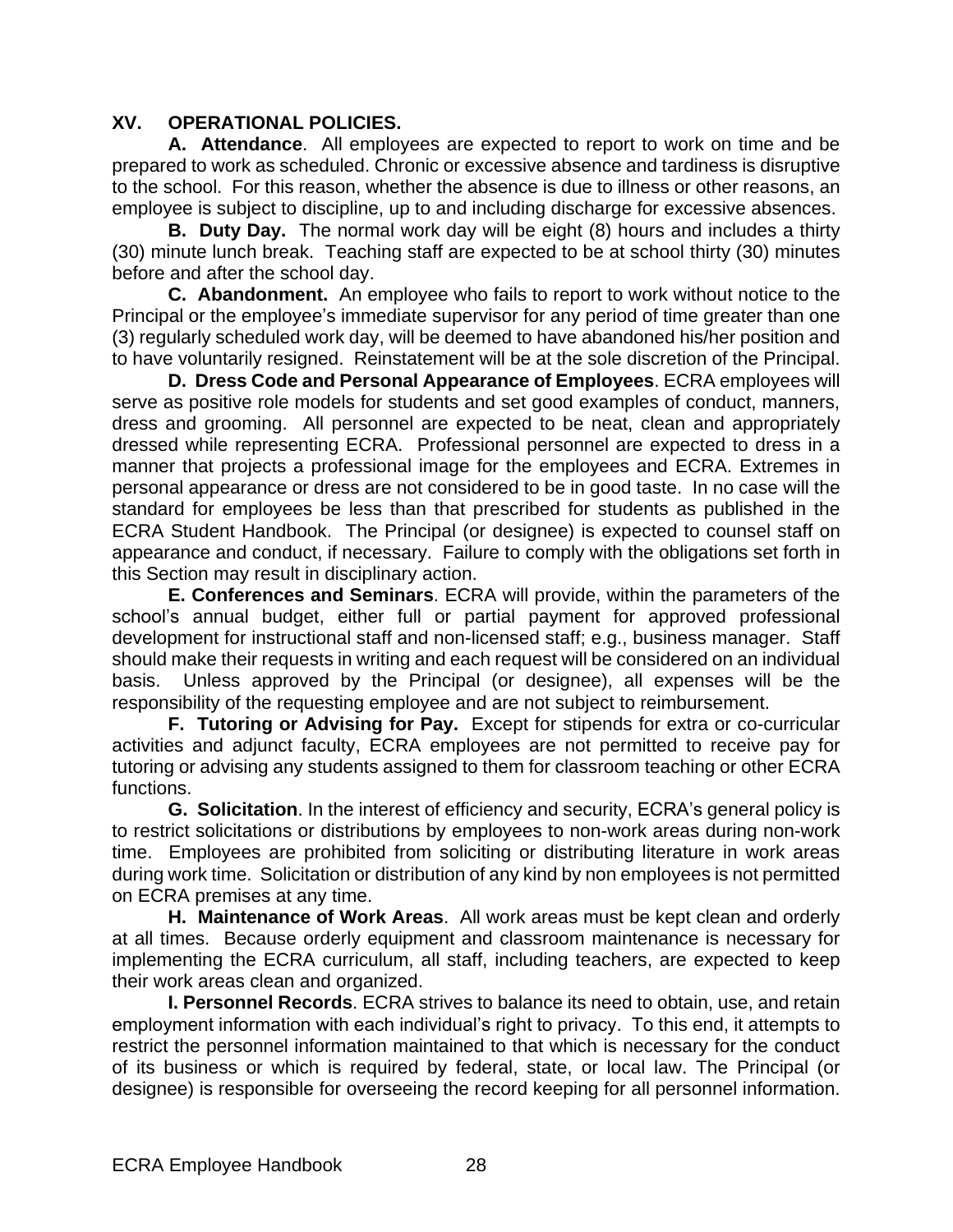Employees have a responsibility to ensure their personnel records are up to date and should notify the Principal (or designee) in writing of any changes in name; address; contact phone numbers; marital status (for benefits and tax withholding purposes only); number of dependents (for benefits and tax withholding purposes only); addresses and telephone numbers of dependents and spouse or former spouse (for insurance purposes only); beneficiary designations if applicable; and emergency contact information.

**Contents of File**. In addition, an employee's personnel file may contain the following information:

a. Complete application for employment along with verification of qualifications for the position as outlined in job description;

- b. Professional license;
- c. Official transcript;
- d. Employee's contract;
- e. Signed Job description;
- f. Pre-employment references;

g. Signed acknowledgment that the employee has received the Employee Policies Handbook, which includes separate acknowledgements that employee has received and understands policies on child abuse and neglect, confidentiality, equal employment opportunity; drug free workplace, conflicts of interest, employee complaints and problem solving, termination and discharge, employee discipline, email and computer usage, the employee code of conduct and confidentiality. (See Appendix D);.

h. Performance appraisals;

i. Documented attendance at educational and training programs, including in-service courses and orientation;

j. Any complaints, allegations, inquiries or findings of student abuse or neglect; warnings or disciplinary actions;

k. Documentation of equipment issued to employee: keys, pagers, cell phones, etc.

**2. Separate File**. The following records will be maintained in a separate file, apart from the personnel file, for each employee:

- a. Employment medical records;
- b. Workers' compensation records;
- c. Health records;
- d. Drug testing records
- e. INS (Immigration and Naturalization) I-9 Form;

**3. Inspection of Personnel File**. Employees may inspect their own personnel records in the presence of the Principal (or designee). Such an inspection must be requested in writing to the Principal (or designee) and will be scheduled at a mutually convenient time. Employees who feel that any file material is incomplete, inaccurate, or irrelevant may submit a written request to the Principal (or designee) that documentation to correct such materials be added to personnel files. Only supervisors and others in management who have an employment related need-to-know about another employee may inspect the personnel files of a particular employee.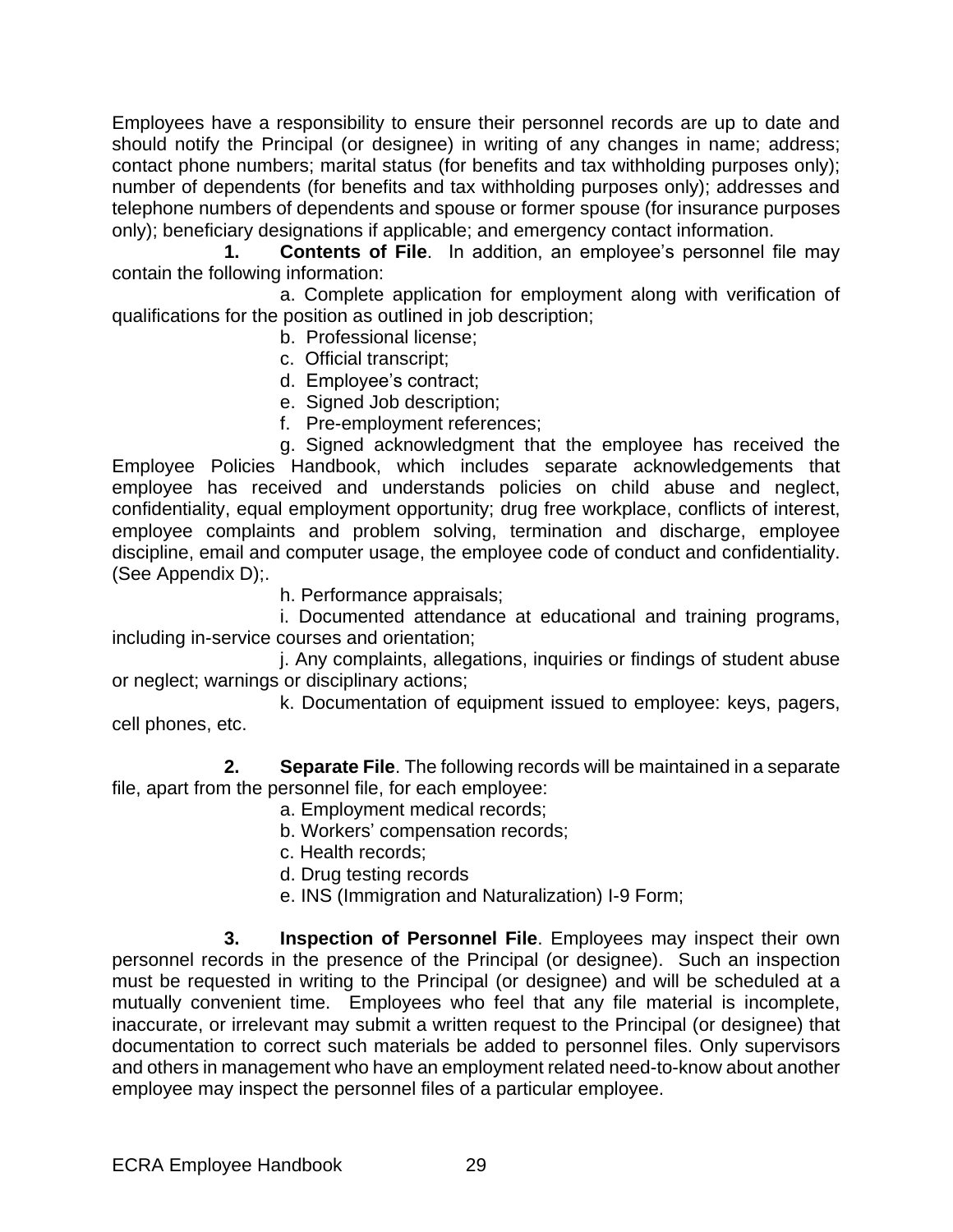**J. Smoking, Tobacco, Non Tobacco Products**. ECRA complies with all applicable federal, state, and local laws and regulations regarding smoking, tobacco, and non-tobacco use in the work place in order to provide a work environment that promotes productivity and the well-being of its employees. Therefore, ECRA is a smoke free environment and smoking is prohibited within the campus boundaries.

**K. Use of School Property**. ECRA will maintain all forms to document an employee's use of school property away from school premises. School property will be returned upon demand, but in no event will this be later than the employee's last day of employment. Failure of an employee to return school property on demand may be turned over to the proper authority for investigation and appropriate action. Employees will be financially responsible for school property they have signed out, but have not returned to the school or that was damaged while in the employee's possession or control away from school premises. The school may discontinue payroll direct deposit privileges if ECRA property is not returned.

**L. OSHA/Safety and Security.** Consistent with federal OSHA requirements and to protect the well-being of employees, ECRA recognizes a need to limit the potential harmful effects of occupational exposure to blood and other potentially infectious bodily fluids where exposure to these materials (primarily hepatitis B and human immunodeficiency virus (HIV/AIDS)) could result in infection, illness or death of employees. The Health Safety policy covers all ECRA employees but particularly those who may reasonably anticipate coming into contact with these materials as a result of their job duties. If your job duties may put you into this category, ECRA will provide you with appropriate information.

# **XVI. GENERAL JOB DESCRIPTONS AND RESPONSIBILITIES. A. Principal**.

**1. In General**. The ECRA Principal will be hired and evaluated by the Governing Council and will report to the Governing Council on a regular basis concerning the operations of the school. The Principal will be responsible for the development of the learning environment at the school, accountability (fiscal and educational performance), oversight of school operations, and recommending personnel for hiring.

**2. Professional Development for the Principal**. All professional development completed by the Principal will reflect the mission, goals and objectives of ECRA. The Principal will have a professional development plan (PDP) that includes, but is not limited to, the following components:

a. A development plan based on evaluations and his/her individual

career goals;

b. An allowance based on budget and grant receipts;

c. A partnership between the Principal and an advisor and/or professional coach approved by the Governing Council;

d. A time frame built into the schedule that allows for adequate staff collaboration;

e. A full evaluation of how any professional development impacts school performance.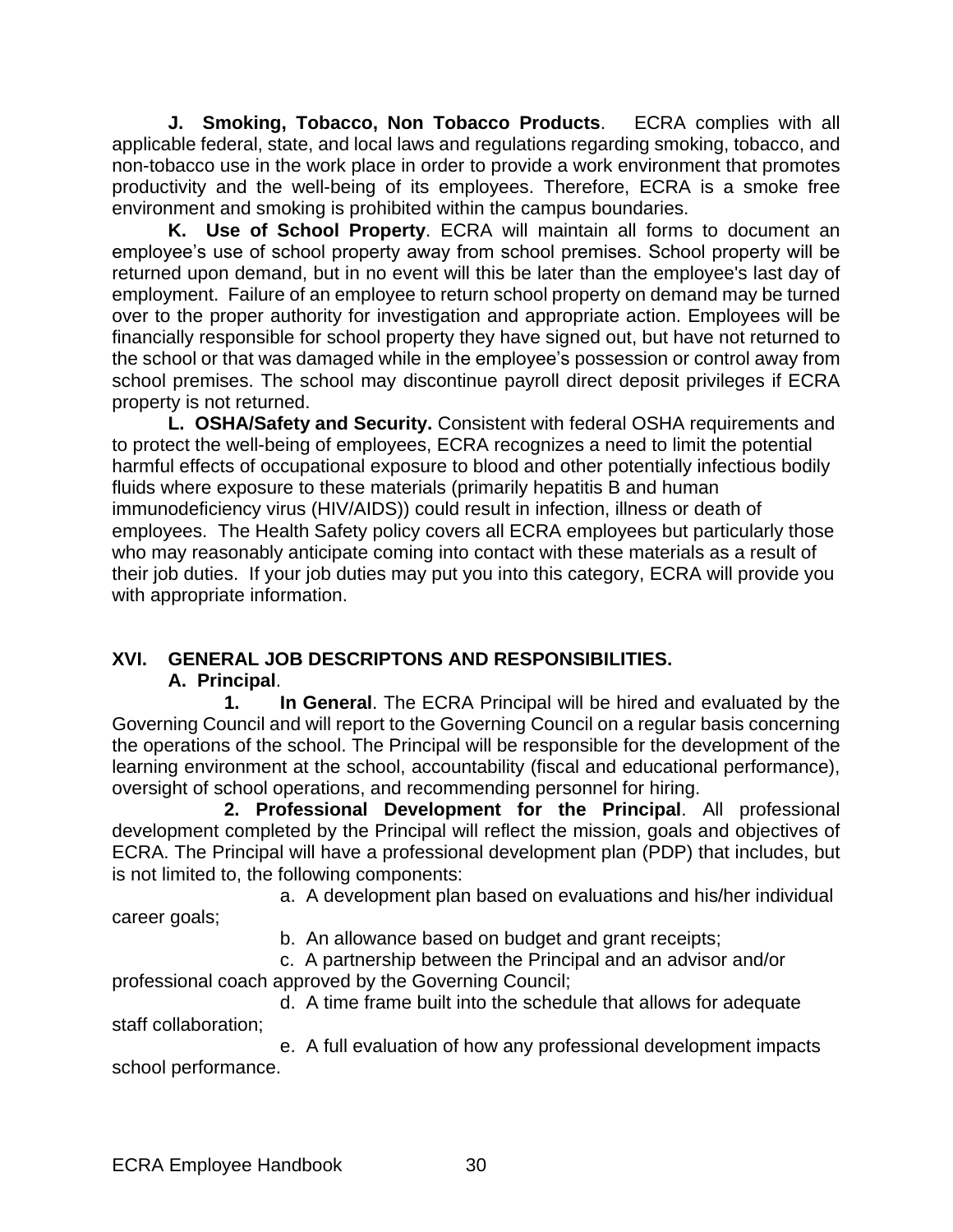**3. Principal Evaluation Procedures**. The Council will semi-annually evaluate the Principal in compliance with New Mexico State Statutes, the State Board of Education's Educational Standards and any applicable grants, which require Principal evaluations. Based on a process and criteria that are mutually agreeable to the Council and the Principal, the Council will evaluate the Principal's effectiveness. The evaluation document and procedures to be used will be reviewed and approved annually by the Council and the Principal. The final annual evaluation will be completed and presented to the Principal by May 1<sup>st</sup>.

# **B. Licensed Personnel**.

**1. General**. All licensed personnel are hired by the Principal. Staff is expected to follow the directives of the Principal consistent with the ECRA charter and school policies and applicable Federal, State and local laws.

**2. Evaluation of Licensed Personnel**. The Principal (or allowed designee) will be responsible for evaluating licensed personnel in accordance with the New Mexico School Personnel Act and the NM PED requirements. The Principal may initiate a special evaluation if deemed appropriate to assess improvement or progress towards implementing the school's curriculum or classroom management skills. All licensed staff will be evaluated based on the "Competencies and Indicators for Licensed Personnel" in compliance with NMSA §22-10A-19 (2003) and NMAC 6.69.4.1., and 6.62.4.1, et seq., or otherwise, as required by New Mexico law and the ECRA Charter.

**3. Professional Development Plan for Licensed Personnel**. All professional development completed by licensed personnel will reflect the mission, goals and objectives of ECRA. Licensed Personnel will devise a professional development plan that includes, but is not limited to, the following components:

a. A development plan based on evaluations and his/her individual career goals;

b. Achievement of required competencies;

c. Continuous learning and growth in relation to the ECRA community and school program;

d. Team work and collaboration with the administration and staff.

**Accomplishment of the goals in the professional development plan will be considered when completing the licensed professional's evaluation**.

**4. Professional Development for the Staff**. All professional development courses completed by licensed personnel will reflect the mission, goals and objectives of ECRA.

# **C. Ancillary and Support Staff**.

**1. General**. All Ancillary and Support Staff are hired by the Principal. Staff is expected to follow the directives of the Principal consistent with the ECRA charter and school policies and applicable Federal, State and local laws.

**2. Evaluation**. The Principal (or designee) will be responsible for evaluating the ancillary and support staff in accordance with the policies and procedures developed by the Principal and approved by the Governing Council. The Principal may initiate a special evaluation if deemed appropriate to assess improvement or progress towards implementing the school's curriculum or skills.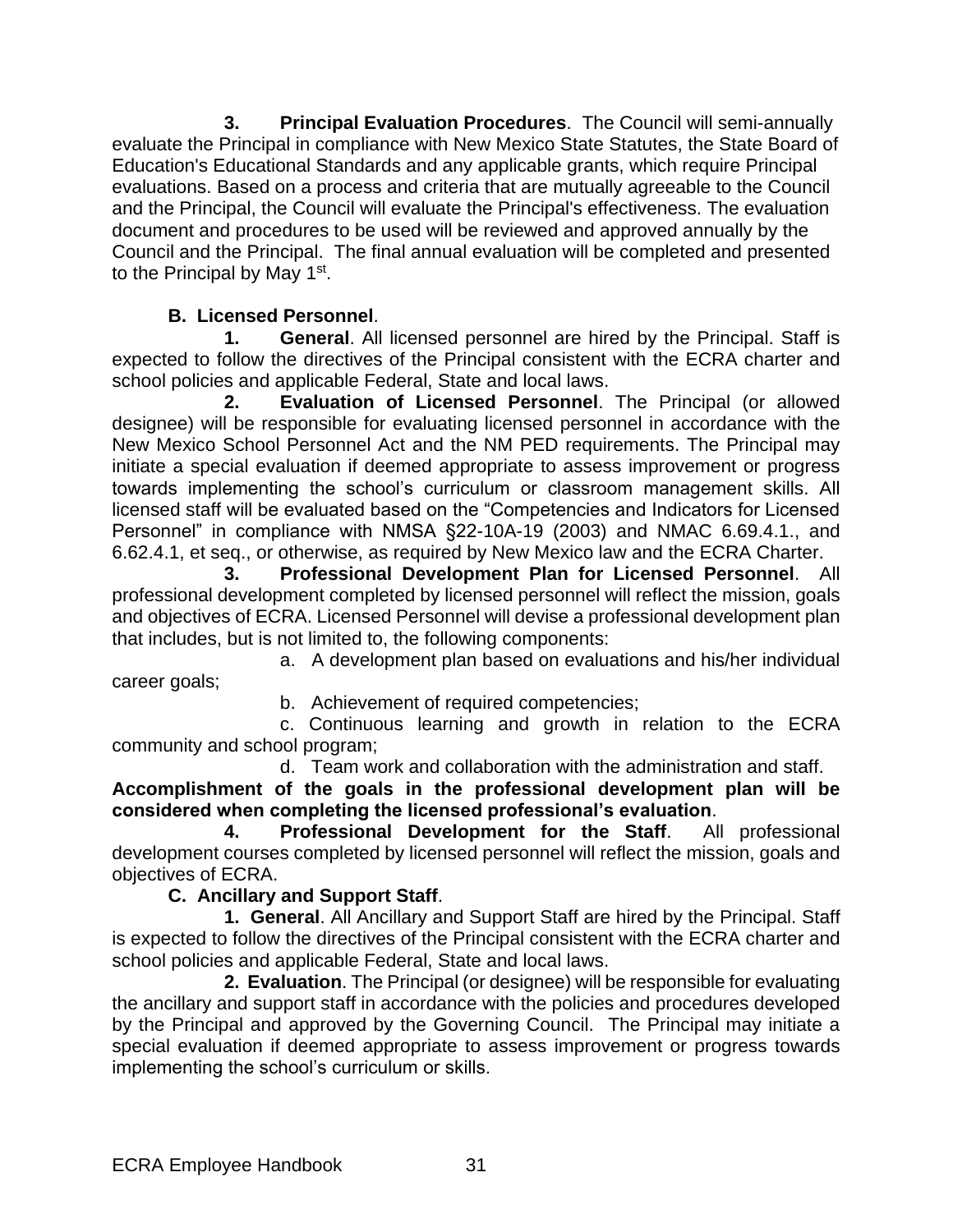**3. Professional Development for Ancillary and Support Staff.** All professional development courses completed by the ancillary and support personnel will reflect the mission, goals and objectives of ECRA.

**D. Conflicts of Interest.** Employees are prohibited from using confidential information acquired by virtue of their associations with ECRA for their individual or another's private gain. Employees are prohibited from requesting or receiving and accepting a gift or loan for themselves or another that tends to influence them or appears to influence them in the discharge of their duties as employees. Business with suppliers to ECRA will not be influenced or appear to be influenced by an employee's financial interest. Employees must not engage in activities which violate federal, state, or local laws or which, in any way, diminish the integrity, efficiency, or discipline of ECRA.

The New Mexico Public School Code provides:

"...a certified school instructor or a certified school administrator shall not, directly or indirectly, sell or be a party to any transaction to sell any instructional materials, furniture, equipment, insurance, school supplies or work under contract to the Department of Education, school district or public schools with which he/she is associated or employed. Nor shall any such person receive any commission or profit from the sale or any transaction to sell..." (22-21-1.A NMSA 1978)

"...The provisions of this section shall not apply... in cases in which certified school instructors or certified school administrators contract to perform special services...during time periods wherein service is not required under a contract for instruction or administration." (This paragraph covers hiring athletic officials.) (NMSA 1978 §22-21-1.B)

**1. Spouses.** It will not be considered a violation of this section if the contract is truly with a spouse only, in the regular course of his/her business, and the employee has no personal interest, pecuniary or otherwise, in the contract.

**2. Resolving conflicts.** No "presumption of guilt" is created by the mere existence of a relationship with an outside firm or vendor. However, if an employee has any influence on transactions involving purchases, contracts, or supplies, it is imperative that the employee disclose that relationship to the Principal immediately so that safeguards can be established to protect all parties. An administrative measure for any ECRA employee who is found to be in a position of Conflict of Interest as defined above may include a transfer to a position so he/she cannot conduct business with the outside agency in question. Alternatively, the employee may be prohibited from exercising decision-making authority in the particular circumstance, or such other measure deemed appropriate by the Principal or the Governing Council.

**3. Investigation.** At the request of any staff member, the Principal may conduct an investigation and report the findings to the Governing Council. New hires will be notified of the policy prior to assuming job duties. If employees become aware of a conflict of interest subsequent to employment, they must notify the Principal.

**4. Misuse of Information**. No ECRA employee will for personal gain or for the gain of others use any information not available to the public that was obtained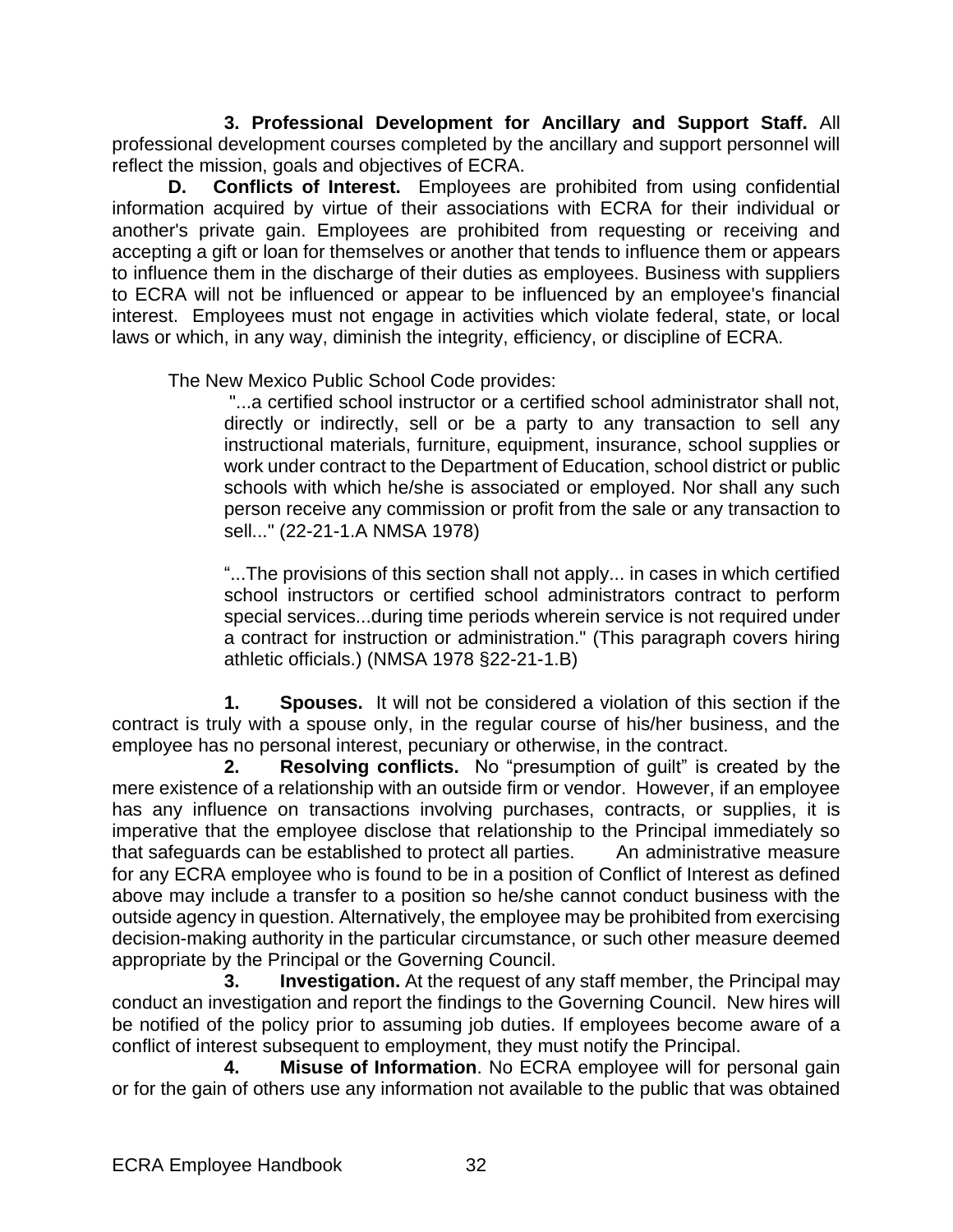as a result of service to ECRA. No employee will personally exploit any business opportunity in which the employee knows or reasonably should know ECRA is or would be interested, unless ECRA first consents in writing. Also see Section VII regarding employee obligations to maintain confidentiality.

**5. Work With Professional Organizations and/or Associations**. An employee's work with or for an outside professional organization or association does not create a conflict of interest if such work:

a. Is related to the legitimate professional interest and development of the employee;

b. Does not interfere with the employee's regular duties;

c. Does not use ECRA materials, facilities, or resources except as provided by ECRA;

d. Does not compete with the work of ECRA and is not otherwise contrary to the best interests of ECRA; and,

e. Does not violate federal, state or local law.

**E. Nepotism/Supervising Relatives.** Definitions:

#### **1. Definitions.**

a. **"Relative"** - is defined to include the spouse, child, grandchild, parent, sister, brother, aunt, uncle, niece, nephew, grandparent, son-in-law, daughter-in-law, sister-in-law, brother-in-law, mother-in-law, father-in-law, or a person *in loco parentis*.

b. **"Administrator" or "supervisor"** is defined to include all staff members who direct, supervise and/or evaluate the work of any subordinate employee.

**2. Prohibited employment relationship.** The relative of an ECRA administrator or supervisor may not be assigned to any position in which the administrator may be able to directly or indirectly supervise, evaluate, or control the work of the relative except with the specific written authorization from the Principal upon approval by the Governing Council.

**F. Staff Conduct with Students.** Staff members will maintain appropriate professional behavior while working with students and refrain from harassment, malicious or prejudicial treatment and abridgement of student rights. Failure to comply with the obligations specified in this section may result in disciplinary action.

**G. Staff Participation in Political Activities.** ECRA employees may hold public office regardless of the relationship between the public office and the interests of ECRA. ECRA seeks to assist employees/public officials in avoiding conflicts between the interests of the ECRA and the interests of the public official's constituents. An ECRA employee who serves as a public official, acting in his or her capacity as a public official, may speak, act, debate and vote according to their convictions without undue influence by the Governing Council or by the Principal. An ECRA employee who serves as a public official must take unpaid leave while performing official duties.

# **XVII. VIOLENCE IN THE WORKPLACE**.

ECRA is committed to preventing workplace violence. Given the increasing violence in society in general, ECRA has adopted the following guidelines to deal with intimidation, harassment, or other threats of (or actual) violence that may occur during business hours on its premises.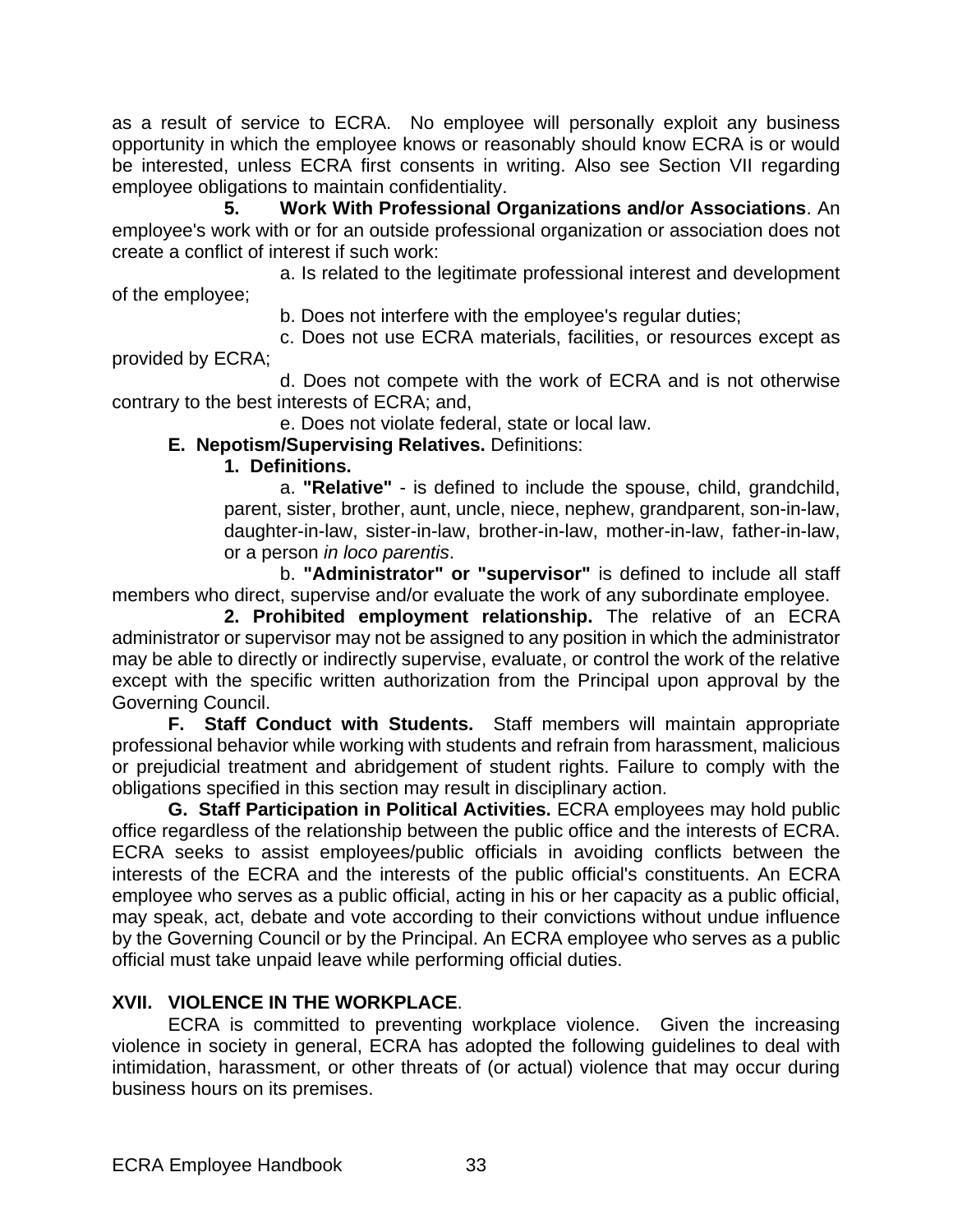All employees, including supervisors and temporary employees, should be treated with courtesy and respect at all times. You are expected to refrain from fighting, rowdy behavior, or other conduct that may be dangerous to others. You may not bring firearms, weapons or other dangerous or hazardous devices or substances onto the ECRA premises.

ECRA will not tolerate conduct that threatens, intimidates, or coerces another employee, an ECRA student, visitor, guest, or candidate for employment. This prohibition includes all acts of harassment, including harassment that is based on an individual's gender, race, age, or any characteristic protected by federal, state, or local law. (See the No Tolerance Harassment Policy described in IIA).

Employees must immediately report violence or threats of violence, both direct and indirect, to a supervisor. If the supervisor is involved, employees make the report to the President of the Governing Council. This includes threats by employees, students, or visitors. Reports should be as specific and detailed as possible.

ECRA will promptly and thoroughly investigate all reports of violence or threats of violence as well as reports of suspicious individuals or activities. The identity of the individual making a report will be protected as much as is practical. In order to maintain workplace safety and the integrity of the investigation, ECRA may suspend employees with or without pay, pending investigation.

Anyone determined to be responsible for acts or threats of violence or other conduct in violation of these guidelines will be subject to disciplinary action, up to and including dismissal.

ECRA encourages employees to bring their disputes or differences with other employees to the attention of their supervisors, the Principal or the Human Resources Administrator, before the situation escalates into potential violence. ECRA is eager to assist in the resolution of employee disputes, and will not discipline you for raising such concerns.

#### **XVIII. MEDIA RELATIONS**.

Unless specifically authorized by the Governing Council, ECRA employees are not authorized to speak to media as a representative of ECRA. Only designated members of the Governing Council, or employees designated by the Council with express authorization, may make statements to the media. If an employee deems it necessary or important to express his/her opinions to the media, he/she must clarify that he/she is providing a personal opinion and that his/her statements are not intended to reflect the opinions, policies or practices of ECRA. With respect to school matters that are appropriate for public knowledge, it is ECRA policy to cooperate with news media inquiries and communicate truthfully with the media.

#### **XIX. EMPLOYEE COMPLAINTS AND PROBLEM SOLVING**

The following grievance procedure is established for resolution of problems and disputes not described under other provisions in this handbook. This process does not apply to termination or discharge from employment. See Section XIX for procedures to follow when protesting termination actions.

Careful documentation is important to successful resolution of a conflict pursued under this policy. All documentation is to be included in the personnel file: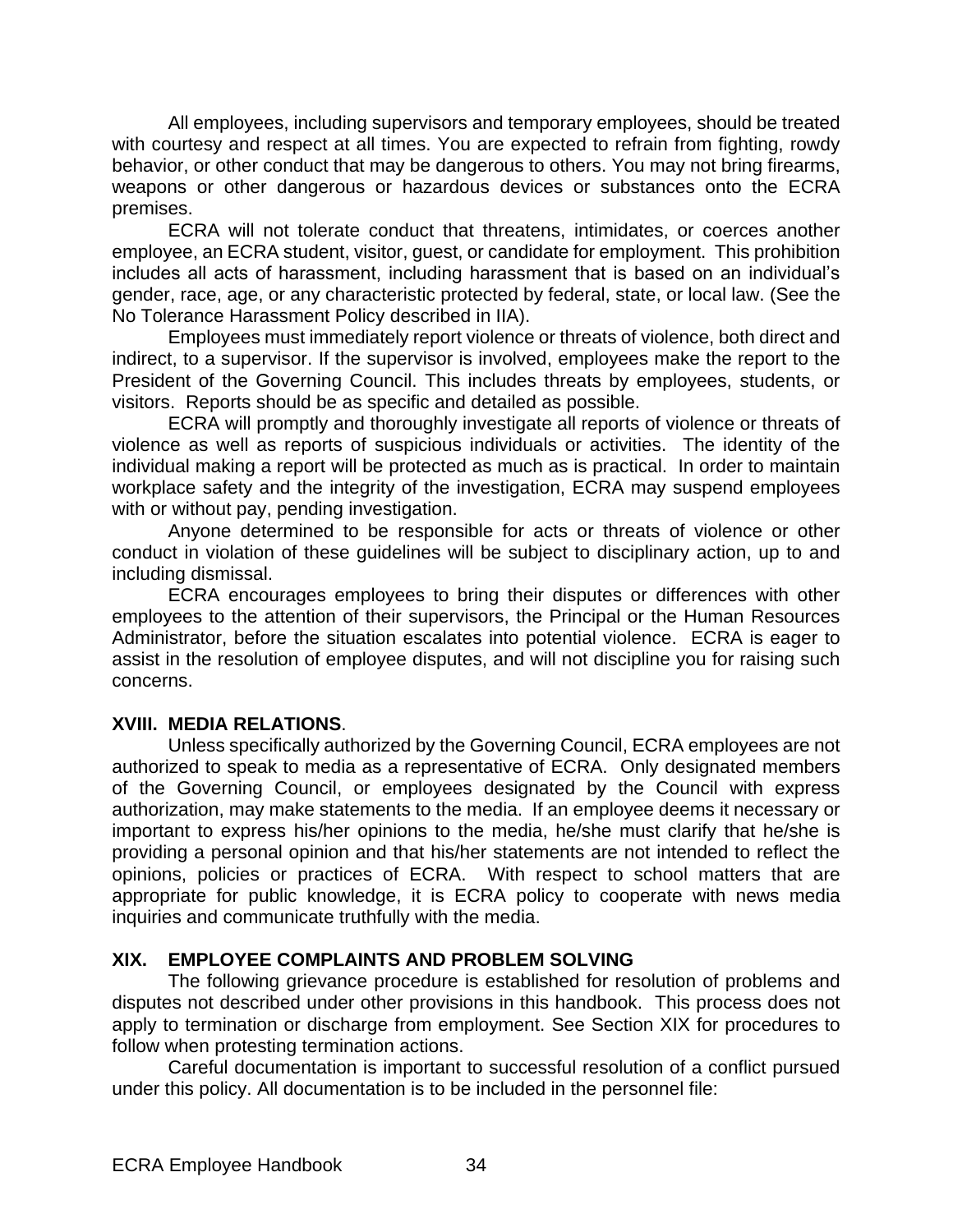**1. Good Faith Effort**. The employee will make a good faith effort to work with the immediate supervisor to resolve the conflict. This effort will consist of problem identification, possible solutions, selection of resolution, process for implementation of resolution and scheduling follow-up. In the event that the complaint involves the immediate supervisor, the employee will work with that individual's supervisor.

**2. Written Grievance**. If the issue is not resolved after a good faith attempt as outlined above, the employee may submit the grievance in writing to the Principal (see #4 below) for the procedure to follow when the Principal is the subject of the unresolved complaint, the Governing Council is the next level at which to seek problem resolution. The written grievance may include documentation and other evidence. See Appendix E for the "Employee Grievance Report" form.

**3. Mediation**. Upon receipt of a written grievance, the Principal may interview witnesses and other parties in interest, meet with the complainant and/or the parties in interest and conduct an internal mediation of the dispute. If any party in interest, including the appointed mediator, can demonstrate a conflict of interest, another mediator will be appointed. Any party may request that an outside professional mediator be hired. The Governing Council has final authority to determine if a professional mediator will be hired.

**4. Hearing**. If the problem remains unresolved, the complainant has the option to seek a hearing before the Governing Council by submitting a written complaint, this time to the Governing Council President, with documentation of the problem and all steps taken to resolve the problem. Legal council will not be admitted to participate in such a hearing. The hearing process will proceed as follows:

a. Each party presents an oral statement and documentation.

b. A designee of the Council will ask questions and examine witnesses if deemed appropriate and necessary.

c. No recordings or transcripts of the meeting will be produced.

d. Within two (2) weeks of the hearing, a Council designee will render the Council's decision with recommendations in writing.

e. Procedures will remain confidential unless the complainant pursues remedies outside this internal grievance procedure.

**5. Final Decision.** Within five (5) business days of the hearing, the Governing Council President will submit a written decision concerning the complaint. The Governing Council's decision is final.

# **XX. TERMINATION AND DISCHARGE**.

# **A. Definitions**.

**1. Termination.** In the case of a licensed employee, "termination" means non-renewal of a contract at the end of its term. For all other employees, "termination" means severing or ending the employment relationship.

**2. Discharge.** Discharge means to sever the employment relationship of licensed personnel or employees under contract before the end of the existing contract.

**3. Just cause.** Just cause refers to a reason for termination or discharge that is rationally related to an employee's competence or moral turpitude or the proper performance of his/her duties and that is not in violation of the employee's civil or constitutional rights.

**B. Termination/Discharge Policy for Employees with Less than Three (3) Consecutive Years of Service.**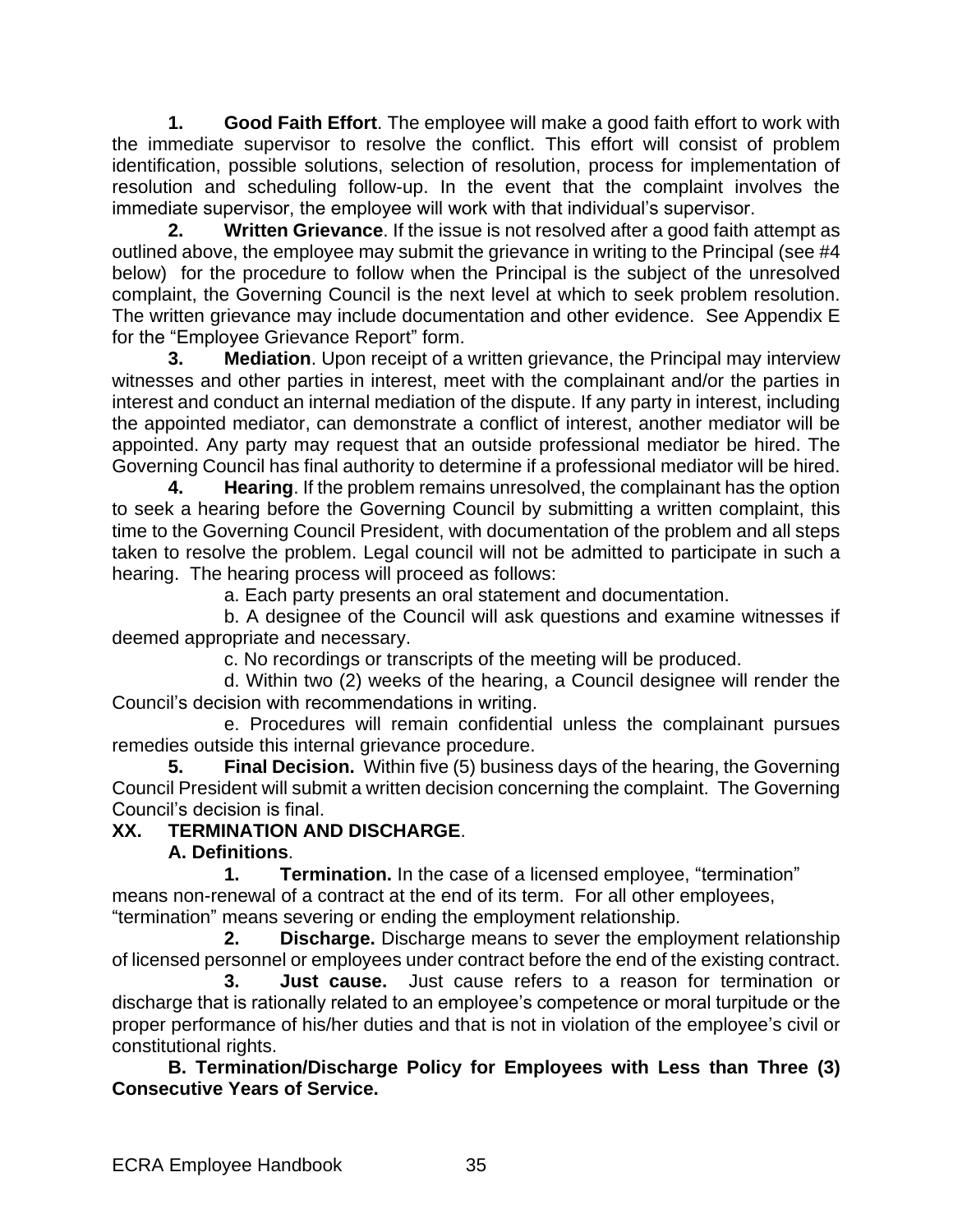**1. General.** ECRA may terminate an employee (licensed or nonlicensed) with fewer than three (3) years of consecutive service for any reason it deems sufficient.

a. Non-contract employees. Employees with three (3) years or less of consecutive service and who are not employed pursuant to a contract are considered at- will employees. A written notice of termination will be provided to the employee.

b. Contract employees. Contract employees with three (3) years or less of consecutive service; i.e., who have not been reemployed under a third consecutive contract, may be terminated by non-renewal of their contracts without cause.

**2. Protest Procedure for Employees with Less than Three (3) Consecutive Years of Service.** For an employee of less than three (3) consecutive years who was terminated or whose contract was not renewed, there is no protest procedure because such an employee may be terminated or not renewed without just cause. However, an employee of less than three (3) years may request a written explanation from the Principal that details the rationale for his/her termination or non-renewal. Requests for an explanation will be made in writing and delivered to the Principal no later than five (5) working days after receipt of the notice of termination or notice of nonrenewal. Reasons for the determination will be provided to the employee within ten (10) days of receiving his/her request. The decision of the Principal to terminate is final and not subject to appeal.

#### **C. Termination/Discharge Policy for Employees with Three (3) Years or More Years of Consecutive Service.**

**1. Non-Contract and Contract**: No employee who has been employed by ECRA for three (3) years or more of consecutive service may be discharged except for just cause.

**2. Protest Procedure**. ECRA provides the following procedures for challenges to termination or discharge decisions for employees with three (3) or more years of consecutive service:

a. Request for Statement of Rationale. An employee who has been employed by ECRA for three (3) consecutive years and who receives a notice of termination or notice of non-renewal may request a written statement of the reasons for non-renewal. The Principal will provide a written statement of the rationale within five (5) working days from the date she receives the request.

b. Hearing Before the Governing Council. If after receiving the Principal's written reasons for termination, the employee contends that the reasons do not constitute just cause, the employee will be granted permission to address his/her objections to termination to the Governing Council by following these steps:

i. The employee must submit a written request for a hearing before the Governing Council within ten (10) days after receiving the written rationale for termination from the Principal. The request for hearing must include a statement explaining why the employee believes that he/she was terminated for reasons that do not constitute just cause. In addition, the statement must include facts, supporting documentation and potential witnesses who will support the employee's position.

ii. The Governing Council will meet to hear the employee present the statement in no less than five (5) and no more than fifteen (15) working days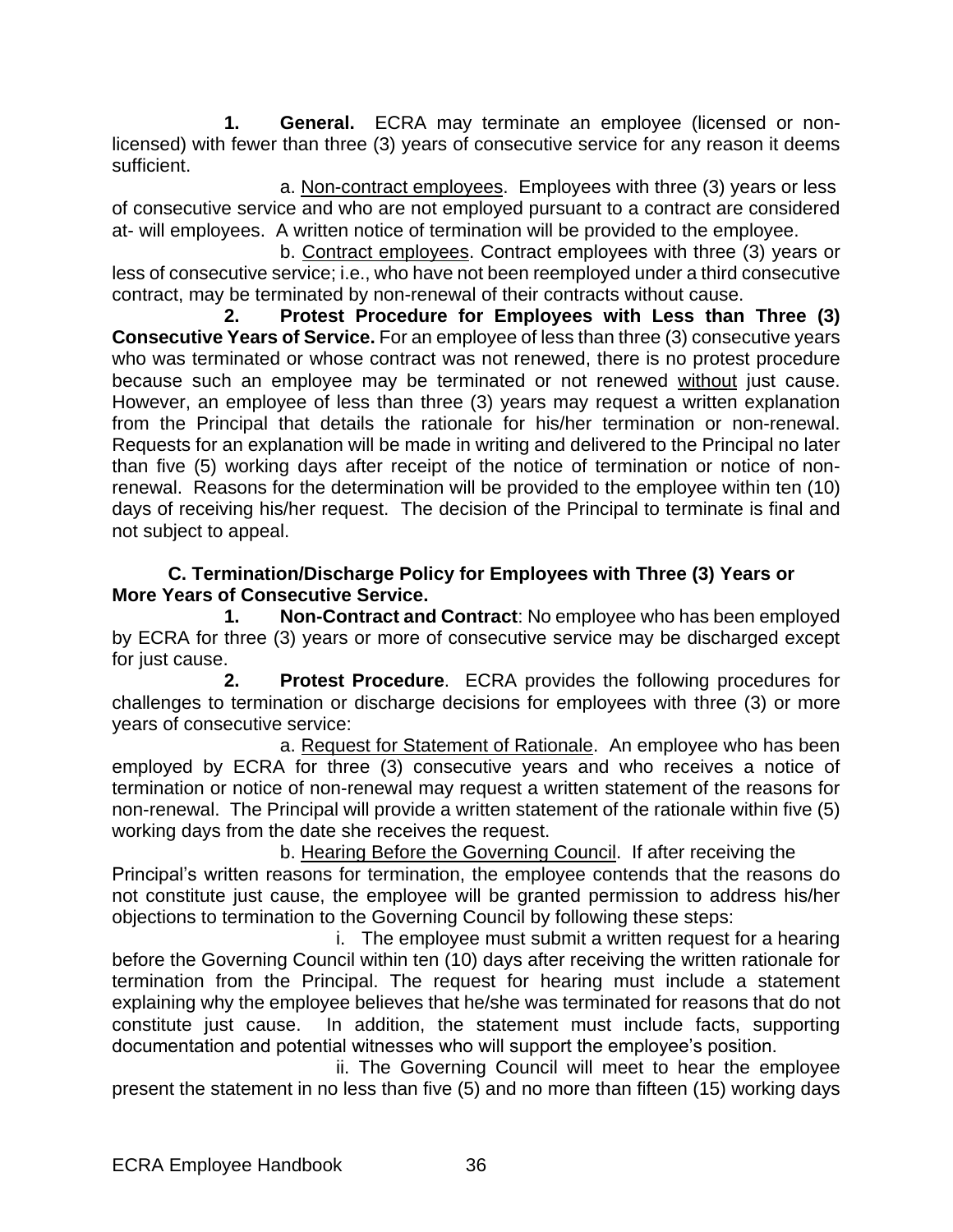after receipt of the employee's written statement of contentions. Written and verbal attempts will be made to inform the employee of the hearing date, time and place. The employee must respond within five (5) business days to confirm their attendance at the hearing. If the employee does not confirm their attendance at the hearing the hearing will be cancelled. The employee will be required to notify the school to re-schedule the hearing, which must be held within the statutory time frame unless waived by the governing council.

iii. At the hearing, both the employee and the Governing Council may have representation of their choice, but at their own expense.

iv. Rules for Hearing:

(A) The hearing will be conducted in accordance with the provisions of the Open Meetings Act.

(B) A designee of the Governing Council will first state the reasons for termination and present the factual support for those reasons. The reasons will be limited to those first provided to the employee after his/her request for an opportunity to address the Governing Council.

(C) The employee will next state his/her reasons and factual support for contending that the termination was not for just cause. Those reasons and factual support must be the same as those provided in the employee's written response to the statement provided by the Principal.

(D) The Principal may offer such rebuttal testimony that

she deems appropriate.

(E) Each party may question all witnesses.

(F) Only evidence presented at the hearing will be considered and the Governing Council is only required to consider that testimony it considers reliable.

(G) No record will be kept of the hearing.

(H) The Governing Council will notify the employee and the Principal of its decision in writing within five (5) working days from the conclusion of the meeting.

[Reference, NMSA 1978 §22-10A-24.]

**D. Appeals from Determinations by Governing Council: Arbitration**. Either the terminated employee or other representatives of ECRA may appeal the decision of the Council. The matter will be appealed to an independent arbitrator who will hear all evidence as if presented for the first time. The arbitration process takes place as follows:

**1. Timely Request**. The employee must submit a request for appeal in writing that states his/her reasons for the appeal to the President of the Governing Council within five (5) working days from the receipt of the Governing Council's written decision. The request for appeal must include a statement of facts supporting the basis for appeal. Failure to submit a timely appeal will bar the employee's objection to the decision of the Governing Council and will render the Governing Council's decision final.

**2. Selection of Arbitrator**. The Governing Council and the employee will meet within ten (10) working days from the receipt of the employee's request for appeal to select an independent arbitrator. If they cannot make a choice, they will ask the presiding judge of the Second Judicial District Court for the State of New Mexico to select an individual to hear the matter. The judge will make the selection within five (5)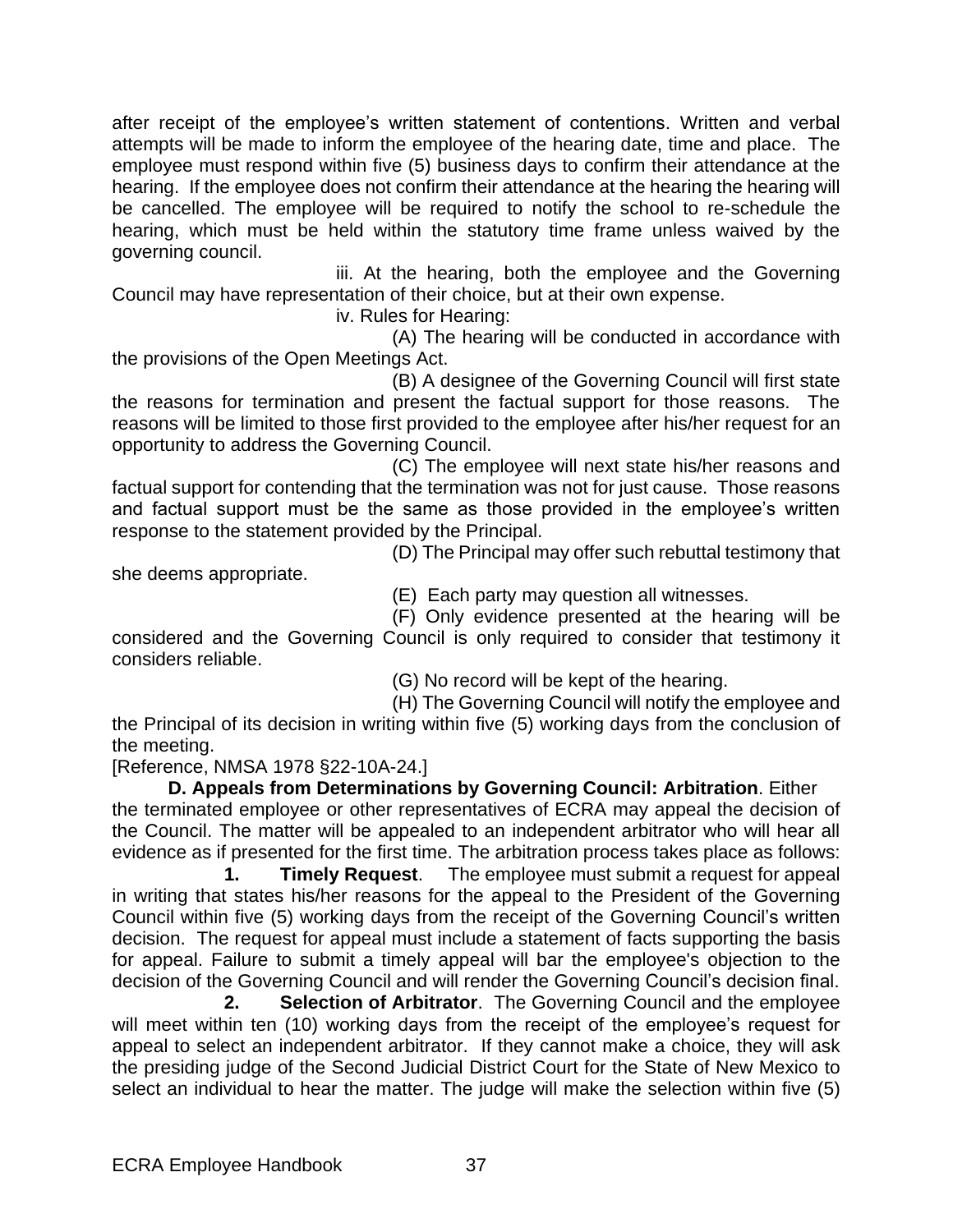days of the request. The arbitrator selected must be experienced in school employment matters and must have no financial, personal or other direct interest in the outcome of the proceeding.

**3. Scope of Arbitration.** The arbitrator will hear all of the evidence presented and not be limited to a review of the Governing Council's decision. The issue before the arbitrator will be limited to whether the evidence presented demonstrates just cause for termination.

**4**. **Date of Arbitration**. The arbitration will be held within thirty (30) working days from the date the arbitrator is selected. Notice of the hearing will be provided by the arbitrator, which will include the date, time and location of the hearing.

#### **5. Rules of Arbitration**:

a. ECRA and the employee may have representation of their choosing, but at their own expense;

b. Discovery will be limited to depositions and requests for production of documents on a time schedule to be determined by the arbitrator;

c. The arbitrator has the power to issue subpoenas for witnesses and documents and to administer oaths;

d. The New Mexico Rules of Civil procedure will not be strictly enforced, however, the rules will apply to the extent that both contentions and responses are amply and fairly presented;

e. The Rules of Evidence will not strictly apply, but the arbitrator will permit either party to call and examine witnesses, to cross-examine witnesses and to introduce evidence. The arbitrator will require reasonable substantiation of statements and authentication of records where the accuracy or truth is in reasonable doubt;

f. The Governing Council will have the burden to show by a preponderance of evidence that the employee was terminated for reasons that constitute just cause.

g. If the Governing Council cannot show just cause, or the employee sufficiently rebuts the Governing Council's reasons, then the arbitrator will reverse the decision to terminate and order reinstatement of the employee;

h. Either the employee or ECRA may record the proceeding at their own expense, but it will not constitute an official record for purposes of further appeal.

i. Departures from these procedures are considered harmless unless the party can demonstrate prejudice.

**6. Decision**. The arbitrator will issue a written decision within thirty (30) working days of the hearing, which will contain findings of fact and conclusions of law.

**7. Remedies**. The only remedies available to an employee who has been reinstated by the decision of an arbitrator are: reinstatement; back pay, but subject to any scheduled salary increase to which the employee may be entitled; or, both, less an offset for any compensation received by the employee during the period the compensation was terminated; e.g., unemployment benefits.

**8. Binding Decision**. Decisions by the arbitrator are final and binding on both ECRA and the employee. The decision may not be appealed unless the decision was procured by corruption, fraud, deception or collusion, in which case it will be appealed to the Second Judicial District Court for the State of New Mexico.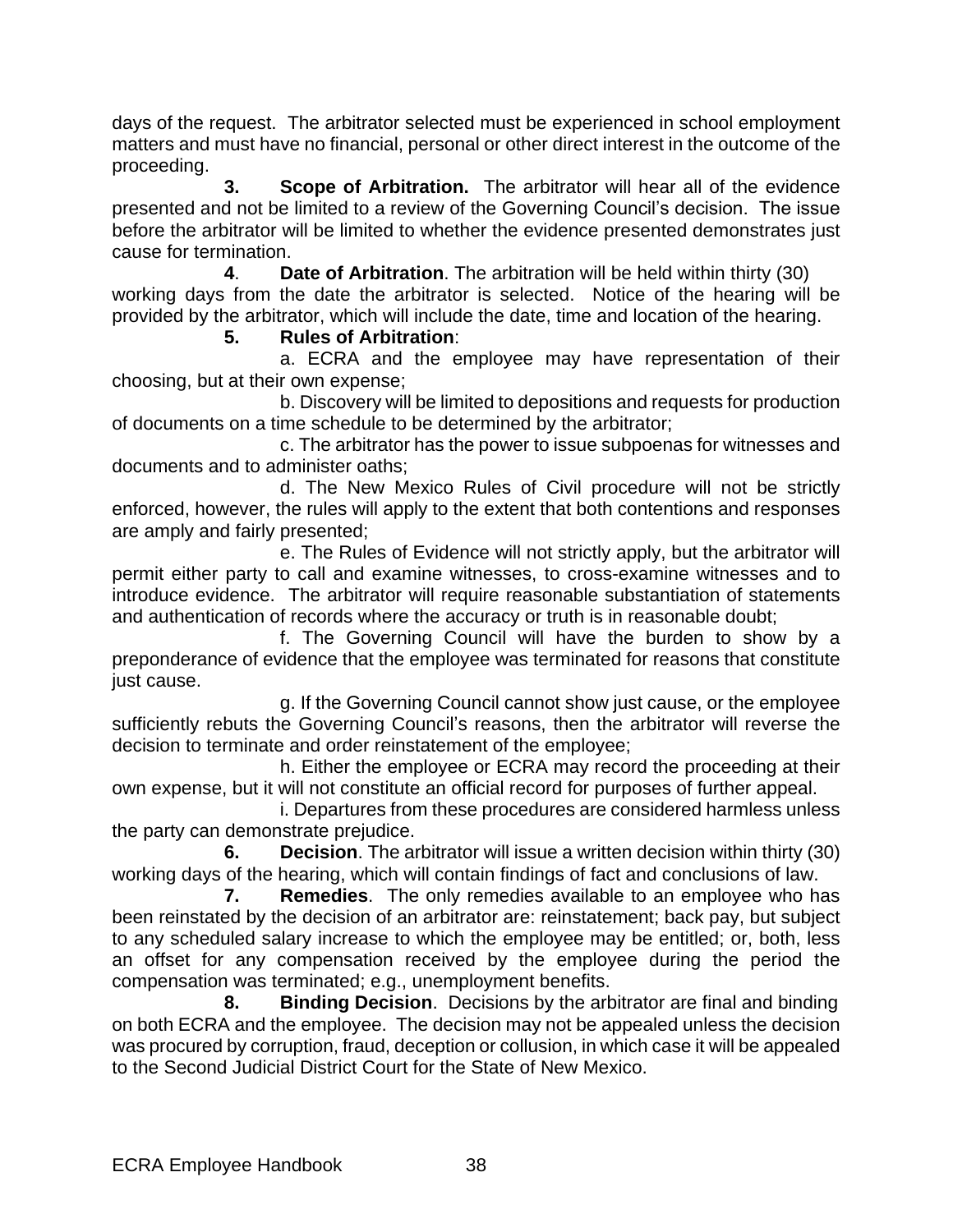9. Costs/Fees. The employee and ECRA will pay their own fees, expenses and costs. The arbitrator can assign to either party or both parties the fees and costs of the independent arbitrator.

**E. Report to PED**. ECRA will report to the Albuquerque Public Schools all terminations and all actions arising from terminations annually. APS is required to report the terminations to the NMPED. [Reference NMSA 1978 §22-10A-25 (2003)]

**F. Termination/Discharge Policy for Other Personnel Exempt From Protest Procedures**: In addition to employees who have less than three (3) consecutive years of employment, the rights to due process protests upon termination do not apply to the following ECRA personnel:

**1.** Certified school instructors employed to fill the position of certified school instructor entering military service;

**2.** Persons employed as licensed school administrators;

**3.** Non-certified school employees employed to perform primarily school-wide management functions. [Reference, NMSA 1978 §22-10A-26 (2003)]

**G. Termination/Discharge Policy for Contract Employees Discharged Prior to Contract Term**. A contract employee may be discharged prior to the end of his/her contract term for just cause according to the following procedures:

**1. Notification and Immediate Removal.**

**a. Notice of discharge**. The Principal will serve written notice (certified mail return receipt requested) or will arrange personal delivery retaining a receipt signed and dated by the employee, of intent to recommend to the Governing Council that the employee be discharged. Service otherwise consistent with the rule of civil procedure will be sufficient to complete service as meant by these provisions.

**b. Stated reasons**. The notice will include the reasons for the Principal's recommendation that the employee be discharged along with a written description of the employee's right to a hearing before the Governing Council.

**c. Immediate Removal**. In the event that the Principal determines that it is necessary to immediately remove the employee from the school premises, the employee will be placed on paid administrative leave pending the outcome of a hearing on the recommended discharge. The hearing will take place prior to discharge unless the employee presents a risk of harm to self, students, employees or the continued operations of ECRA.

**2. Protest Procedure/Hearing**. A contract employee who receives a notice of intent to recommend discharge may request a hearing before the Governing Council by giving the Principal a written notice of his/her decision to request a hearing within five (5) working days of receipt of the notice to recommend discharge.

**a. Date of Hearing**. If the employee timely notifies the Principal that he/she is requesting a hearing on the recommendation for discharge, a hearing will be scheduled by for no less than twenty (20) and no more than forty (40) working days after the Principal receives the written election from the employee. The employee will have at least ten (10) working days prior notice of the hearing date.

#### **b. Hearing Procedures**.

i. ECRA and the employee may have representation of their choosing and at their own expense.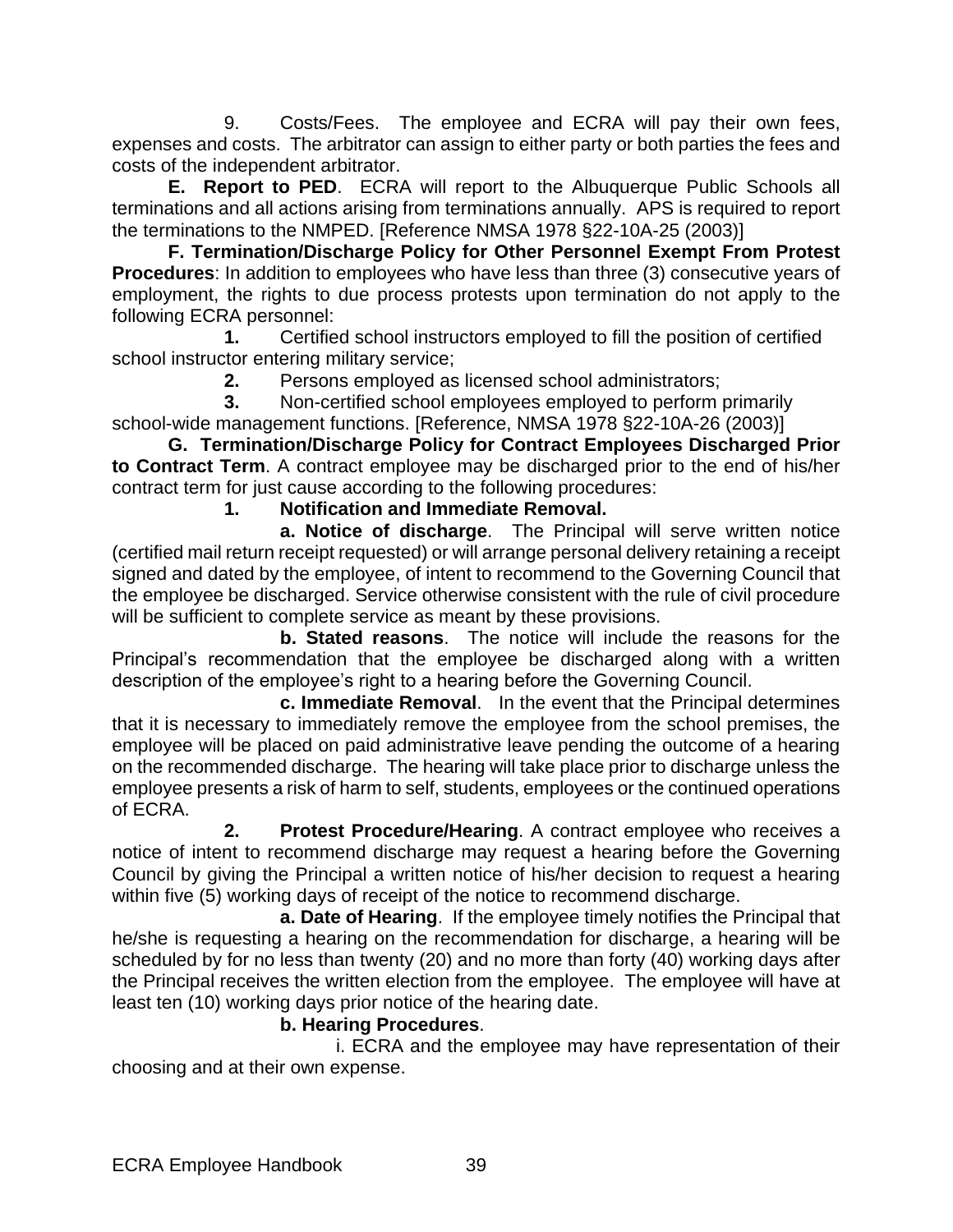ii. Discovery will be limited to depositions and request for production of documents, which will be completed prior to the hearing.

iii. The Governing Council will have the authority to issue subpoenas for the attendance of witnesses and to produce documents and other evidence at the request of either party and will have the power to administer oaths.

iv. ECRA will have the burden of proving the just cause for discharge by a preponderance of the evidence. The evidence at hearing will be limited to the reasons as stated in the notice to the employee recommending the discharge.

v. ECRA will present its evidence first; the employee will present second; either party may present witnesses and introduce documents to prove their respective case.

vi. An official record must be kept of the preceding and the employee is entitled to one copy at the expense of ECRA.

vii. The Governing Council will render its written decision within twenty (20) calendar days of the conclusion of the hearing and deliver its decision to the employee by certified mail return receipt requested or by personal delivery.

**3. Appeal from Decision on Discharge: Arbitration**. Either the discharged contract employee or a representative(s) of ECRA may appeal the decision of the Governing Council. The matter will be appealed to an independent arbitrator who will hear all evidence as if presented for the first time.

**a. Request Appeal/Arbitration**. To request an appeal the employee must state his reasons for the appeal in writing ("request for appeal") and submit it to the President of the Governing Council within five (5) working days from the receipt of the Governing Council's written decision. The appeal must contain a statement of the particular reasons the employee believes the Governing Council's decision was incorrect and include a statement of facts supporting his/her decision.

**b. Timely Appeal**. Failure to submit a timely appeal will bar the employee's right to object to the decision of the Governing Council and will render the Governing Council's decision final.

**c. Selection of Arbitrator**. The Governing Council and the employee will meet within ten (10) working days from the receipt of the employee's request for appeal to select an independent arbitrator. If they cannot decide they will request the presiding judge of the Second Judicial District Court for the State of New Mexico to select an individual to hear the matter. The judge will make the selection within five (5) days of the request. The arbitrator selected will be experienced in school employment matters. He/she will have no financial, personal or other direct interest in the outcome of the proceeding.

**d. Scope of Review**. The arbitrator will hear all of the evidence presented and not be limited to a review of the Governing Council's decision. The issue before the arbitrator will be limited to whether the evidence presented demonstrates just cause for discharge.

**e. Date of Arbitration**. The arbitration will be held within thirty (30) working days from the date the arbitrator is selected. Notice of the hearing will be provided by the arbitrator, which will include the date, time and location of the hearing.

**f. Arbitration Rules**: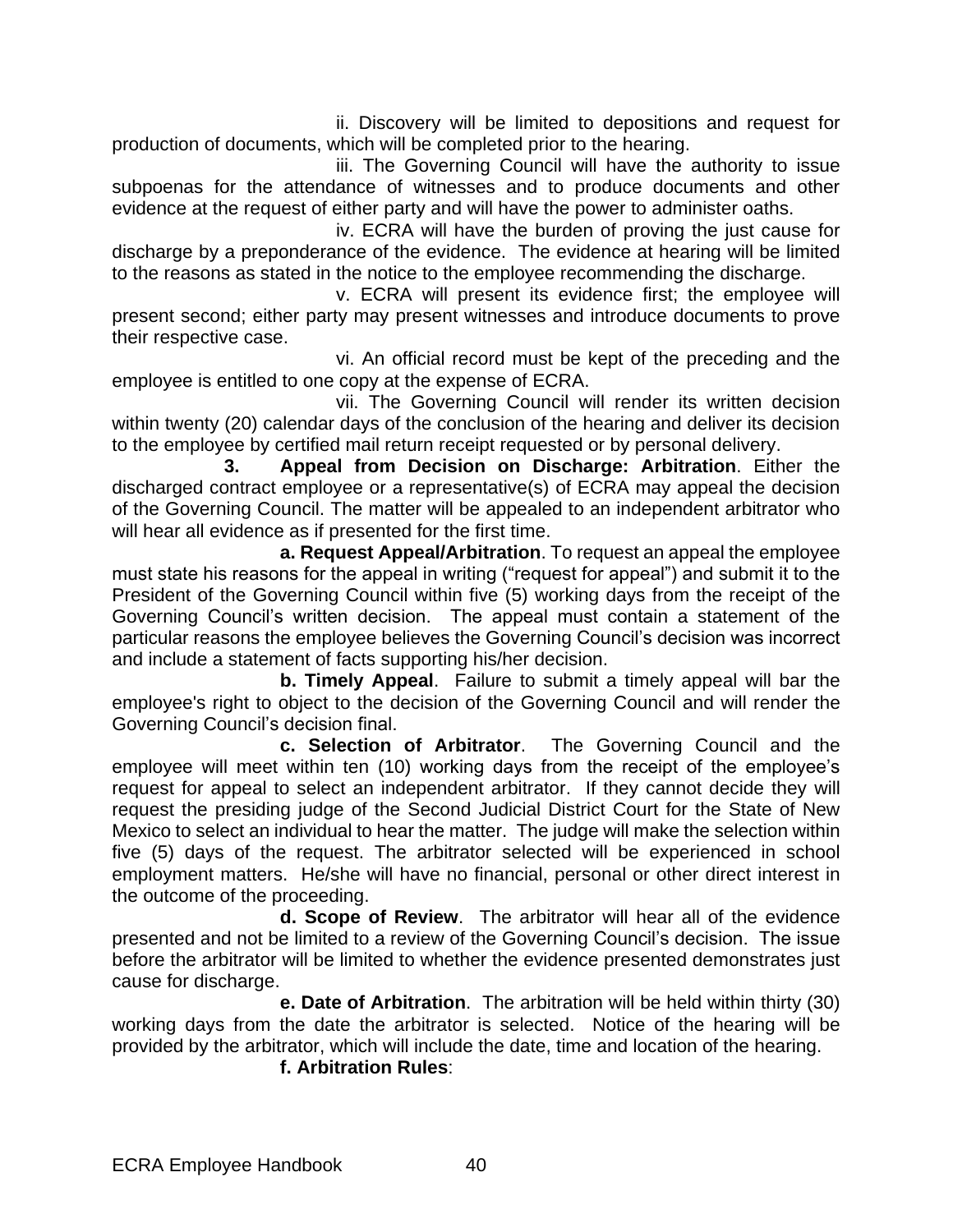i. ECRA and the employee may have representation of their choosing, but at their own expense;

ii. Discovery is limited to depositions and requests for production of documents on a time schedule to be determined by the arbitrator;

iii. The arbitrator has the power to issue subpoenas for witnesses and documents and to administer oaths;

iv. The New Mexico Rules of Civil procedure will not be strictly enforced, however, the rules will apply to the extent that both contentions and responses are amply and fairly presented;

v. The Rules of Evidence will not strictly apply, but the arbitrator will permit either party to call and examine witnesses, to cross-examine witnesses, and to introduce evidence. The arbitrator will require reasonable substantiation of statements and authentication of records where the accuracy or truth is in reasonable doubt;

vi. The Governing Council will have the burden to show by a preponderance of the evidence that the reasons provided for recommended the employee's discharge constitute just cause;

vii. If the Governing Council cannot show just cause, or the employee sufficiently rebuts the Governing Councils reasons, then the arbitrator will find in favor of the employee;

viii. Either the employee or ECRA may record the proceeding at their own expense, but it will not constitute an official record for purposes of appeal; only the official record prepared by a certified court reporter will constitute the official record;

ix. Departures from these procedures are considered harmless unless the party can demonstrate prejudice;

x. Decision. The arbitrator will issue a written decision within thirty (30) working days of the hearing, which will contain findings of fact and conclusions of law;

xi. Final Decision. Decisions by the arbitrator are final and binding on both ECRA and the employee; the decision may not be appealed unless the decision was procured by corruption, fraud, deception or collusion, in which case it will be appealed to the Second Judicial District Court for the State of New Mexico.

xii. Costs/Fees. The employee and ECRA will pay their own fees, expenses and costs; the arbitrator may assign to either party, or both of them, the fees and costs of the independent arbitrator.

xiii. Compensation after discharge. Payment of compensation to any certified school instructor or certified administrator will terminate as of the date a final decision, provided by the Governing Council, if not appealed, or by the arbitrator. If the contract is to be paid monthly during a twelve (12) month period for services to be performed during a period less than twelve (12) months, the person will be entitled to a pro rata share of the compensation payments due for the period during the twelve (12) months in which no serves were to be performed.

**H. Phasing Out and Elimination of Positions/Reduction-in-Force.** From timeto-time, it may be necessary to phase-out or eliminate certain job classifications or reduce the number of positions in a particular employment category. An orderly process will be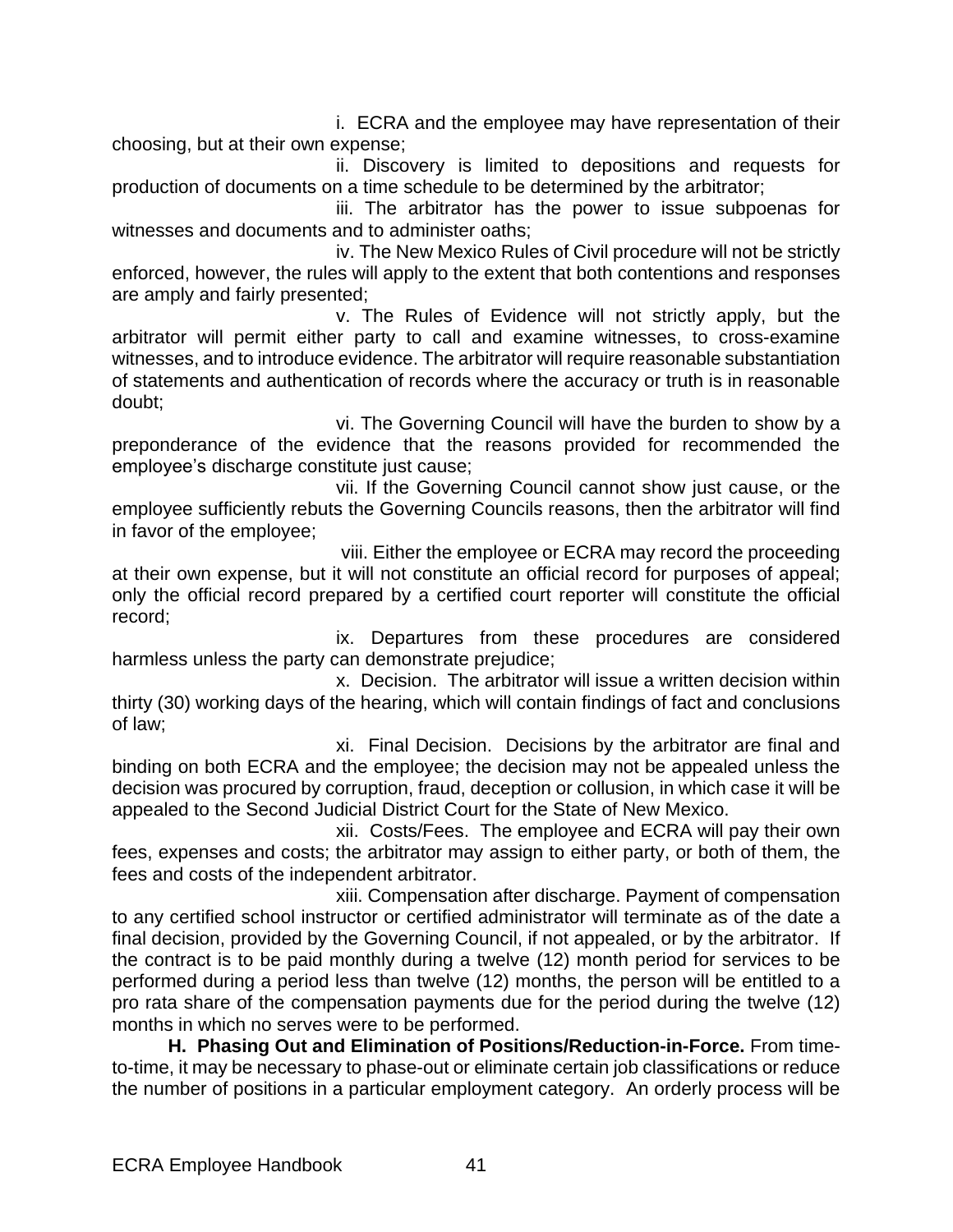established by the ECRA Reduction in Force Policy to guide such phase-out or reduction in force. A reduction in force carried out pursuant to ECRA's policy is just cause for termination or discharge.

# **XXI: Employee Discipline.**

ECRA employees are expected to comply with ECRA standards of behavior and performance and any noncompliance with these standards must be remedied.

**A. Procedure for Progressive Discipline**. Under normal circumstances, ECRA endorses a policy of progressive discipline in which it attempts to provide employees with notice of deficiencies and an opportunity to improve. However, the Principal has the discretion to administer any level of discipline at any time at his or her sole discretion without first administering any prior warning or following these steps of progressive discipline. These steps are general guidelines and not intended to create any contractual right in the process outlined below.

**1. Verbal Warning.** If an employee is not meeting ECRA standards of behavior or performance, the employee's supervisor or the Principal should meet with the employee to discuss the matter; inform the employee of the nature of the problem and the action necessary to correct it; and prepare a memorandum for the supervisor's own records indicating that the meeting took place and a verbal warning was communicated.

**2. Written Warning.** If there is a second occurrence, the supervisor or the Principal should hold another meeting with the employee and issue a written reprimand to the employee; warn the employee that a third incident will result in more severe disciplinary action, including suspension without pay or termination or discharge; and prepare and forward a written report describing the first and second incidents and summarizing the action taken during the meeting with the employee.

**3. Suspension without pay.** ECRA reserves the right to implement suspension without pay as a disciplinary measure. Prior to implementing suspension without pay, ECRA will develop appropriate policies and procedures. Generally, an employee will not be suspended for more than nine (9) days and will be provided rudimentary due process prior to suspension.

**4. Discharge/Termination**. The supervisor or Principal should prepare a written report describing the occurrences, indicating the timing between the occurrences and summarizing the justification for recommending discharge to the Governing Council. The progressive disciplinary procedures described above may also be applied to an employee who is experiencing a series of unrelated problems involving job performance and/or behavior.

**5. Investigation.** When a disciplinary action is proposed, the Principal (or designee) may conduct an appropriate investigation to obtain relevant facts involved. The Principal or designee will determine the accuracy of the charge(s) against the employee. The investigation may include, but is not limited to eyewitness accounts, documented records, work samples and employee's view of the incident and/or charges. Prior to interviewing the alleged offending employee, he/she will be advised of the purpose of the meeting. The supervisor in conjunction with Principal (or designee) will compile all documents and take accurate notes of the investigation. Documentation citing the disciplinary action will be prepared by the supervisor in conjunction with